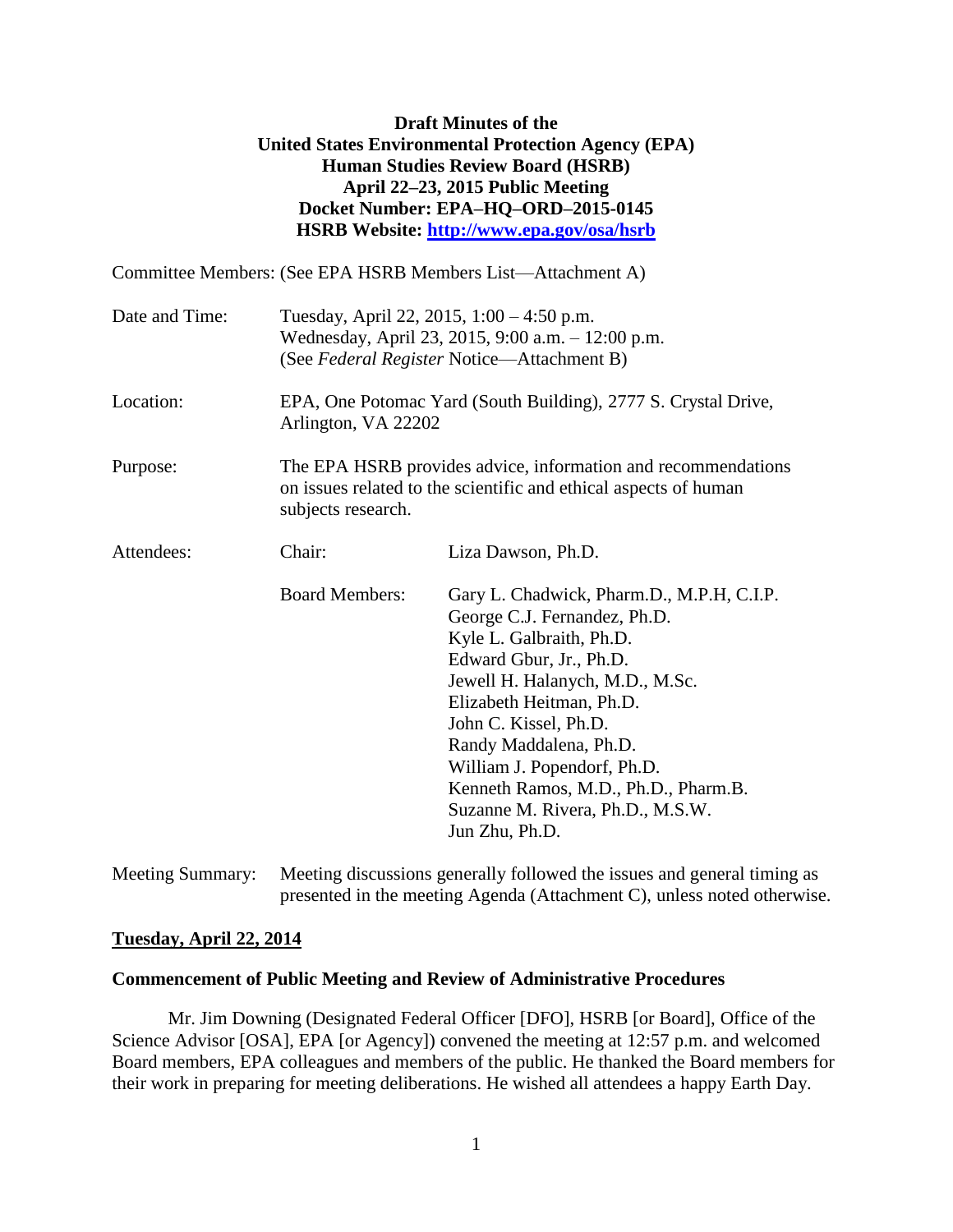Mr. Downing noted that in his role as DFO under the Federal Advisory Committee Act (FACA), he serves as the liaison between the HSRB and EPA and is responsible for ensuring that all FACA requirements are met. Also in his role as DFO, he must work with appropriate Agency officials to ensure that all appropriate ethics regulations are satisfied. HSRB members were briefed on federal conflict-of-interest laws, and they have completed a standard government financial disclosure report. An Agency ethics official has reviewed the reports to ensure that all requirements are met.

Mr. Downing informed members that there are two interesting topics on the agenda for the meeting. He noted that agenda times are approximate, and the group will strive to have adequate time for Agency presentations, public comments and the Board's thorough deliberations. All speakers, including Board members and members of the public, should use their microphone and identify themselves before speaking, as the meeting is being recorded and broadcast on the Internet. Copies of all meeting materials will be available at [http://www.regulations.gov](http://www.regulations.gov/) under docket number EPA–HQ–ORD–2015–0145, and supporting documents are available on the HSRB website at [http://www.epa.gov/osa/hsrb.](http://www.epa.gov/osa/hsrb) Following the presentations, time has been scheduled for the Board to direct questions of clarification to EPA staff and the sponsors of the studies discussed. This time is to be used for points of clarification rather than Board discussion. A public comment period will be maintained, and remarks must be limited to 5 minutes. No members of the public had preregistered to make a public comment for the topics under consideration.

Meeting minutes, including a description of the matters discussed and conclusions reached by the Board, will be prepared and must be certified by the meeting Chair within 90 days. The approved minutes will be available at [http://www.regulations.gov](http://www.regulations.gov/) and on the HSRB website. The HSRB also will prepare a final report in response to questions posed by the Agency that will include the Board's review and analysis of materials presented. The final report will be available at [http://www.regulations.gov](http://www.regulations.gov/) and on the HSRB website. At this point, Mr. Downing turned the meeting over to the HSRB Chair, Dr. Liza Dawson.

### **Introduction and Identification of Board Members**

Dr. Dawson welcomed the Board members. She asked Board members to introduce themselves, and members completed their introductions:

- Dr. Liza Dawson is at the National Institutes of Health (NIH) in the National Institute of Allergy and Infectious Diseases (NIAID). Her area of expertise is research ethics.
- Dr. Edward Gbur is a faculty member at the University of Arkansas. His area of expertise is statistics.
- Dr. Gary L. Chadwick is Professor Emeritus from the University of Rochester and a bioethicist with HRP Consulting Group, Inc.
- Dr. George C. J. Fernandez, previously at the University of Nevada-Reno, is a statistician at the SAS Institute.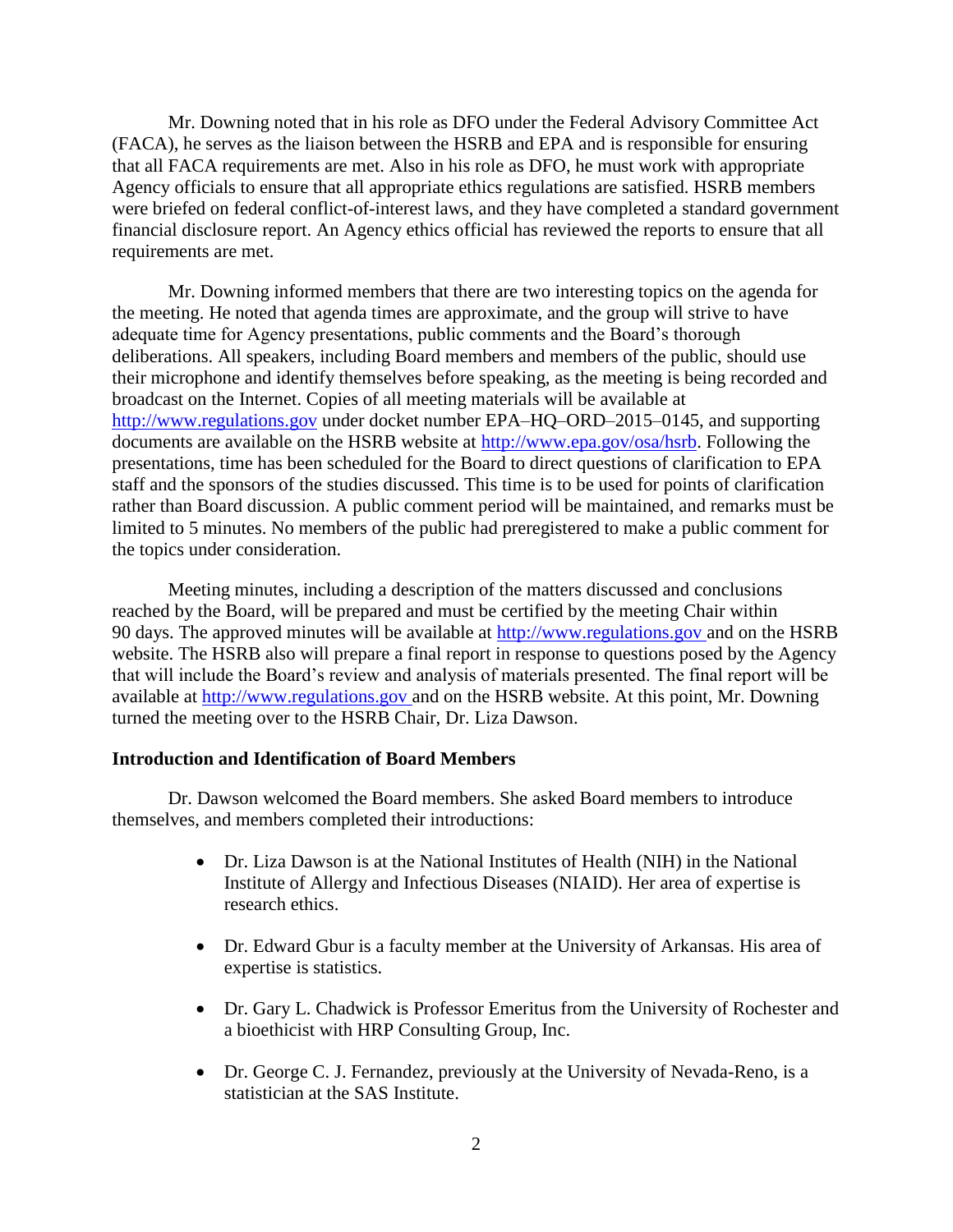- Dr. Kyle L. Galbraith is the Manager of the Human Subjects Protection Program at the Carle Foundation Hospital in Urbana, Illinois. He also teaches research ethics at the University of Illinois.
- Dr. Jewell H. Halanych is at the University of Alabama at Birmingham. She is a general internist and bioethicist.
- Dr. Elizabeth Heitman is a faculty member at the Center for Biomedical Bioethics and Society at the Vanderbilt University Medical Center. Her work focuses on international research ethics.
- Dr. John C. Kissel is at the University of Washington in Seattle. He is an exposure scientist.
- Dr. Randy Maddalena is at the Lawrence Berkeley National Laboratory. His expertise is in analytical chemistry and exposure science.
- Dr. William J. Popendorf is a Professor Emeritus in industrial hygiene at Utah State University.
- Dr. Kenneth Ramos is a Professor of Medicine at the University of Arizona. His expertise is in toxicology.
- Dr. Suzanne M. Rivera is an Associate Vice President for Research and a faculty member in the Department of Bioethics at Case Western Reserve University in Cleveland, Ohio. Her area of expertise is research ethics.
- Dr. Jun Zhu is a statistician at the University of Wisconsin-Madison.

Dr. Dawson next invited Dr. Thomas Burke (Science Advisor, EPA) to offer opening remarks.

## **Opening Remarks**

Dr. Burke welcomed all attendees and thanked them for their service, both to the Agency and to the field of study, emphasizing the importance of their work, and expressed his pleasure at the opportunity to work with the HSRB. He thanked Board members for the extra time commitment they make to the Board over and above their daily jobs, and said that this work is probably the most important that any of them will do for the future of the field. Dr. Burke shared some of his background, as he assumed the position of Science Advisor in January 2015. Previously, he was Associate Dean at The Johns Hopkins University School of Public Health, and his background is in environmental epidemiology, making him familiar with the challenges of exposure and biomonitoring and implications for the subjects in research studies. Before Johns Hopkins, he was the Deputy Commissioner of Health for the state of New Jersey, where he dealt with such issues as chemical exposures and occasionally closing beaches due to problems with sewage treatment plants or dangerous debris. This gives him a both academic and regulatory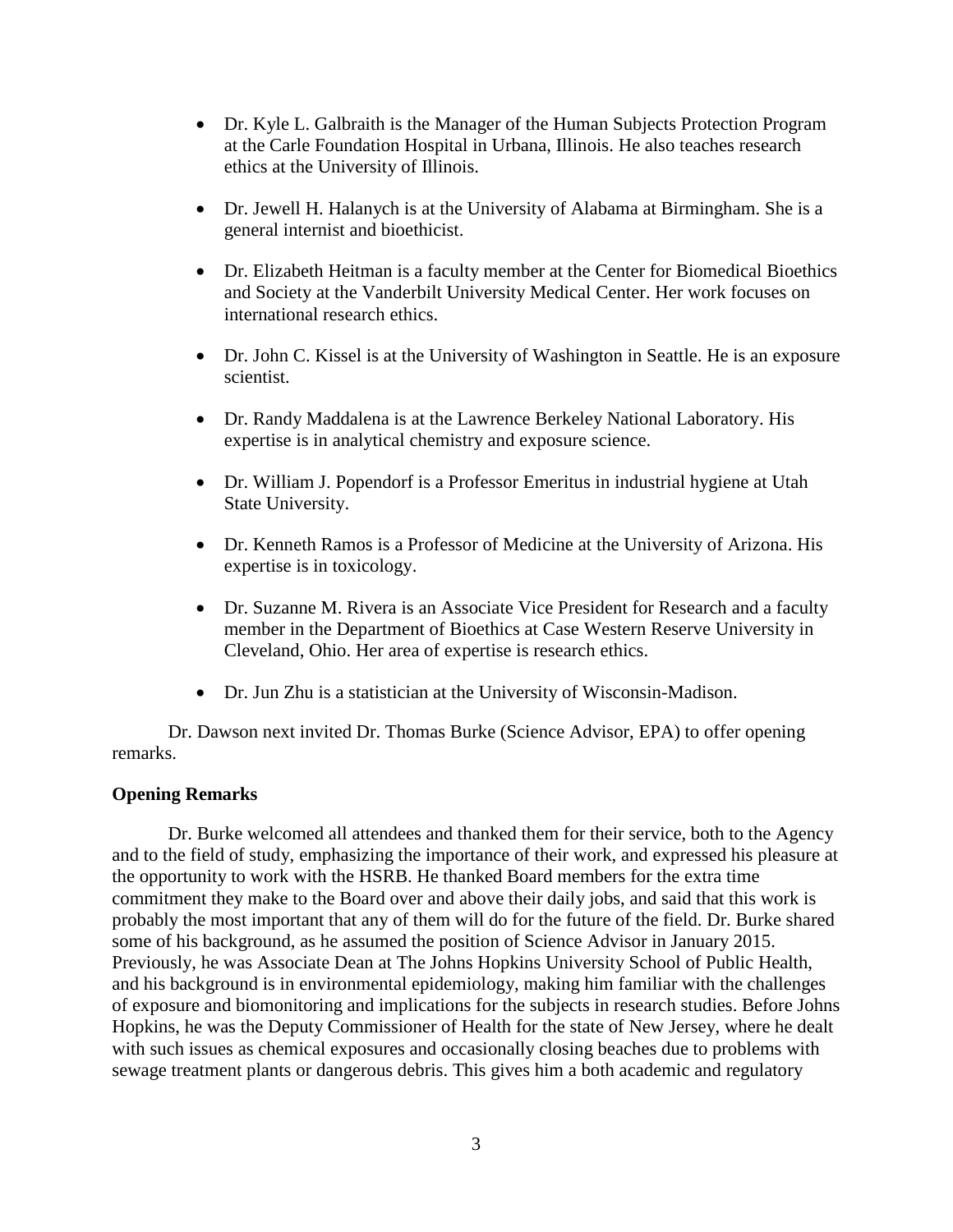experience, which is a core challenge of the HSRB's work: the tension between moving forward in the protection of public health and ensuring that all work is both credible and ethical.

Dr. Burke suggested that public scrutiny; the balance between environmental protection, human health and regulatory considerations; and the need to protect the most vulnerable all contribute to the challenge of doing environmental science at EPA. He also stated that he was amazed at the breadth of the range of issues affected by EPA's work. When many academics are developing courses and curricula, they look to how the Agency deals with those subjects, and what lessons can be learned from that work.

Dr. Burke also emphasized that he will be an advocate for the HSRB's work during his tenure as Science Advisor. The work is challenging, and there are always multiple sides of every story. Credibility and ethics are paramount, as are, ultimately, the public health and environmental impacts of this group's decisions.

Dr. Burke closed by discussing the way scientists have been trained in specific disciplines affects EPA's work, because today's environmental challenges are not "stovepiped." He suggested that a more integrated training would benefit science students of the future, and he emphasized that the HSRB is an excellent example of how EPA has already been working to integrate science for very challenging issues.

Mr. Downing altered one meeting procedure before the presentations started. Participants on the webcast were encountering feedback from the microphones. He requested that participants turn off their microphones when not speaking to minimize the background noise on the webcast.

Dr. Dawson introduced the first presentation, *Completed Study and Monograph Report for Backpack and Handgun Application of Liquid Spray in Utility Rights of Way, by the Agricultural Handlers Exposure Task Force*.

# **Session 1: Completed Study and Monograph Report for Backpack and Handgun Application of Liquid Spray in Utility Rights of Way (Agricultural Handlers Exposure Task Force)**

## EPA Science Review

Mr. Matthew Crowley introduced himself and his work in the Health Effects Division on non-dietary, residential, non-occupational and occupational exposure assessments and EPA review studies. He presented a PowerPoint overview of the three main submissions from the Agricultural Handlers Exposure Task Force (AHETF).

The first submission, the AHETF field and analytical reports (AHE400), covered both the backpack and handgun applicator scenarios. The other two submissions, AHE1012 and AHE1013, broke apart the data and handled them as two separate scenarios, backpack and handgun applicators, respectively. Backpacks and handguns are both methods for applying pesticides in rights of way. Mr. Crowley gave an overview of his presentation, which was divided into issues common to both scenarios and issues specific to each scenario.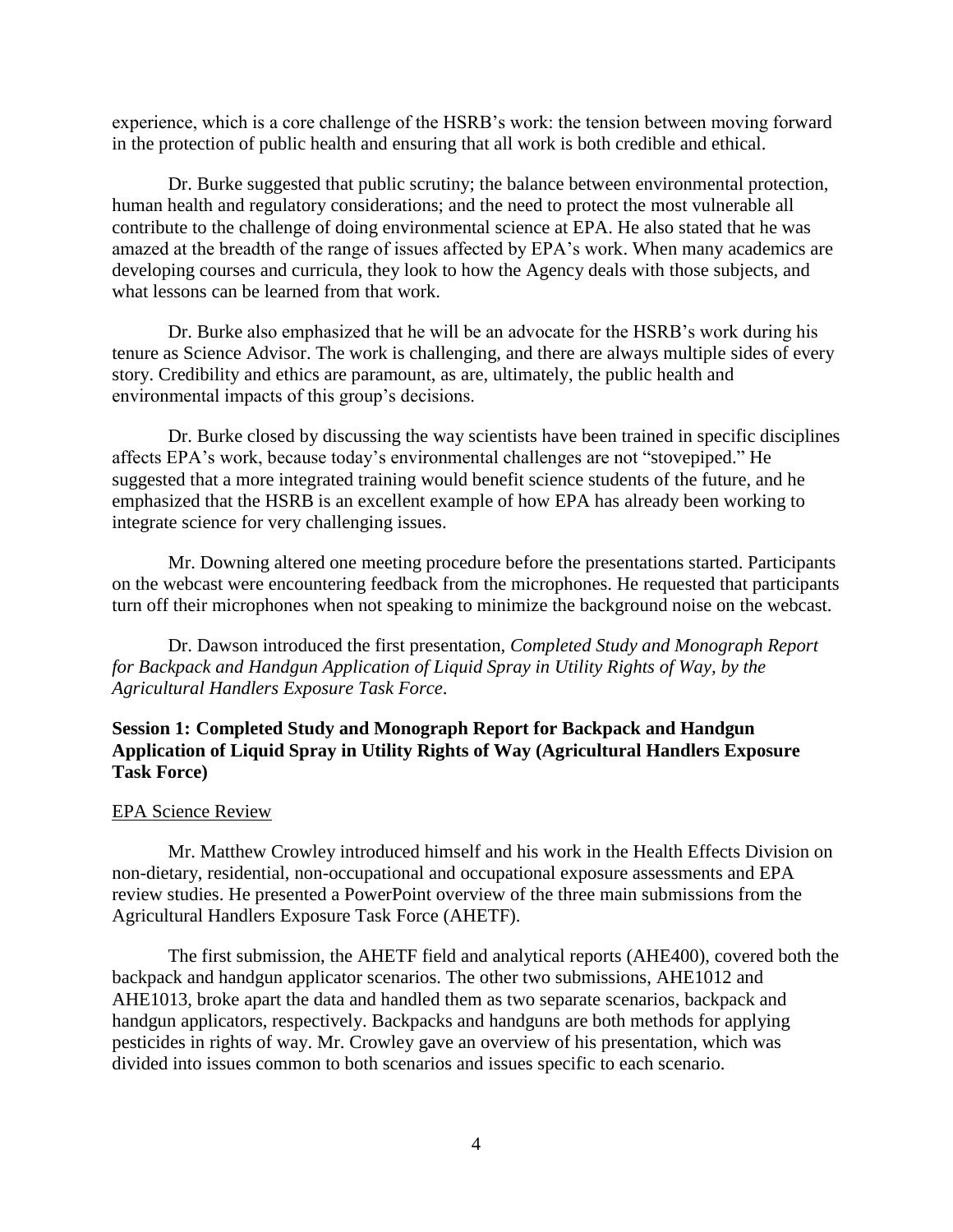Overall, the study objective was to capture the range of expected dermal and inhalation exposures for workers making pesticide applications in the areas of the studies, which generally were utility rights of way and similar areas using backpack sprayers in one scenario and handgun equipment in the other. More specific study objectives related to data analysis. The primary data analysis objective was to determine whether the key statistics (i.e., geometric mean, arithmetic mean and 95th percentile) met the accuracy benchmark of threefold set in the protocol stage, that is, that these three key statistics were within threefold of the true value at least 95 percent of the time. (The threefold accuracy benchmark is described in the governing document for the AHETF.) The secondary objective was to see whether the data have enough statistical or analytical power to distinguish a proportional from an independent relationship between dermal exposure and the amount of active ingredient handled (AaiH).

The overall study design for both scenarios is in general outlined in the AHETF's Governing Document, which set out the overall approach for all of the AHETF studies. The document proposes a clustered sampling approach where selected locations (clusters) across the United States are chosen. Within each cluster, multiple workers are selected and monitored while performing tasks specific to the study objectives.

The "Backpack and Handgun Rights of Way Applicator Scenario Plan" protocol was first reviewed by the HSRB in 2010. The proposed design was to have seven spatially distinct locations (clusters) in each of which three workers would be monitored. This design is subsequently referred to as the " $7 \times 3$ " design. Locations were to be purposively selected but workers within each location were to be randomly selected in such a manner that would reflect the composition of the population of workers from that location. Detailed protocols for performing the required tasks, for the general classes of pesticides to be used, and for monitoring the worker's pesticide exposure were included in the plan.

Both inhalation and dermal exposure were monitored. Dermal exposure monitoring included hand washing and skin wipes for the head and neck. A whole-body dosimeter was used for the body and feet where skin was not directly exposed. For inhalation exposure, OSHA Versatile Samplers (OVS) were used.

Mr. Crowley presented a table of the limits of detection and limits of quantification for 2,4-D, Fosamine, Glyphosate, and Imazapyr for different monitoring matrices (i.e., inner dosimeter, socks, hand rinse, OVS air sampler per section and face/neck wipe). The source of the table was EPA's review of AHE400. There were very few results below detection or quantification limits other than the OVS tube back section.

As would be expected for any study like this, there were amendments to the protocol as well as deviations from the protocol. Mr. Crowley presented some of the amendments, which EPA overall found to be reasonable. The amendments were needed to aid in finding potential applicators. The task force encountered problems with both monitoring and recruitment, so a number of the amendments were for expanding monitoring sites and removing or relaxing restrictions to allow slight changes as to who was eligible to conduct the monitoring. Regarding protocol deviations, they are well documented and do not undermine or compromise the results.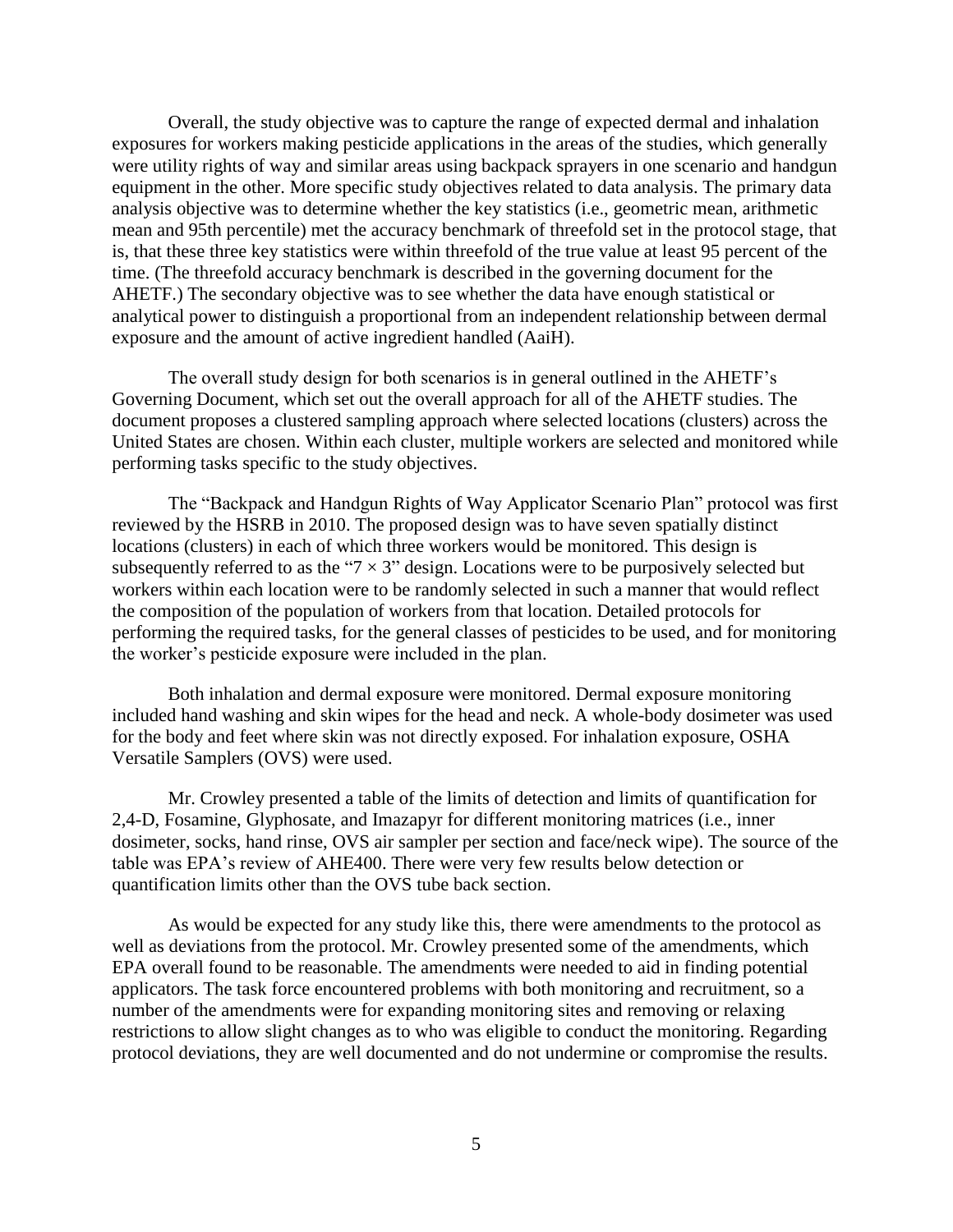To ensure that the data are reliable and documented well, with everything done according to protocol, the third-party Quality Assurance Unit (QAU) was used. The QAU ensures that studies follow EPA Good Laboratory Practice (GLP) Standards, including inspections onsite, checking equipment and ensuring adherence to regulatory guidelines, as detailed in the report. Along with a qualitative quality assurance program, there were also negative and positive field and laboratory control samples. For negative field controls, samples were put into the fields or nearby to see if there was any background contamination for any of the pesticides. Negative control blanks also were used. There were only a small number of detections in the negative controls but enough to justify making adjustments based on the negative controls. The positive controls were used to adjust the actual field monitoring results. The positive control samples were spiked and in the field were exposed to the same conditions as the workers. The results for the positive controls were within the normal range and generally acceptable.

Mr. Crowley displayed all of the results of the field fortification. The field fortification samples were usually done at three or four levels per cluster and ranged from 0.5 micrograms to 5,000 or 10,000 micrograms. Some of the samples were above the coefficient of variation (CV) of 25 percent, outside the optimal range, but the majority of the samples were between 70 and 120 percent average recovery and below a threshold of 25 percent CV.

Mr. Crowley turned to scenario-specific characteristics and results, starting with the backpack scenario. He read the scenario definition: "Application of liquid spray pesticides in utilities' rights of way or areas of similar terrain and foliage density/height/etc. using backpack equipment." The backpack workers loaded their backpack from a centralized tank, but importantly, they did not participate in mixing the chemical with water or mixing the solution. The scenario therefore does not represent exposure that occurs during the mixing process. The workers walk through the target area, an important difference from the handgun scenario where workers often ride tractors. Backpack workers often engage in "hack-and-squirt" applications (i.e., a direct, localized spray following a slice/cut to the base of a tree or bush). Three of the 19 applicators engaged in that scenario. Spraying occurs overhead and below the waist. The spraying sites are mostly utility rights of way, beneath transmission lines or around transmission pipelines where vegetation is being controlled to avoid equipment damage. Other similar spraying sites with dense vegetation include wildlife refuge areas, parks and drainage ditches.

Spraying and monitoring occurred in nine states across the United States over 3 years, and Mr. Crowley showed a map with the monitoring dates and locations, including types of sites. The original proposal was for seven locations, each with three applicators. The goal was efficiency in convening the research team at the field sites, but after encountering recruiting difficulties, the protocol was amended. For example, the West Virginia monitoring location was expanded to different states with "on-demand" style monitoring. In Indiana, only two of the planned three applicators were monitored, and the monitoring of these workers took place 1 year apart, which was not the original plan. The results for nine states over 3 years resulted in seven clusters, with an expanded definition of "cluster" to include multiple states and one or two applicators per cluster. The workers who were monitored were 19 males, with a wide range in age, work experience and body weight; all of them were commercial applicator employees, with no utility company employees. The original plan of " $7 \times 3$ " would have involved 21 workers. The AHETF spent 3 years on the research, with only one or two workers per cluster in some cases, but with the additional number of clusters it was anticipated that the data structure with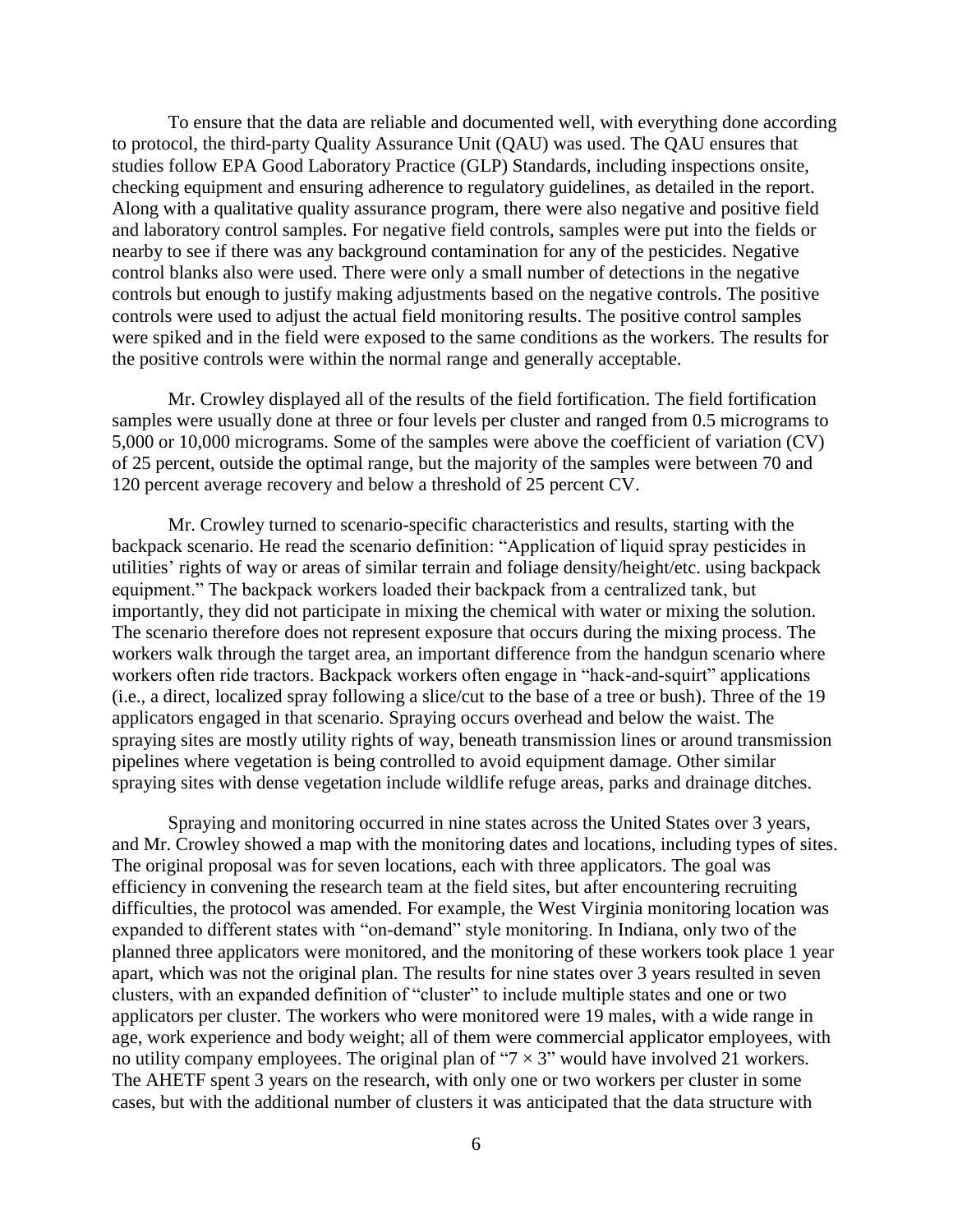only 19 workers would meet the study objectives if the expanded definition of a "cluster" was used. It was determined that additional time spent to collect data for two more applicators to meet the original plan of 21 study participants would not be warranted.

Nine different models of backpack were used for the spraying. Although two workers might use the same model, they never shared the same backpack. The backpacks were 3 to 5 gallon tanks, hand-pressurized at less than 50 pounds per square inch, with the ability to spray up to 15 to 20 feet. Mr. Crowley showed the minimum, maximum and average application data, including how many times workers had to reload their tanks, the spray volume, the area that they walked (not the area sprayed), the time spent, and the amount of active ingredient handled.

Mr. Crowley described how the AHETF arrived at their exposure monitoring results. The hands were washed every time the worker took a break and at the end of the work day. All of the washes throughout the day are summed; some workers had one wash, while others had three or four, depending on the breaks workers took. For the head, the face and neck were wiped; multiple samples were combined for a single analysis to calculate exposure, with extrapolation to areas covered by eyewear and residue on the scalp. For the body, the whole body dosimeter was broken into six parts and sock dosimeters were added. The three exposure components were added together for a total dermal exposure. For inhalation, the OVS tube's front and back sections were analyzed separately and summed; the microgram value was then adjusted by the pump rate and the assumed breathing rate of 16.7 liters per minute for the workers in the study. An adjustment upward by a factor of two was made for the hands, face and neck wipes, referred to as a method efficiency adjustment (MEA), which was made to account for uncertainty in the efficiency of the exposure residue collection. The total micrograms of exposure are calculated and that figure is divided by the amount of active ingredient handled.

At a 2007 HSRB meeting, EPA proposed methods to address some inefficiencies in the hands, face and neck wipes results. The contributions of hands, face and neck exposures on average is greater than 20 percent; so EPA made a policy decision to double the values because it is a fairly significant contributor to exposure that should not be underestimated. Since then, the AHETF has submitted a report, which EPA is still reviewing, that calls for removal of the MEA factor. The dermal results used by EPA for the scenarios reviewed in this meeting used the MEA factor.

Mr. Crowley presented a graph of the backpack dermal exposure monitoring results normalized to the amount of active ingredient handled. The 19 dots represented each separate worker, with descriptive statistics (i.e., minimum, maximum, mean and 95th percentile) showing the broad range of dermal exposure. He presented the results with and without the MEA. In some cases, there was very little change because the contribution to the workers' total exposure was slight, but in other cases there was a sizeable impact from the adjustment. Overall, there was an average of 27 percent; the trigger for applying the MEA is greater than 20 percent. A similar graph of the backpack inhalation exposure results, normalized to the amount of active ingredient handled, included only 17 samples because two were invalidated. One sample had a pump malfunction, and the other lacked a sample because a non-validated method was used. The sample statistics show a fairly sizeable range.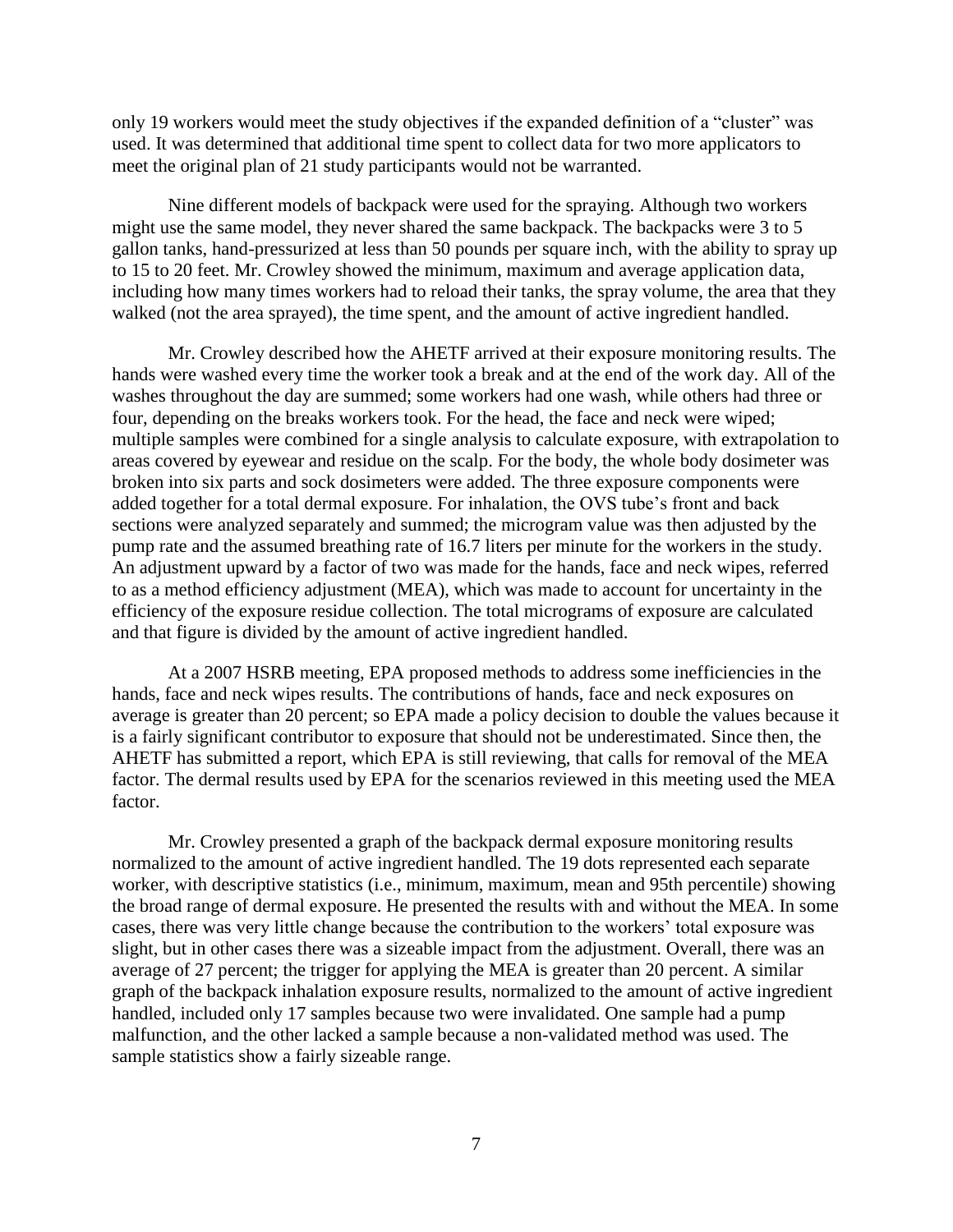In analyzing the raw data, three methods can be used. One is empirical using sample statistics for estimates; another is to assume a regression model under the assumption of simple random sampling; and the third is to fit a mixed model that explicitly incorporates the cluster design. There are different measures for accuracy, depending on how the data are fit. The first step is to determine if the data were fit by a log-normal distribution. Mr. Crowley presented normal and log-normal probability plots for dermal and inhalation exposures, noting that an analyst generally compares how well the data fit a straight line to determine the type of fit that is appropriate. Once a log-normal fit to the data is acceptable, the data structure is examined. There is a measure called the intracluster correlation (ICC), which measures whether there is any consistency when people are monitored at the same place or time, as occurred in both the dermal and inhalation monitoring. The AHETF considered this ICC. Mr. Crowley presented parametric statistics; considering the data structure and fit, the log-normal mixed model incorporating ICC was most appropriate. The arithmetic mean and 95th percentile were calculated, with confidence intervals (generated through bootstrapping through 10,000 simulations).

Discussing the primary objective for the backpack scenario, Mr. Crowley stated that the threefold accuracy benchmark was not met because the dermal "fold relative accuracy," or "kfactor," was greater than three. Had the original " $7 \times 3$ " approach been used, there would have had even less accuracy. The AHETF recognized that the primary objective was not met and with additional simulations showed that to bring the dermal k-factor below three, they would need additional monitoring of 10 to 16 applicators, which would likely take approximately another 5 years. EPA agreed with the task force to halt monitoring at 19 given the long time period that it would take to monitor 10 to 16 more applicators. Mr. Crowley showed results when the MEA factor was plotted for the dermal data. The MEA decreased the variability, resulting in the counter-intuitive result that there was a slightly smaller estimate of the arithmetic mean, with greater accuracy than without the MEA. Despite that result, EPA decided as a policy matter to continue using the MEA dermal data.

Regarding the secondary objective, the design study was to achieve 80 percent statistical power to distinguish independence from proportionality between the dermal exposure and the amount of active ingredient the applicators handled. The goal was not to determine whether proportionality is supported but whether the data allow proportionality to be examined. The AHETF used a mixed model regression to incorporate the structure of the data for a regression of the log of the exposure versus the log of the AaiH. Generally, analysts look for a slope of 1, and whether the power objective has been met is determined based on the width of the confidence interval of 1.4 or less. A graph plotting the dermal and exposure data showed a good proportionality fit, with at least 80 percent power. EPA's analysis incorporated additional analyses, examining potential effects from aspects of the data besides AaiH, such as differences between applicators who used the "hack-and-squirt" application and those who did not. EPA examined the results visually to determine if they pointed in any particular direction. There were no visible differences sufficient to pursue them from a regulatory perspective.

Mr. Crowley turned to the handgun scenario, presenting the information using a similar structure to that of the backpack presentation. The scenario definition was the same as for the backpacks, except that applicators used handgun equipment. The applicators did not mix the solution; they rode vehicles, or sometimes walked through the areas while spraying upward and downward; "hack-and-squirt" was permitted but not used by any of the workers. Sites were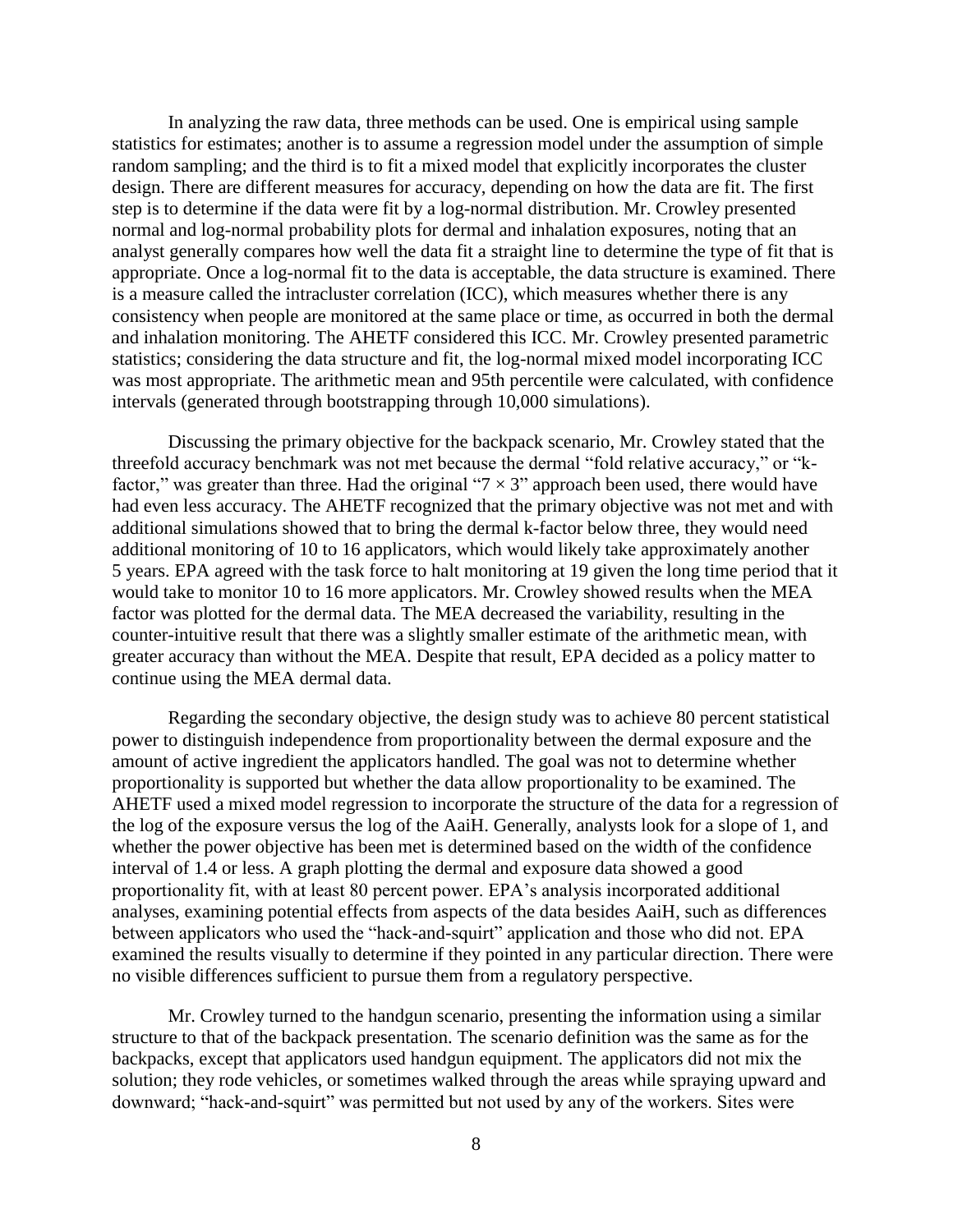generally the same as for backpacks, except that airport fence line and roadside sites were included. Monitoring was conducted across 10 states over 3 years, with closer adherence to the original protocol involving spraying at the same time and in the same spots and less "ondemand" style monitoring. In some cases, there were three applicators per cluster, and there were 13 clusters with one, two or three applicators per cluster. The 21 workers were similar to the backpack applicators; all were male, similar in the age range, work experience and weight range, but there was one commercial applicator owner and five utility company employees. Their equipment involved a handgun attached to a mechanical pump through a hose and reel mounted to trucks, all-terrain vehicles (ATVs) or tractors. There is no manual pressurization.

Sample statistics were calculated for spray pressure, spray volume, area range, time and AaiH. Both dermal and inhalation exposure estimates were done in the same way as for backpack workers. The MEA upward adjustment was used for the hand washes and face and neck wipes. The scatter plot with jittering and sample statistics showed that the exposure overall was lower for handgun workers. The twofold MEA adjustment produced a more even distribution throughout these workers; even though some had a low contribution, it was not the same result seen with backpack workers. The average contribution of head and face exposure was 30 percent, which triggers the adjustment. For inhalation exposure, Mr. Crowley showed a scatter plot with jittering of 21 points for normalized exposure and simple statistics. EPA conducted the same analysis of the data in terms of the fit, evaluating the ICC and primary objective, with log-normal probability plots of the data that showed a reasonable fit. The AHETF properly incorporated the ICC in their mixed model, also fitting log-normal distributions.

For the primary objective, the accuracy benchmark was met. The MEA adjustment for the handgun scenario did not have the same effect as for the backpack scenario because there was not much change to the variability when the adjustment was made. There was a more even distribution of the MEA factor so, as expected, the parametric statistics were all greater and no change in accuracy resulted, unlike with the backpack scenario. For the secondary objective, the objective was to show statistical power for proportionality analysis, as in the backpack scenario and data were analyzed with a mixed-model regression. The slope of the mixed-model regression line and the confidence intervals met the secondary objective to show statistical power for determining proportionality of exposure with AaiH. As with the backpack data, EPA examined additional characteristics of the data, such as workers who only rode their vehicles and sprayed versus those who also walked and sprayed. Results showed no notable differences in these subgroups. The details were available in additional slides that Mr. Crowley made available through his presentation but did not discuss.

In conclusion, Mr. Crowley stated that overall, the AHETF study design was acceptable to EPA and adequately captured the diversity of conditions to be expected under the scenarios. The methods used for monitoring were consistent with EPA guidelines and the prevailing research. EPA recognizes that the sampling approach that the investigators used requires the assumption that the 21 handgun workers and 19 backpack applicators are representative of all U.S. applicators in the application areas. Regarding the objectives, the AHETF did not meet the primary objective for the backpack applicator scenario, but did meet it for the handgun applicator scenario. Although EPA agrees with the AHETF that additional monitoring to meet the primary objective is probably not warranted because it would take a long time and not likely alter the conclusions drawn from the smaller data set, the Agency likely will incorporate that lack of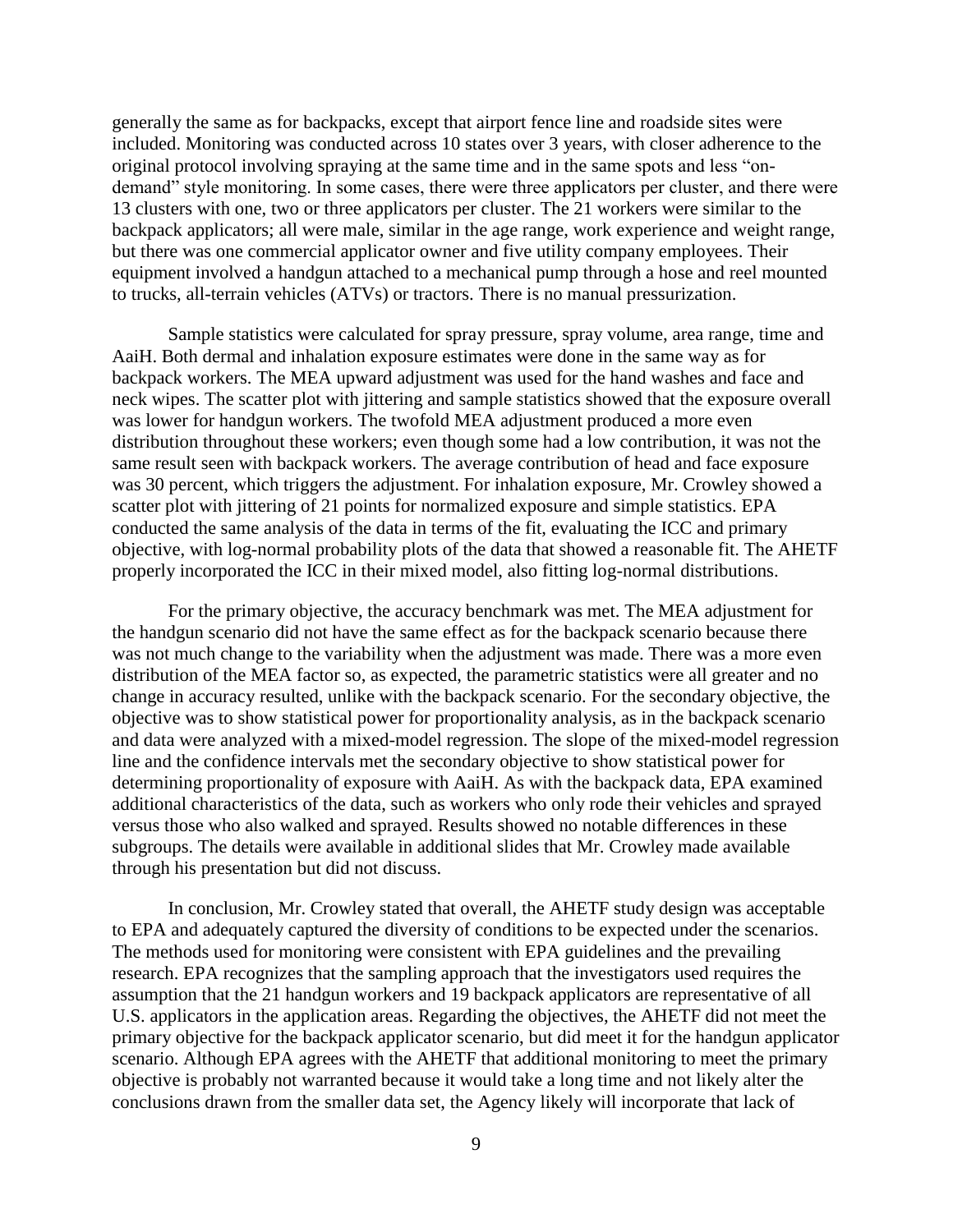targeted accuracy as it moves forward with its exposure assessments. EPA will recommend that Agency exposure assessors use the data but incorporate the uncertainty. The Agency recommended use of the data for regulatory assessments with AaiH normalization as a default condition.

Dr. Dawson thanked Mr. Crowley for his presentation and opened the floor for the Board members' questions of clarification.

#### Board Questions of Clarification—Science

Dr. Popendorf asked about the basis for the assumed breathing rate of  $1.67$  L min<sup>-1</sup>. Mr. Crowley responded that the rate was actually 16.7 L min<sup>-1</sup> and the citation is a joint EPA-California Pesticide Regulation Department-Health Canada Department for Pesticide Regulation document that attempted to standardize exposure factors. For scenarios with hilly terrain where workers were on foot, backpack sprayers would be expected to have a higher breathing rate, although there were handgun applicators who rode in a vehicle throughout the work day.

Dr. Popendorf pointed out that there was a deviation from GLP that the spray mixtures were not characterized before use. Mr. Crowley replied that the initial product might not have been on hand at the site to sample for purity if diluted solutions were being sprayed. The labelled mixture had the amount of product. Dr. Popendorf countered that if the spray was mixed on previous days, the mixture might have been nonhomogeneous and it might have been difficult to get a representative sample. Mr. Crowley agreed that these were good points and indicated that because of experience in previous studies, in this study they had strived to get samples. It was rare that the concentration of product was very different than the label. All results of the purity analysis were provided when available, and an indication was made of how far off the actual concentration was from the label concentration. Dr. Dawson asked for further comment from a member of the Task Force.

Dr. Dave Barnekow, Dow Agrosciences, a member of the AHETF, added that the intention was to test the material prior to being onsite, but there were many times that there was no access to the spray material until the day of application. The concentrate would be sampled then. Dr. Popendorf asked for clarification that a sample was taken. Dr. Barnekow responded that the anticipated active ingredient can be calculated, but samples were taken to verify the amount. Dr. Popendorf asked if the tank mixes were looked at, and Dr. Barnekow responded that they were not. Dr. Gbur asked whether other herbicides were included in the tank mix other than the active ingredient being studied. Dr. Barnekow answered that many times a cocktail of herbicides was used in rights-of-way treatments. Dr. Gbur asked if there was any effect of the other ingredients on the mixture. Dr. Barnekow replied that there was not; these herbicides have been used together for a long time and all are compatible in a tank mixture. Dr. Gbur asked whether given the growing need for new products as resistance increases, future mixtures of herbicides might be an issue being part of a mixture. Dr. Barnekow answered that the most effective herbicides are used to reduce the chance of resistance arising.

Dr. Popendorf asked about the types of gloves that were used and whether they all were made of the same materials. Dr. Barnekow stated that usually nitrile gloves were used. Dr. Popendorf responded that four different chemicals were studied and not all gloves are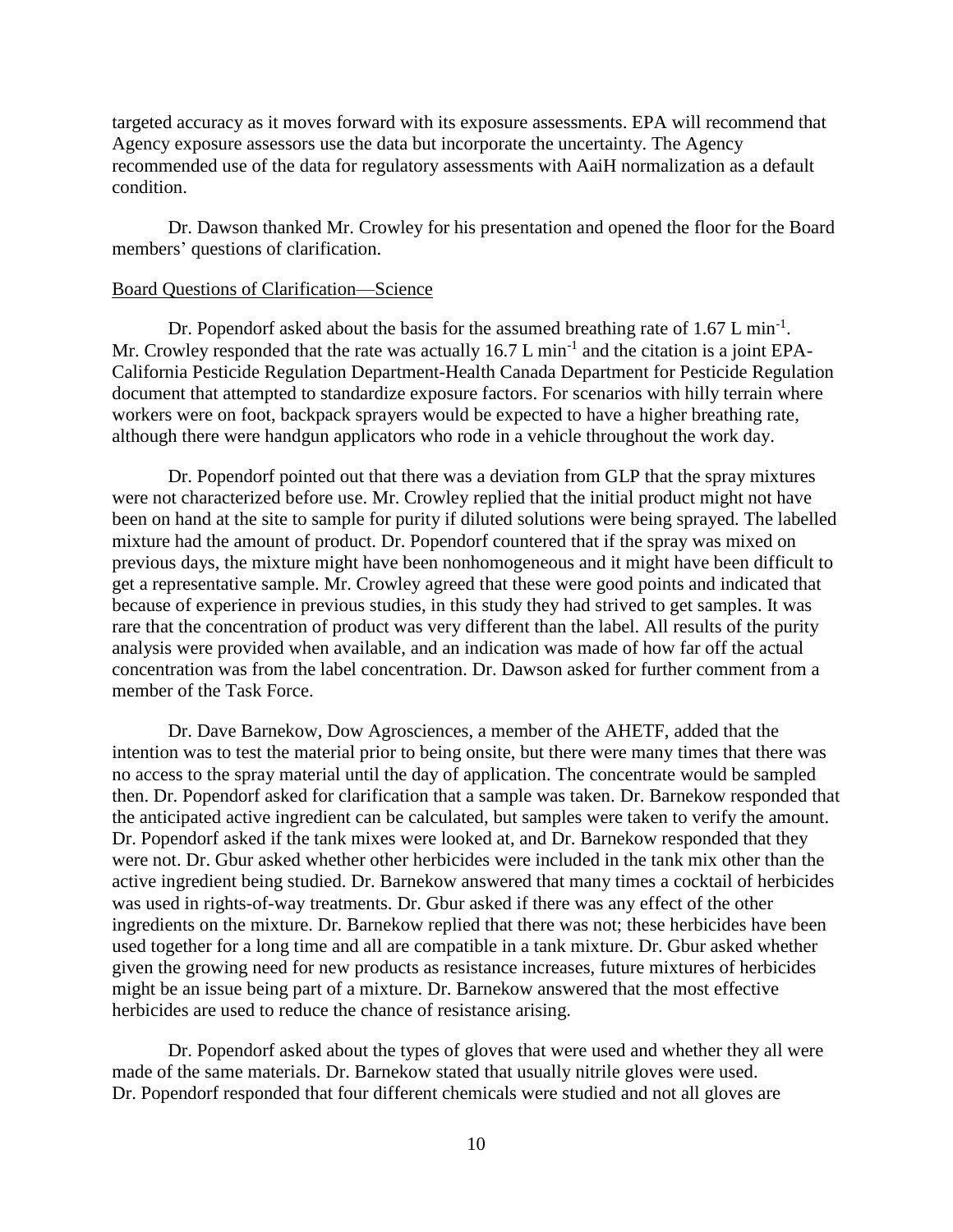equally resistant to all chemicals. Dr. Barnekow referred to the possibility that hand exposure might have resulted from individual practices such as by the removal of gloves. Dr. Popendorf suggested that future protocols for multiple chemical exposures should be written to ensure that the best gloves are used. Dr. Barnekow stated that it was the applicators' choice which gloves to use. All of the herbicides had similar toxicology and formulations. The gloves were adequate for all four chemicals. In response to a question by Dr. Popendorf, Dr. Barnekow said that if an individual wanted to wear his own gloves, this was permitted as long as they were clean of the active ingredient. An individual might choose the gloves of a certain manufacturer if they preferred them.

Dr. Popendorf observed that for fortification sampling, the CVs mostly were 25 percent. Very few were observed of less than 20 percent. The atypical samples would be expected to be both above and below the 70 to 120 percent range. Mr. Crowley explained that in the analysis of fortification sampling, both mean recovery and the CV were being considered. A set of three samples might have a mean recovery of 40 percent but a very low CV, which would not necessarily be a bad result. An analytical chemist would be in a better position to say whether high recoveries or low CVs were a better result.

Dr. Popendorf asked how tall the leggings were and how often they were washed. Dr. Barnekow responded that they might reach as high as the thigh. They were designed to protect against brush. He was not sure who provided them. The applicators were asked whether the leggings were clean, and if they said yes, they were allowed to wear them. So whether or not the leggings were clean was self-reported.

Dr. Popendorf inquired how close the applicators were to the field investigators. Dr. Barnekow responded that if the applicators were out of view, it would have been because they had stepped into a hollow. Observers stayed as close as they could without interfering with the activity. The applicators were monitored fairly closely. If they were not observed, it would have been for a short time during which it was unlikely they were doing anything differently.

Dr. Gbur asked what weather variables were measured. Dr. Barnekow responded that the variables measured were primarily wind and temperature. These values were not used in any formal analysis. Temperature was used to monitor for heat stress. Temperature and relative humidity were the two variables most important for heat stress. Spraying was conducted when wind conditions were appropriate as specified on the product label.

Dr. Gbur wanted to know whether any formal lack of fit test was done to test the distribution of data, or whether any other distributions were considered. Mr. Crowley answered that to his knowledge, no formal goodness of fit test was performed. Larry Holden, a statistician from the Task Force, confirmed this. Log normality of the data was considered a reasonable approximation. The purpose of the monograph was not to do an exhaustive analysis of the data. The data themselves were the end product. The question asked in the study was how close the data were to the original design. Dr. Gbur agreed that the log-normal fit clearly was a large improvement over the linear fit, but he was concerned that there might be other better descriptions of the data. Dr. Holden agreed but noted that the data came with the caveat that the users of the data should use it for purposes that were most appropriate.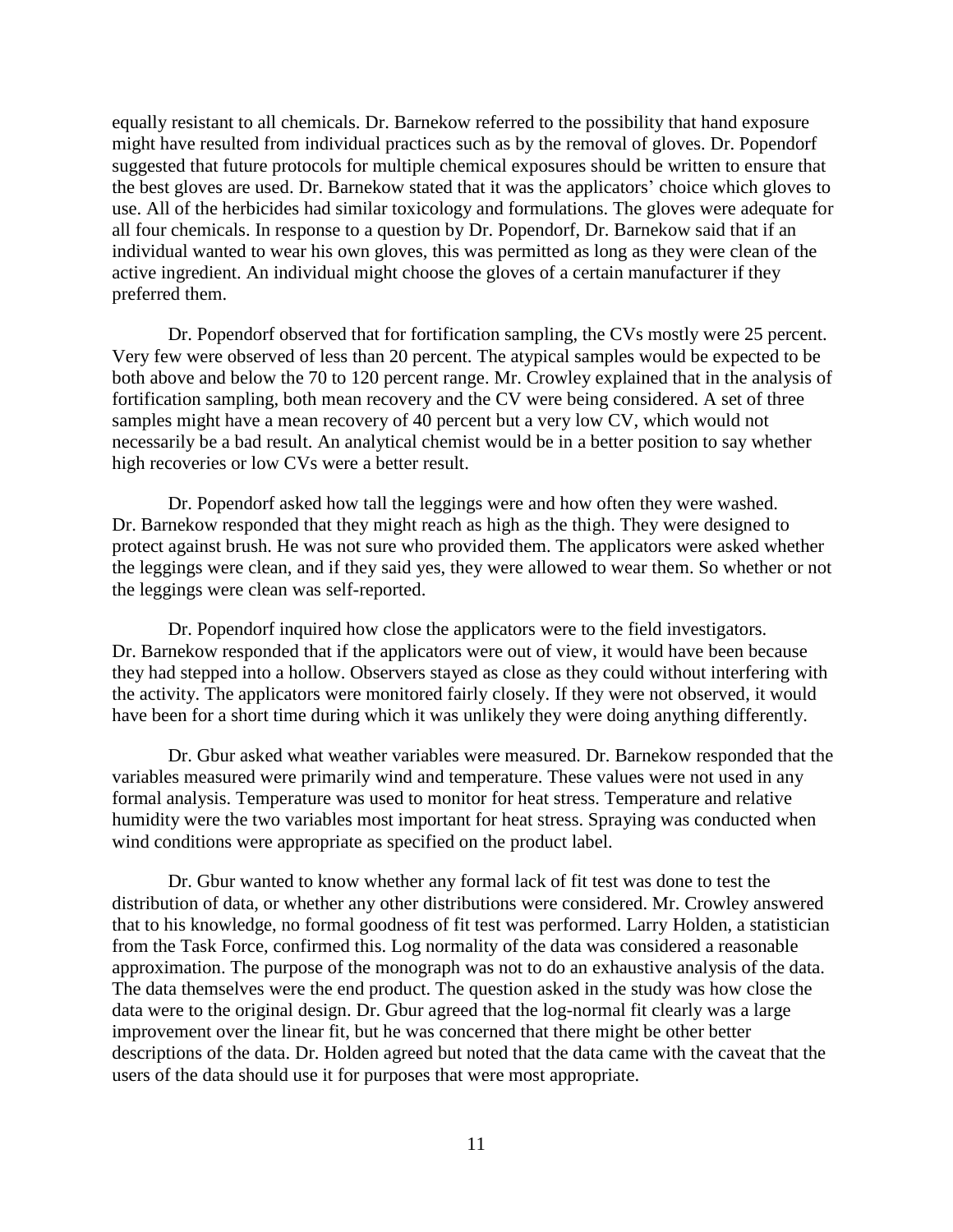Dr. Kissel commented that the text of AHE400 stated that new gloves were provided by the Task Force, but that Dr. Barnekow had stated that the gloves worn depended on the mixture. Dr. Barnekow clarified that the same gloves were given regardless of the mixture because the nitrile gloves were the most general.

Dr. Kissel asked whether in the study the applicators used the same handgun or backpack that they usually used. Dr. Barnekow responded that they did.

Dr. Dawson asked why recruitment had been so difficult in the study. Dr. Barnekow replied that the investigators had started by collecting the names of all possible participants. The names went to a call center. Thousands were called, but only a few were willing to do the study. The investigators were asking to interfere with the applicators' daily activities, and candidates were very resistant. The investigators had no *a priori* relationship with the candidates. The investigators tried to remain as flexible as possible and to conduct the study at times that fit best with the participants' schedules. Recruitment was very challenging, took a long time and eliminated many people.

Dr. Heitman observed that all participants were male. Dr. Barnekow responded that there were few women to begin with in the pool. The participants represented the population that was willing to volunteer. Very few women do rights-of-way work. In the particular case of this study, no women participated.

### EPA Ethics Review

Ms. Kelly Sherman discussed the ethics review of the study, which included the following:

- Examination of recruiting.
- Consent process.
- Subject demographics.
- Monitoring.
- Internal review board (IRB) oversight.
- Protocol amendments and deviations.
- Responsiveness to protocol reviews.
- Completeness of documentation.
- Substantive acceptance standards.
- Findings and conclusions.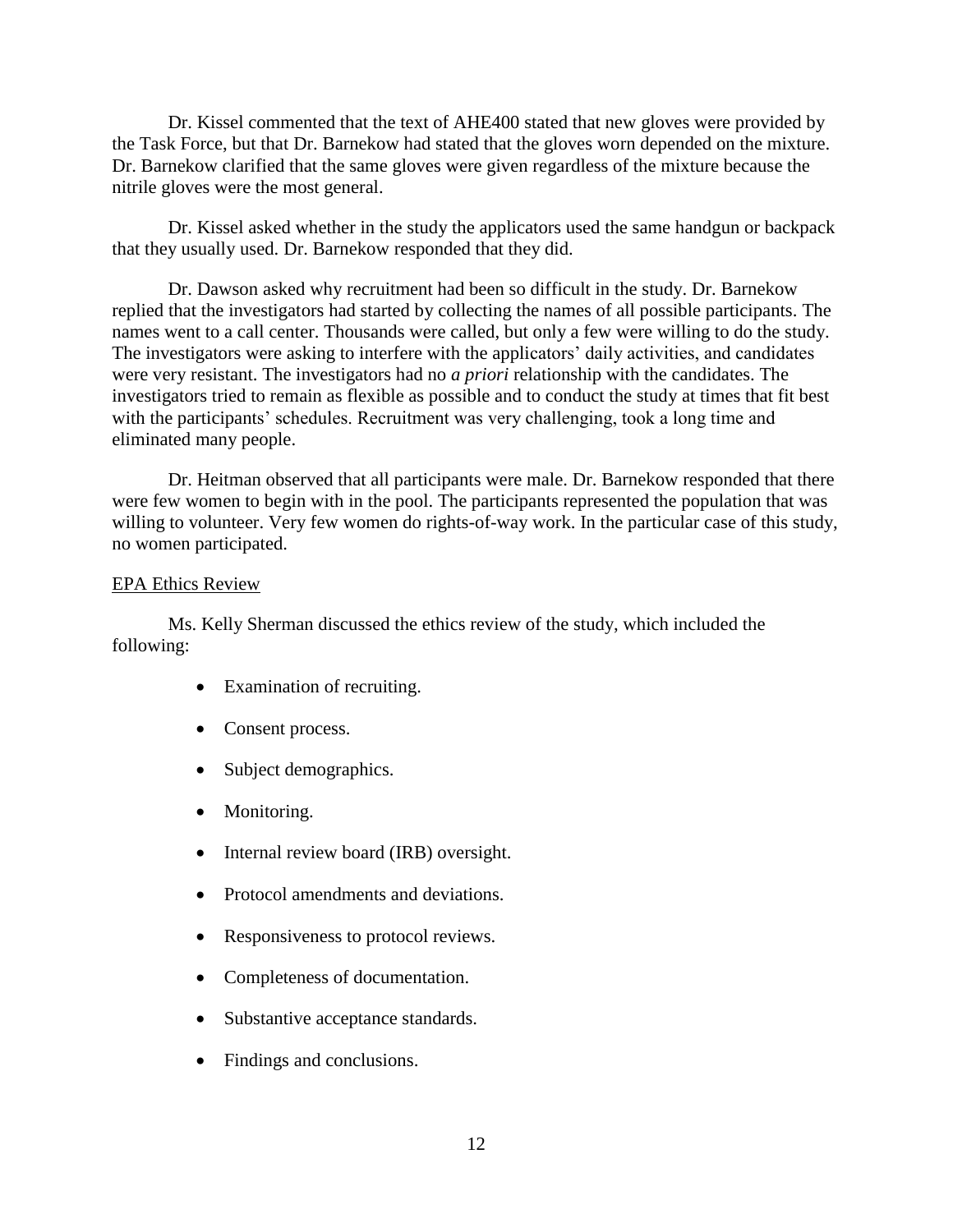### *Recruitment*

Ms. Sherman's review found that the AHETF followed the recruitment process outlined in the protocol and the standard operating procedures (SOPs). The accrual process was expanded slightly through protocol amendments approved by the IRB to help the AHETF more easily find workers to recruit. The expanded language allowed the AHETF to recruit participants from multiple sites run by the same employer. It also allowed AHETF to accept referrals from one employer to speak to potential participants working for a different employer and for recommendations about applicators that did not show up in the database and public source search.

### *Consent Process*

The review found that the AHETF closely followed the SOP for the consent process. The Study Director held private consent meetings with each participant to review the materials and answered questions. Two of the workers indicated that they preferred to speak in Spanish, so those two meetings occurred in Spanish with a bilingual researcher. Another worker selfidentified as having low or limited literacy, so he selected a coworker to act as a witness who also participated in the meeting. The SOP had provisions for all of those possibilities during the consent process.

#### *Demographics*

The study included 40 participants, all of whom were male. As previously stated, two participants went through the process in Spanish. All participants were older than 18 years of age. No subject withdrew from the study at their own request, nor were any subjects removed for reasons of noncompliance with the protocol.

#### *Monitoring*

Ms. Sherman's review showed that the monitoring went relatively smoothly. There were no incidents of adverse effects or anyone feeling unwell or sick during the monitoring. The most significant risk—and therefore the aspect most closely monitored—was heat stress, which was included in a detailed section of the SOP and involved temperature, wind and relative humidity. Five monitoring units were cut short because they either reached the temperature target or came close to it. The AHETF followed all of the procedures that were laid out.

#### *IRB Oversight*

The study's initial protocols were reviewed by the Independent Institutional Review Board (IIRB) through a full convened meeting, and all the documentation was approved. The documentation dated back to after EPA and the HSRB reviewed the protocols in 2010 before the AHETF proceeded with the research and incorporated the comments that EPA and the Board provided. The subsequent amendments and deviations were all reviewed and approved or acknowledged.

During the study in 2012, IIRB was acquired by Schulman Associates IRB (SAIRB), so the documentation changed in terms of the name, but the oversight was continuous.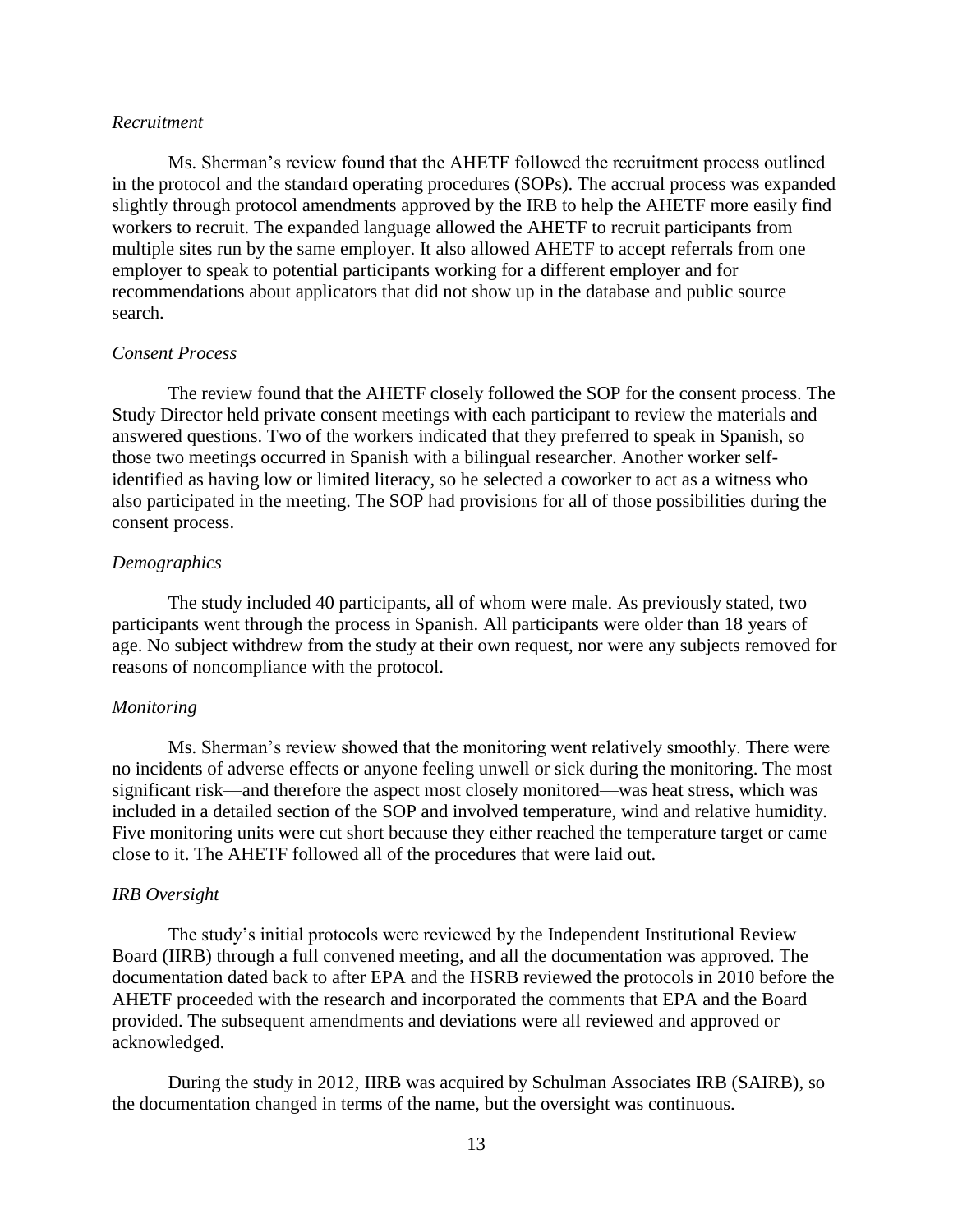### *Protocol Amendments and Deviations*

Ms. Sherman's review looked at the protocol amendments, some of which Mr. Crowley had covered in the first half of the day's presentation. Ms. Sherman also already had discussed the amendment that allowed additional sources of employers for recruitment. There were also amendments to the study's clothing restrictions, as many participants wanted to wear certain types of protective materials—the original protocol prohibited this, but that caused challenges for the recruitment process, so the protocol was amended to allow for the inclusion of those materials. A terrain restriction was relaxed as well to allow for an area that was similar to the terrain of a right of way to be monitored as well.

The ethics review also examined deviations and found that none of them were significant in terms of ethics and the effects on participants' rights, health or safety. One type of deviation identified was a shortened monitoring time or smaller number of loads handled because of the heat index cutoff. One additional deviation occurred in relation to the requirement that if a subject was going to take a restroom break, have a snack or smoke, they should wash their hands first; there was one instance when that did not happen before a participant smoked a cigarette. Another worker preferred to use his own gloves. The review found that none of these deviations were problematic from an ethical standpoint.

#### *Responsiveness to Protocol Reviews*

Ms. Sherman included in her review whether the amended protocol that was finally approved and executed incorporated the comments from EPA and the HSRB in terms of ethical aspects. She found that they addressed all of those comments adequately.

#### *Completeness of Documentation*

Ms. Sherman found that the documentation was very complete, that it was extensive, and that all of the requirements surrounding the documentation were fulfilled.

#### *Substantive Acceptance Standards*

The ethics review uses several acceptance standards when evaluating whether it is ethical to use the data from a study. One is 40 Code of Federal Regulations (CFR) §26.1703, which prohibits reliance on data involving intentional exposure of pregnant or nursing women or of children, which was not a problem because every study participant was an adult above the age of 18 and there were no women.

#### *Findings and Conclusions*

Ms. Sherman's review concluded that there were no significant deficiencies in terms of the ethical conduct of the research. She found the protocol to be closely executed and that the deviations neither compromised the safety of the subjects nor impaired their informed consent. The subjects were fully informed and their consent was voluntary, and the procedures that were in place to prevent coercion or undue influence were all followed. She found the study to be conducted in substantial compliance with the regulations.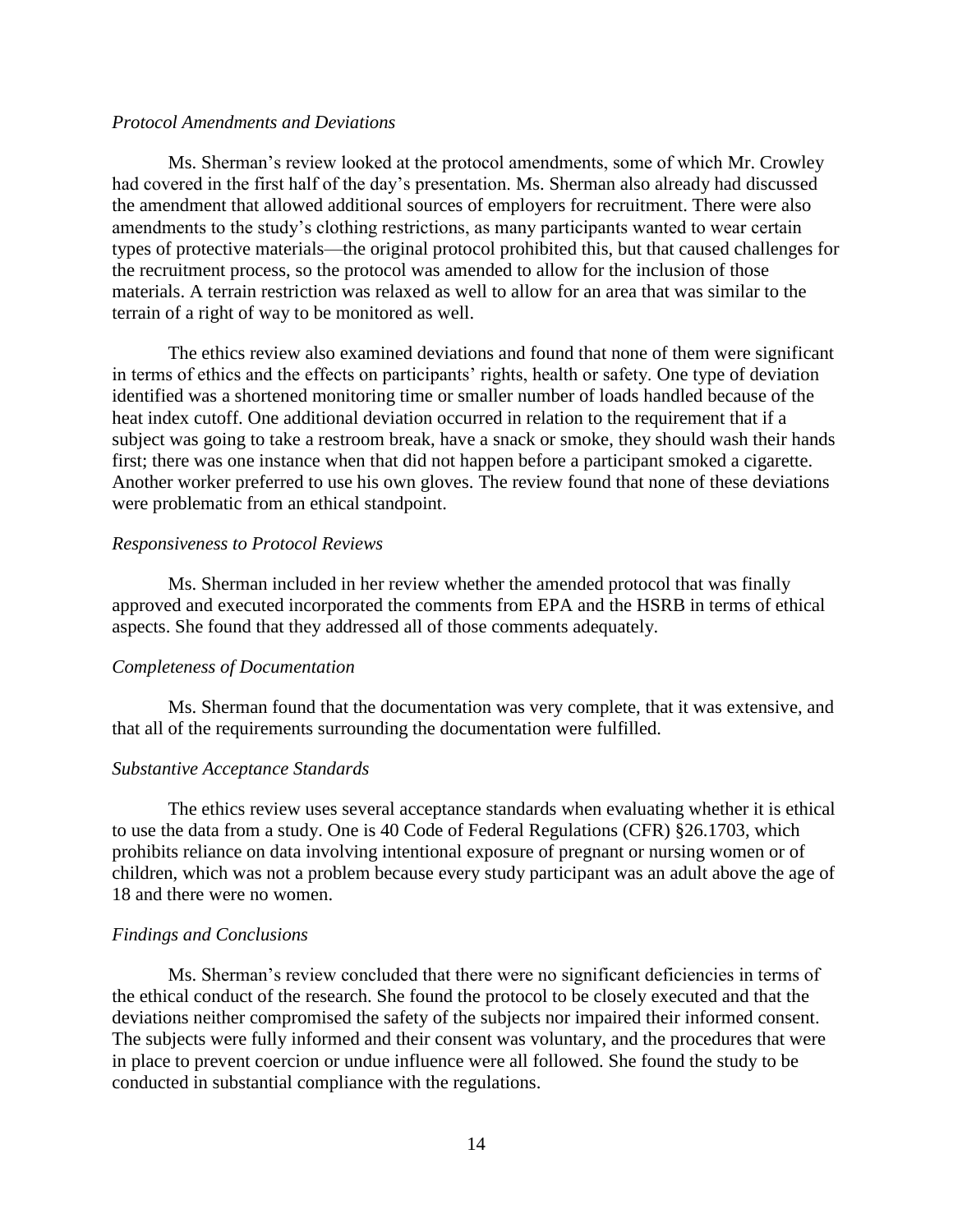#### Board Questions of Clarification—Ethics

Dr. Maddalena asked whether, in the situations involving deviations or slight changes, the data were re-analyzed or checked, particularly for the participants who ended up on either the lower or higher ends of the distribution of the data analysis. Mr. Crowley asked for clarification or an example, and Dr. Maddalena shared the example that the study analyzed whether the individuals that did the slash-and-squirt technique happened to be outliers of the distribution of exposures and asked whether they did the same thing with participants who wore chaps. Mr. Crowley said that the study did examine the use of leggings or chaps—there was a plot and some discussion of it in the review. He also included the data as one of the supplemental slides not shown in his main presentation. He noted that in one case, despite the expectation that someone wearing chaps or leggings would have lower exposure, he recalls that this person had higher exposure, as though the chaps acted as a sink for the residue. Mr. Crowley went on to explain that there would have to be a very strong difference in that data plot for the study staff to split the data apart and examine why, because there were not a large number of samples and the data were not structured to examine large numbers of variables; the only variable the experiment was structured to examine was the amount of active ingredient handled.

Dr. Heitman thanked Ms. Sherman for her summary of the very extensive data set. She had a question about the way in which the notion of the protocol deviation is interpreted when there are also stopping rules that are SOPs. She questioned the use of the term "deviation" to describe a case when the study was modified or stopped according to an SOP that was part of the protocol. Dr. Heitman stated that this may be a matter of terminology, but expressed concern that a "protocol deviation" is when a protocol is not followed, and this study had SOPs giving specific conditions to stop monitoring. Ms. Sherman replied that perhaps it was unnecessary to report them as deviations; the reason they were reported as such was because they were outside the project limits for heat exposure. The SOP allows the study staff, during times of heat risk, to stop activities, wait in a cooler area, and then maybe resume if the temperature drops. In all cases, participants were close enough to completing their work that study staff decided to halt for the day. Ms. Sherman agreed that perhaps it was unnecessary to label those instances as "deviations."

Dr. Dawson asked if the Board had more questions. When there were none, she called for a break until 3:15 p.m.

### Public Comments

Mr. Downing noted that people in room were having trouble hearing the speakers. He explained that the microphones are very directional. Speakers need to be very close to the microphone when speaking. Because of background noise, speakers also should remember to turn off their microphones when they are not using them. He then turned the meeting over to Dr. Dawson.

Dr. Dawson called for any public comments. There were none.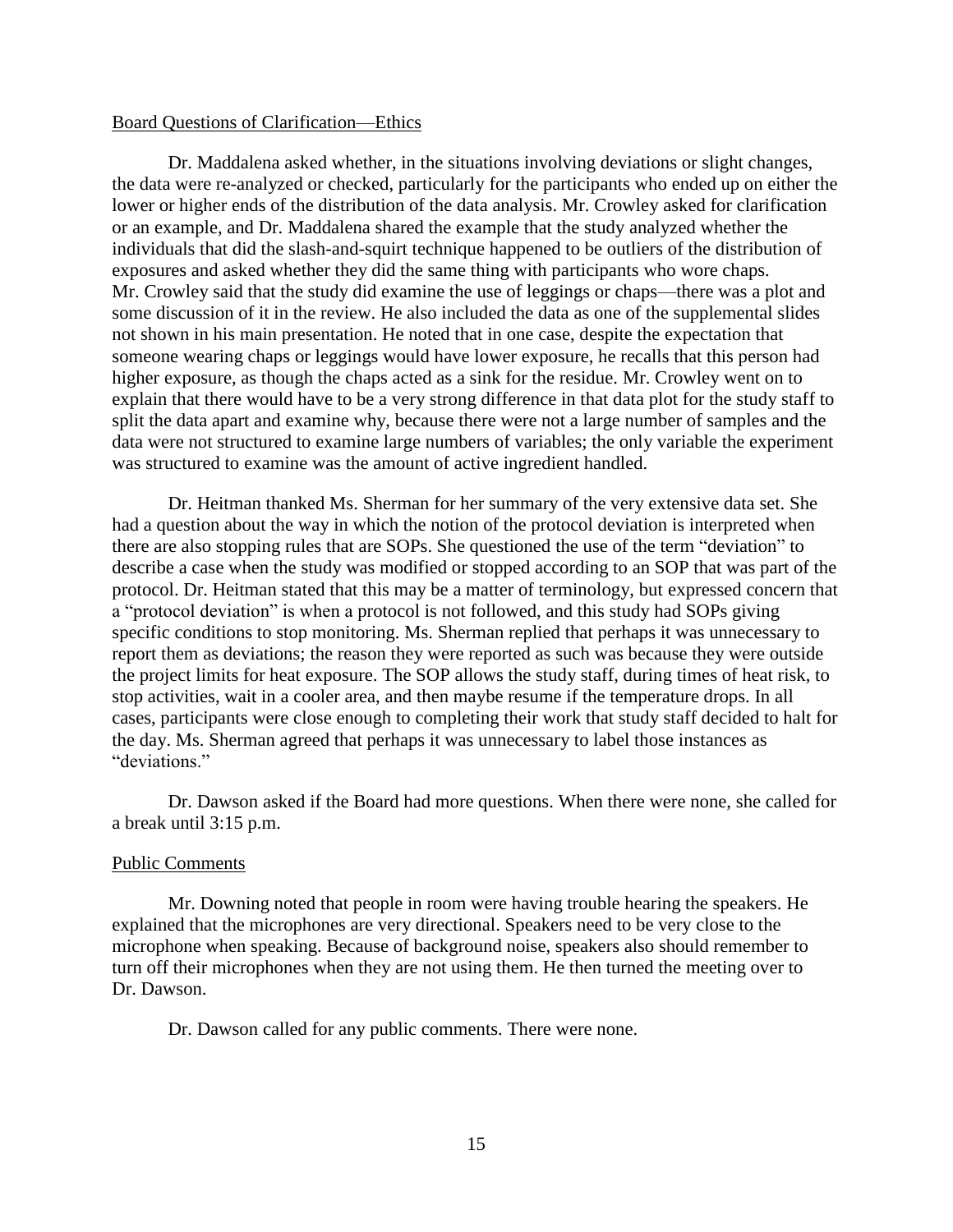### Charge Questions

Ms. Sherman read the charge questions into the record:

#### *Charge to the Board—Science:*

1. Was the research reported in the Agricultural Handler Exposure Task Force (AHETF) completed monograph reports and associated field study report for AHE400 faithful to the design and objectives of the protocol, SOPs, and governing documents?

2. Has the Agency adequately characterized, from a scientific perspective, the limitations on these data that should be considered when using the data in estimating exposure of those who apply liquid pesticide sprays to utilities' rights of way or similar areas using back pack or handgun spray equipment?

### *Charge to the Board—Ethics:*

3. Does available information support a determination that the studies were conducted in substantial compliance with subparts K and L of 40 CFR Part 26?

### Board Science Assessment

Dr. Dawson asked Dr. Popendorf to address the first two charge questions. Dr. Popendorf commented that with regard to the first charge question, the AHETF did a good job of dealing with a difficult scenario. There were a large number of GLP deviations, but they all were well documented. The extra states added diversity while retaining randomization. The sampling scheme and the constraints of recruitment permitted the randomization to occur. There were no repeat measurements with the same applicator. There were only two pairs of workers with the same employer. A significant amount of diversity was built into the recruitment protocol.

Dr. Popendorf agreed with the Agency that the data set captured the behavior of the applicators.

Dr. Popendorf stated that the handgun scenario met its primary and secondary goals. The fact that the backpack applicator scenario did not meet the first goal is not surprising. Part of the reason the goal was not met was that the variation of exposure was larger than expected. The data ranged over five geometric standard deviations when four was expected. Dr. Popendorf agreed with EPA and the Task Force that meeting the threefold goal for accuracy for the backpack scenario was not worth extending the study. It would involve a large amount of time, cost and exposure, and different results would not be expected. Overall, he was inclined to conclude that the study met the first charge question.

Dr. Dawson asked for comments from the Board on the science assessment of the first charge question, and there were none. Dr. Dawson asked Dr. Popendorf to continue with his discussion of charge question 2.

Regarding the second charge question, Dr. Popendorf commented about the breathing rate and the small weakness in the data that the number of hand washes was highly variable. The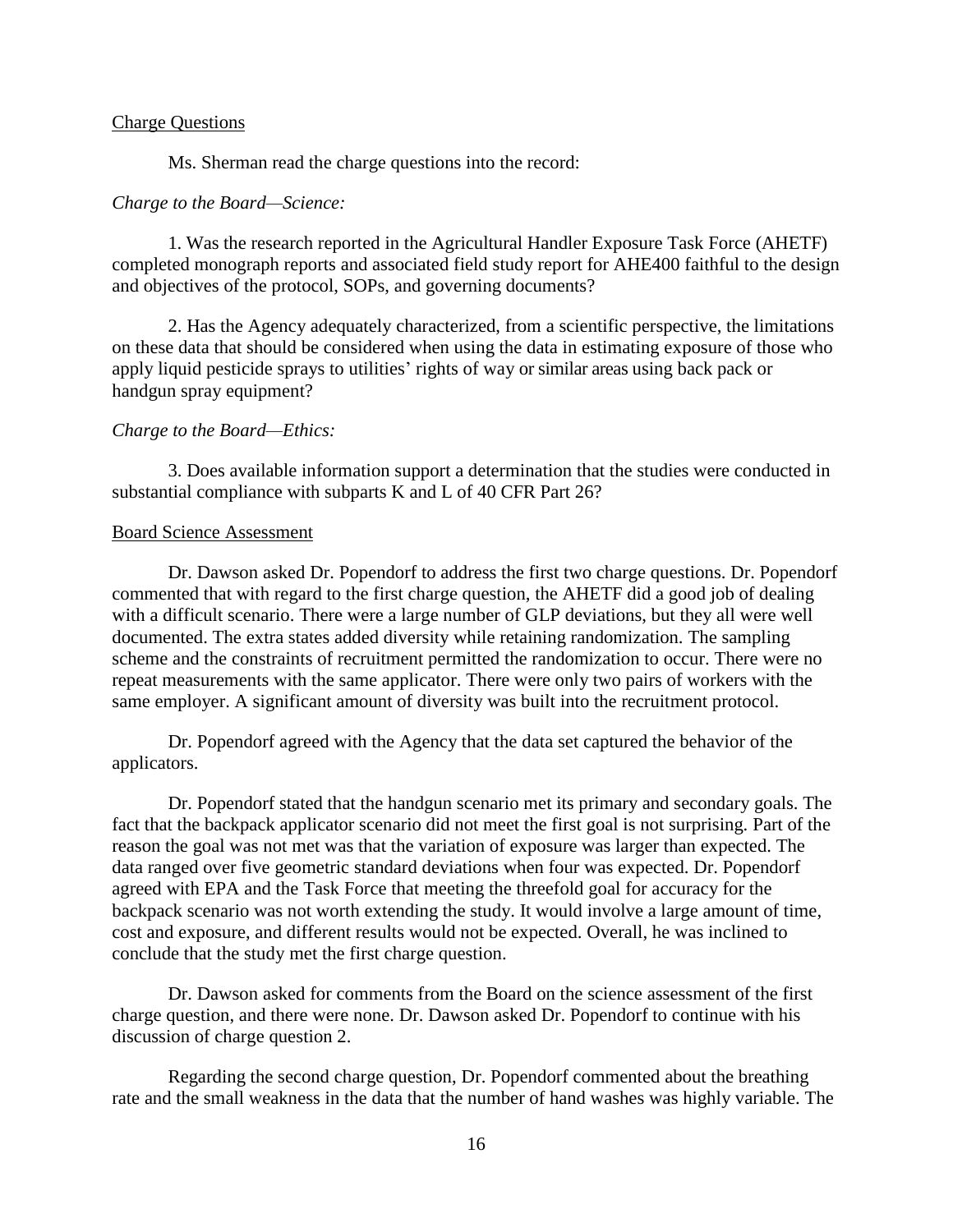amount of time the chemical resided on the skin should have been minimized. Neither of these two concerns detract, however, from the overall conclusions. More could be done, however, in analyzing the data with a different approach.

Dr. Popendorf noted that the Agency indicated that it was open to reassessing the assumed breathing rates. Dr. Popendorf did not have a specific recommendation but certainly for backpack applicators, it is not a light work environment, and the breathing rate could be doubled. For handgun applicators' breathing rates, the data could be segregated by the time spent on foot versus in a vehicle. Because the inhalation route generally is less than 1 percent of the total dose, changing breathing rates will not have a significant effect on the overall study.

The hand washes varied from one to five, which is a significant amount of variability. This variability represents almost a fourfold range in the residence time of the pesticide on the skin. Dr. Popendorf pointed out that the longer the chemical remains on the skin, the more absorption takes place as opposed to adsorption on the surface. This might affect the amount of recovery. Hand doses were much higher than those on the face. Hand and face doses generally were only a quarter of the total dose, so multiplying by a MEA factor of two covers uncertainty about those doses. The highest four hand doses were 16 to 21 mg as opposed to the average of all of the others of less than 1. This represents a large statistical difference. It illustrates that there is a large capacity of the hand to hold a high dose. The high capacity indicates that the hand doses of all of the applicators with low doses was probably accurate.

A closer examination of the data would allow the formation of evidence-based conclusions about exposure. This would give confidence in the integrity of the study results. Most important, it would allow evidence-based applicator training to minimize exposure. There are 100-fold differences between the highest and lowest doses. This might represent an opportunity to improve work practices. With a reduction of exposure that is so large, there would be a strong incentive to change practices. Consideration of the site of application and the prevalence of overhead spraying did not find any patterns. Wearing chaps was anticipated to decrease exposure, but it actually increased it. There could be reasons to explain this difference. Among handgun applicators, it was anticipated that high spray pressure would increase exposure but of the three applicators with highest pressure, two had high exposure and one did not.

Dr. Popendorf showed graphs of exposure to upper body, lower body, hand and head for backpack and handgun applicators. He segregated the data into all applicators and the applicators with the top three exposed individuals removed. He described the predominance of body exposure when the high-exposure applicators were removed from the graphs. He suggested that interaction of two factors might explain the differences. It was surprising that there was a significant amount of lower body exposure. No single variable appeared correlated strongly to this, which indicates a need to look at the interaction of multiple factors on exposure. Dr. Popendorf suggested examining foliage condition and the way in which applicators move through sprayed foliage. This could explain lower and full-body exposure. If an applicator sprayed high foliage and walked through the sprayed area, it would produce a pattern compatible with what was seen with a significant amount of upper and lower body exposure. The foliage sprayed needs to be characterized, which might not have been done, as well as field notes reviewed to see whether applicators walked through sprayed foliage. This would be an approach to explain high lower body exposure.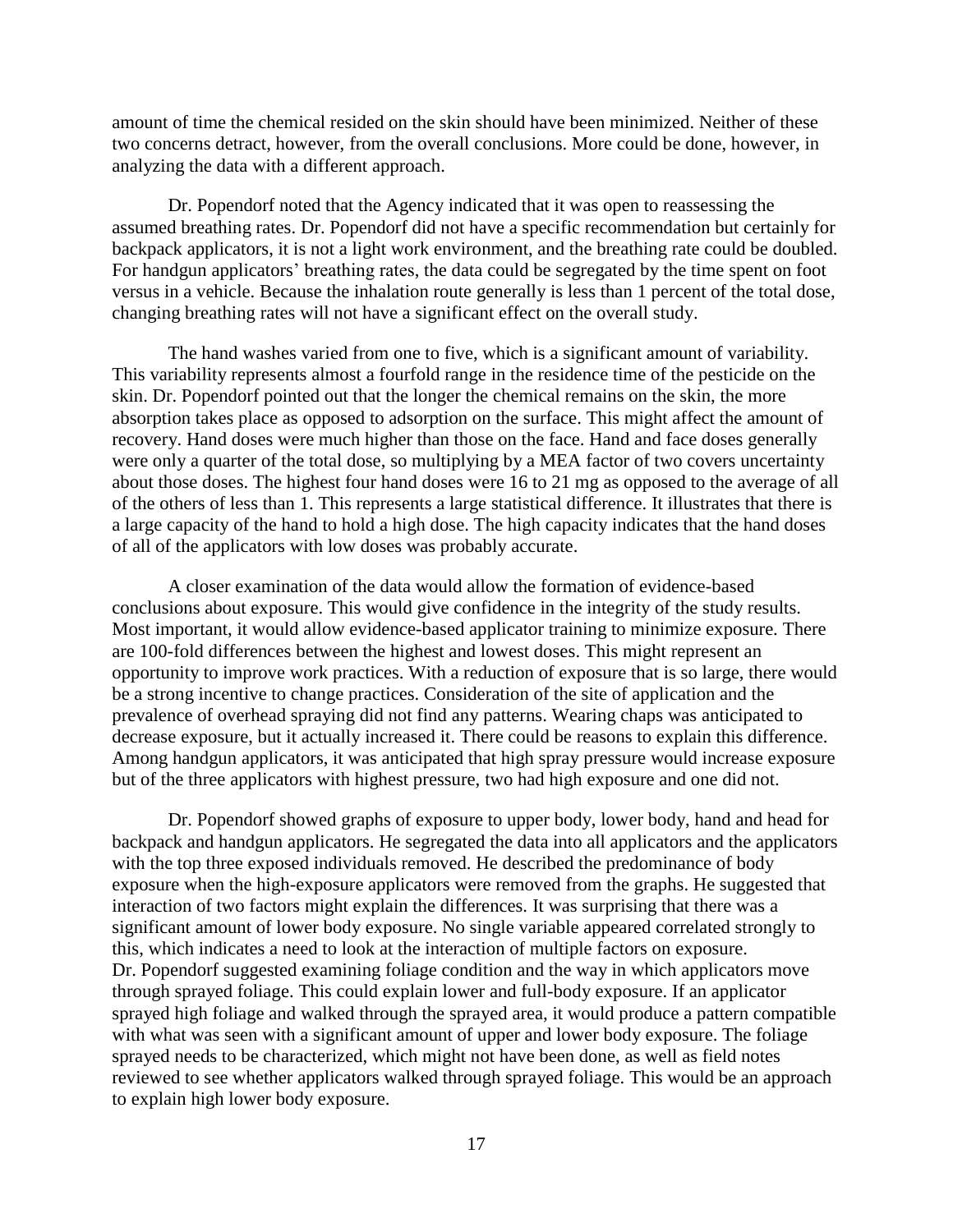In a general comment about reviewing protocols, Dr. Popendorf cautioned Board members to be careful in the future when reviewing protocols to ensure that what was discussed in the meeting was adequately conveyed in the final report. In the protocol review of this study at a previous HSRB meeting, there was discussion of the foliage in the meeting minutes, but there was little of this concern expressed in the written report on the protocol.

Dr. Dawson thanked Dr. Popendorf for his review and asked Dr. Fernandez for his review of the statistics used in the study. Dr. Fernandez indicated that he would discuss limitations of the current method in estimating the standard deviation and the 95 percent upper confidence limit. Assuming a log-normal distribution, there are alternative methods to estimate the arithmetic mean, 95 percent confidence interval, and 95 percent upper limit. Dr. Fernandez used as an example the results from Table 4 of the report on handgun applicator results. The data were transformed to a log scale and were fit with a log-normal distribution. In this case, the results of the fit are needed to estimate the arithmetic mean and upper limits for exposure. It is important to use the proper method for making this estimation. The geometric mean and geometric standard deviation are calculated by exponentiating the appropriate log values from the log-normal fit. When transforming the mean directly back to the original scale, one does not get the correct estimator on the arithmetic scale. To get the correct arithmetic mean, it is necessary to add an adjustment factor of half of the error variance to the geometric mean and then exponentiating. The main concern here is estimating the upper limit. Assuming a twoparameter log-normal distribution, one sometimes underestimates the upper limit.

Software exists that can fit a three-parameter log-normal distribution. The software derives the parameter values from the data and reports whether it is a correct fit, testing whether it is a correct distribution. The data are plotted with a Q-Q plot to test whether the three parameters describe a log-normal fit and to obtain a 95 percent upper value, directly estimating the upper limit from the data. Dr. Fernandez tested this approach against the reported number for the two-parameter fit. He noted that he did an online search to see if there were other methods to compute an upper limit and found none. He did find one for estimating the arithmetic mean that used an adjustment factor to obtain the arithmetic mean from the 2-parameter log-normal geometric mean. He was not able to find a similar adjustment factor for the upper limit. The upper limit is given directly, however, by the 3-parameter fit approach. Dr. Fernandez recommended that the Agency determine that estimate as well and include it in the final report. He noted the method assumes that there is not an intra-cluster correlation. That is an additional factor because the study uses a cluster design. If there is significant intra-cluster correlation, the upper limit can be calculated both ways and both resulting upper limits can be reported. The results from one or the other method or the highest value could be chosen. Using the threeparameter approach, Dr. Fernandez found a 95th percentile upper value that was somewhat different than that obtained using the two-parameter approach. Because the methodology and software are available, Dr. Fernandez suggested that EPA consider using the three-parameter method in addition to existing methods.

Dr. Dawson asked for comments from the Board.

Dr. Popendorf indicated that it is unknown whether high hand exposure might be a result of glove penetration, permeation or breakthrough. It is not likely to be a result of mishandling alone. He raised the issue that nitrile gloves might not protect from all four ingredients. It is a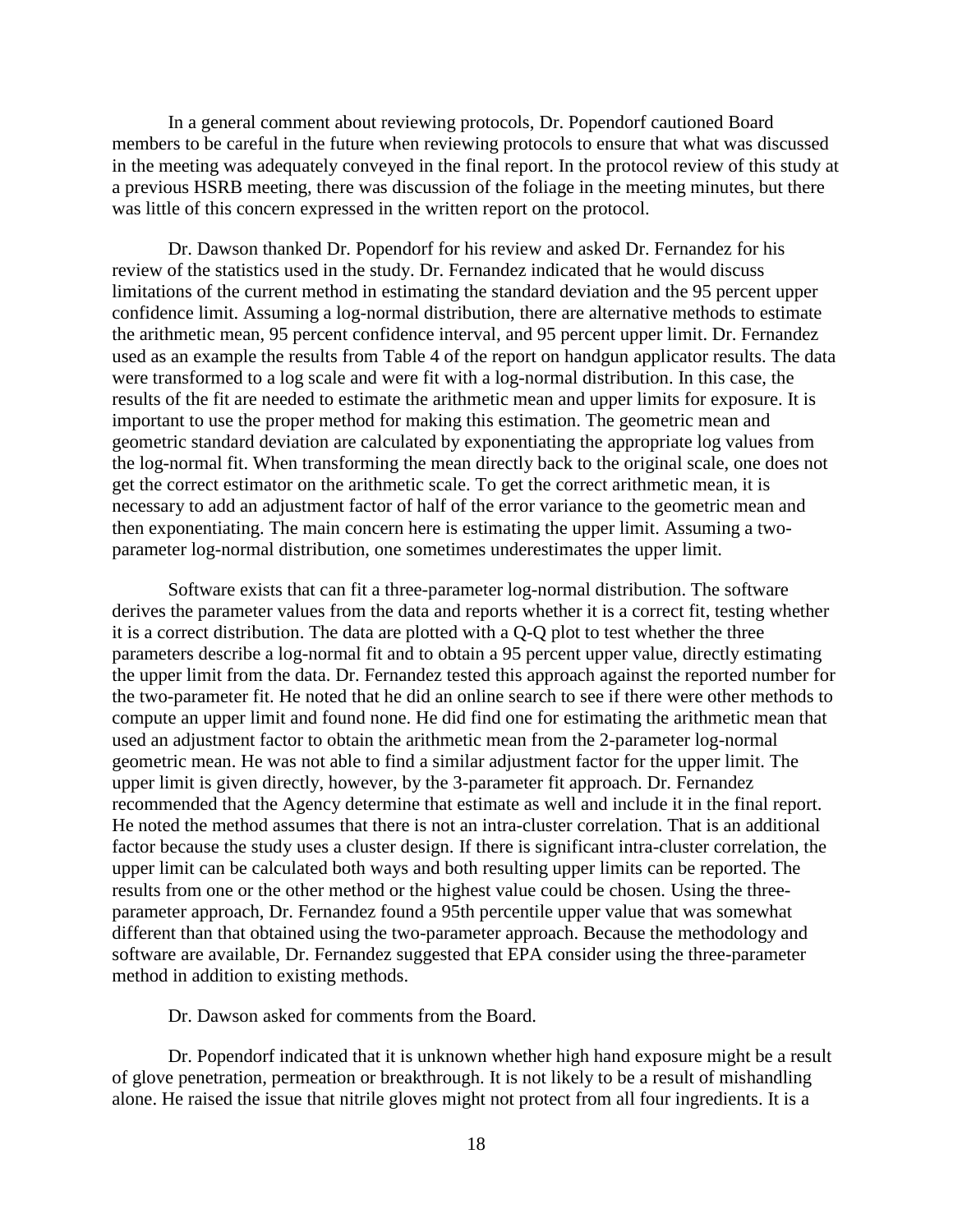standard industrial hygiene approach to select gloves based on chemical-specific permeation. It is good practice to ensure that there are a sufficient variety of gloves to match each chemical.

Dr. Maddalena observed that more information might be gained from the data, but the data were not designed to provide that information. Subjects were not selected in a way to assess other factors, and the data were not collected in a way to explore other causes of variability. It is the role of the Board, however, to identify any possible limitations of the data.

Dr. Popendorf noted that there is the ability in the data to identify patterns of exposure that are important to the charge. He used a Student's t-test to identify groups with significantly different exposures from others. He found that there were significant differences. This begs the question of whether there was information collected to explain those differences. For example, how did the high dermal exposures occur? It would be unlikely for an applicator to spray themselves directly, but walking through high foliage that was sprayed is more likely. It is not a regulatory question but a labeling concern.

Dr. Dawson asked Dr. Popendorf if he would like to state in the report that there are limited conclusions that can be drawn from this study but future studies can be designed differently.

Dr. Popendorf responded that he believes that the data are there. Currently, it is not explained and has uncertainties, but if it were better explained, a better case could be made for evidence-based conclusions.

Dr. Gbur commented that the validity of the data is a separate issue from what it can be used for. All data have limitations. As statisticians, it is preferable not to use data for purposes for which the study was not designed. It is different to state that there is additional information that should have been collected.

Dr. Popendorf replied that there are uncertainties in the data. High hand exposure and a half-dozen very high clothing exposures are not explained. These values are different from the rest of the data as indicated by the results of a Student's t-test. They deviate from the log-normal distribution. Spraying foliage and walking through the sprayed foliage would explain the body exposure. It remains unknown how some applicators got very high exposure even though they wore gloves. It fits a different pattern that is not explained.

Dr. Dawson asked Dr. Popendorf whether he was concerned that the heterogeneity in the results points to something fundamentally different occurring. This might lead to questioning of the reliance on the data. It could be argued that because it cannot be explained why some of the data are so disparate, it is uncertain whether the data can be used in a particular way.

Dr. Ramos posed the question to Dr. Popendorf of whether he believed that the study was conducted in the way it should have been. If the answer to that is no, it could be because other things that could have been done were not done. If the answer is yes, the data could be used, but in the future, more information should be obtained.

Dr. Dawson asked for clarification from Dr. Popendorf as to whether he concluded that the answer to charge question 2 was "no." Dr. Popendorf confirmed that his answer was "no."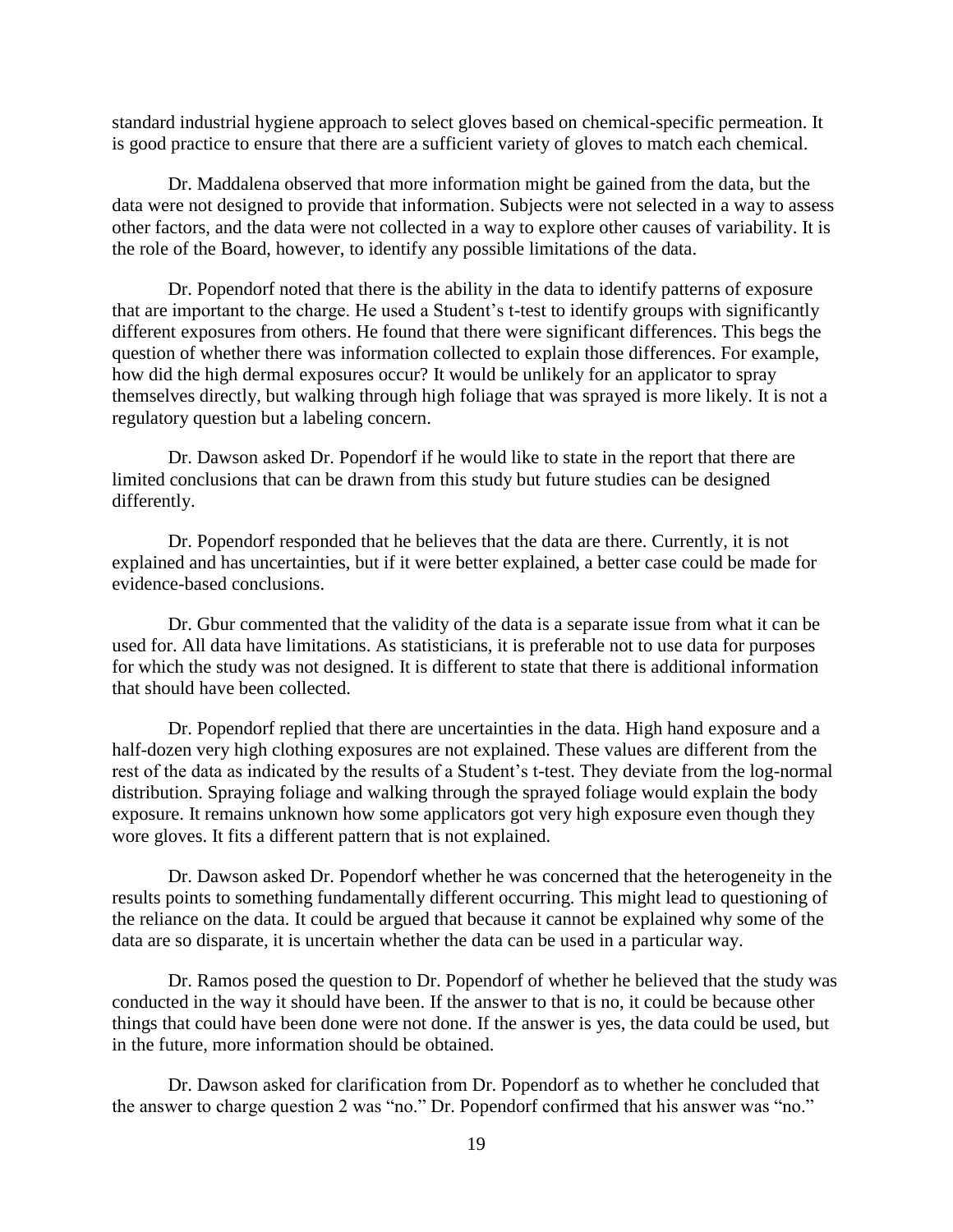Dr. Ramos asked whether if additional data were available, they could be used to reinterpret the results.

Dr. Gbur cautioned against overanalyzing the data. They might provide useful pointers, however, to things that might be important.

Dr. Dawson suggested the following response to charge question 2: "There may be an opportunity to look for sources of variability in the data in a qualitative way to look for differences in procedures or individuals that might account for exposure differences." She raised the issue that if no evidence exists to explain the differences, it is unclear what action the Board should recommend.

Dr. Fernandez expressed doubt that the Board wanted to recommend another study to test for explanations of the high exposure values.

Dr. Popendorf proposed that EPA statisticians reanalyze the data. If there were categories for different foliage types and spray practices, there are statistical tests that can look for significant differences. Some of the differences in exposure are striking. It is possible that there exist categories that match those differences.

Dr. Gbur referred to the census paradox. If there is a population comprised of many subgroups, the relationships between them might be very different than their relationships to the whole population. If the study's data are divided into yes/no categories, some results that appear might be artifacts. Care must be taken when comparing between categories, especially with a small data set.

Dr. Dawson asked Dr. Popendorf for a formulation of his comment that expresses his concern about the unexplained variability of the data. Dr. Popendorf responded that more but different analyses of the data should be done to provide more confidence in their representativeness. Dr. Dawson inquired whether he meant formal statistical analyses, and Dr. Popendorf replied affirmatively.

Dr. Dawson recalled Drs. Gbur's and Fernandez' comments that conducting such statistical analyses with small data sets in ways for which a study was not designed can be treacherous. She asked if there was another way to look at the data that would be informative or useful in trying to interpret or understand them.

Dr. Popendorf responded that some of the Student's t-test differences were striking. He is not proposing a fishing expedition but rather re-examining the records to look for explanations of the differences. He did not want to specify more statistical tests. The Board has not considered the issue of gloves. That is a possible explanation. If even in a small data set there are significant differences, it would be good as a regulator to investigate whether there are explanations for those differences. These explanations might provide an opportunity in the future to train workers (i.e., not walking through sprayed foliage can reduce your exposure 100-fold). Not understanding variability is a limitation of a data set.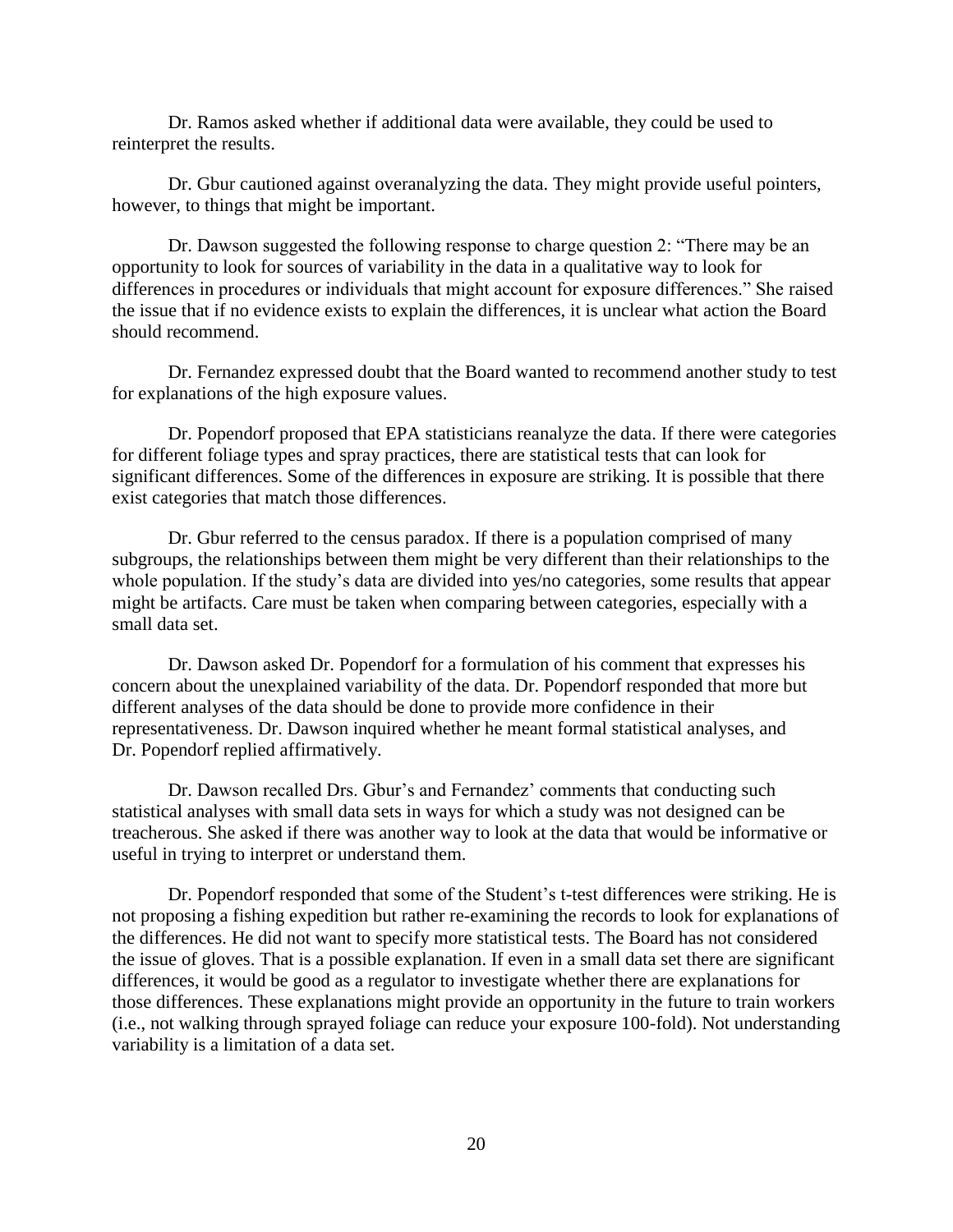Dr. Fernandez proposed that outliers from the log-normal distribution be detected and data collected that is associated with those outliers. That would be a formal way to look for explanations.

Dr. Dawson suggested that the Board indicate that further exploration is warranted because of the high variability of the data. Formal statistical testing is not appropriate because that would not be in accordance with the way in which the study was designed. Descriptive explorations, however, could take place.

Dr. Maddalena noted that discarding data might be seen as unethical.

Dr. Dawson stated that there were no fundamental objections among the Board members to Dr. Popendorf's point as she had stated it. The differences were over the way in which it should be worded. Dr. Popendorf agreed to provide a statement regarding the issue of variability at the next day's meeting.

### Board Ethics Assessment

#### Charge Question

Dr. Heitman read the charge questions into the record:

### *Charge to the Board—Ethics:*

Does available information support the determination that the studies were conducted in substantial compliance with subparts K and L of 40 CFR Part 26?

Dr. Heitman's response was that the available information provided on the AHETF's completed study does support a determination that the studies were conducted in substantial compliance with those subparts.

More broadly, Dr. Heitman emphasized that there already is quite a bit of detail on this study. The original protocol was approved in May of 2010. There were items that were very useful to have in that report, but there also were things unmentioned that probably could have been included or expanded upon in more detail. The protocol was originally reviewed and approved in May 2010 by IIRB, which became part of SAIRB, an Association for the Accreditation of Human Research Protection Programs (AAHRPP)-accredited IRB registered with the Office of Human Research Protection. This satisfied the IRB review component. The HSRB reviewed the protocol and the IRB documents in October 2010, and the Board concluded at the time that with a few modifications, specifically the Informed Consent Document, as well as translating the consent materials into Spanish, the protocol was likely to meet the accrual requirements. The Office of Pesticide Programs (OPP) confirmed that these modifications were made prior to the initiation of the study, and the documents that the Board has reviewed also show that the requested modifications were made.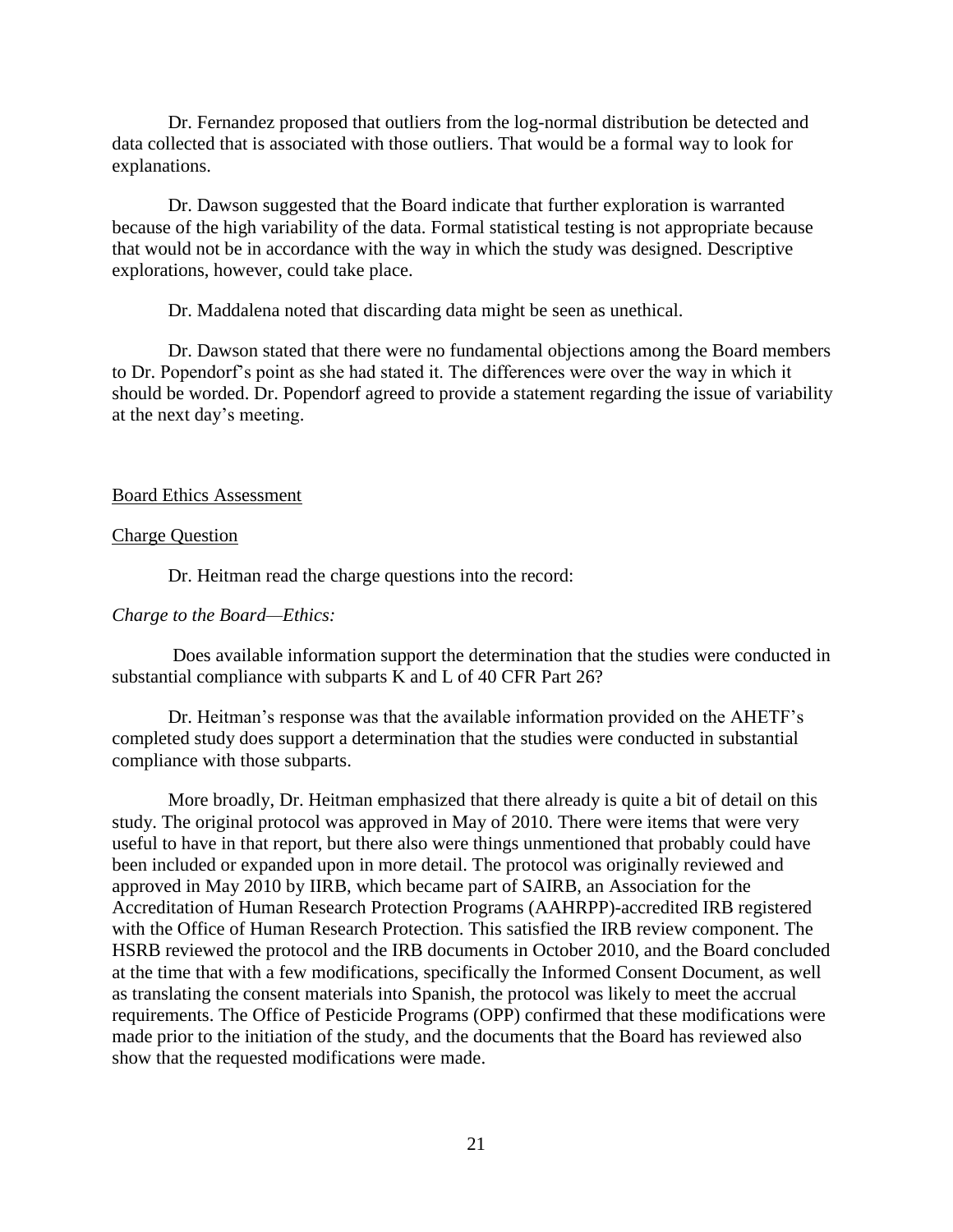Recruitment began in February 2011, and by May 2011, the study had enrolled 40 participants, although recruitment took longer than expected. Researchers conducted 19 backpack monitoring units and 21 handheld monitoring units across 9 or 10 states— Dr. Heitman's notes do not match Mr. Crowley's presentation, which included one more state in its count. The protocol was written to include both men and women, although no women were enrolled. Participants were adults, ages 19 to 68; no children were enrolled.

The documentation indicates that all participants received approved information on the nature of the study, as well as its risks and procedures to minimize risk, and that these disclosures were provided to the participants in their choice of either English or Spanish, both orally and in writing. All participants signed the approved informed consent documents, one participant after hearing it read aloud to him in Spanish as he was self-reported to have low literacy skills. Participants received a total compensation of \$100 for their time and participation in the study, and the study was closed in September 2013.

Over the study period, there were eight approved protocol amendments, which included changes to study sites and modifications that added certain items from participants' own personal protective equipment (PPE) to the list of accepted or required PPE. Some modifications expanded the list of prescribed analytic methods and expanded the list of approved analytic laboratories and personnel, although Dr. Heitman did not feel that those modifications had any discernable effect on the study's ethical characteristics.

There also were five reported protocol deviations. Dr. Heitman already had questioned whether those should be counted as protocol deviations. She suggested that "deviations" should refer to scenarios that were unexpected, whereas these five so-called deviations were scenarios accounted for in the protocols, such as the heat risk cutoff point—planned stopping based on criteria in the protocol that provide ethically appropriate protections for the study participants. She suggested that this is more a linguistic problem.

Of the true protocol deviations, the only event that appears to have had any potential effect on the study's ethical protections was the potential increased risk of exposure to a participant who smoked a cigarette during the monitoring period without first washing his hands. Dr. Heitman stated that whether he had additional exposure, either by skin or by mouth, was unclear.

Except as noted, Dr. Heitman agreed with the conclusions and observations of EPA's ethics review and found that the study substantially met the provisions of subparts K and L of 40 CFR Part 26. She emphasized that those exceptions are not necessarily objections but are notes that the identified risks were appropriately minimized, particularly the risk of heat-related distress and illness. There were no adverse effects reported and no withdrawals from the study. Stopping rules for heat stress were invoked on five occasions in various capacities, but Dr. Heitman reiterated that following the established stopping rules should not be considered protocol deviations; they were part of the protection against risk. She expressed concern that the study could be "dinged" by referring to these as "deviations" instead of something else. She suggested the Board consider alternative wording for those scenarios before the final report. There were no other incidents reported during monitoring. The extent of potentially increased risk of harm that accompanied periods of non-monitoring, both from intentional actions of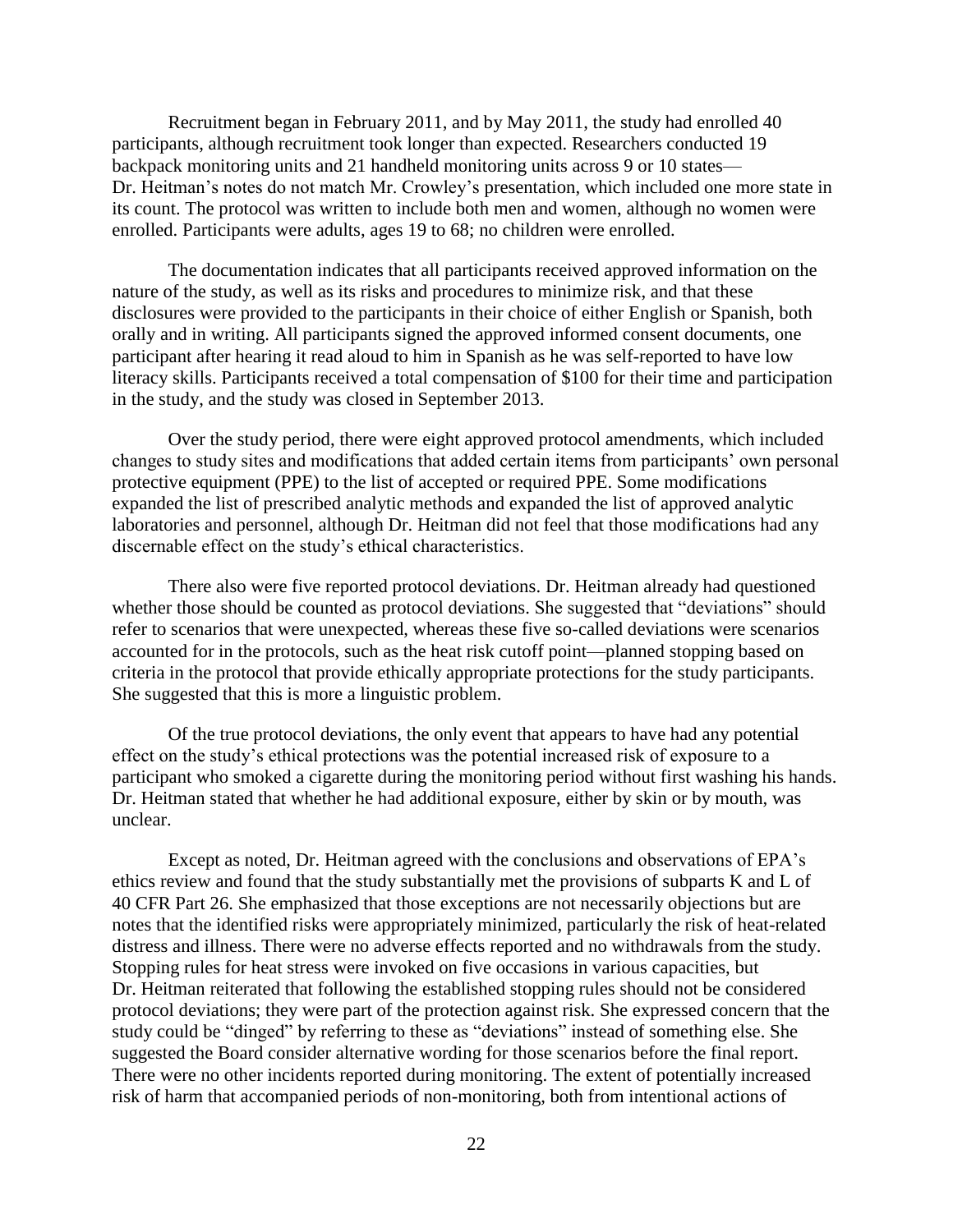participants who broke protocol and turned off their monitors and personal intercoms, as well as the inadvertent failure of one personal air pump, is unknown. Dr. Heitman was not certain that the study could have been modified to achieve a more acceptable risk-benefit ratio.

Dr. Heitman expressed that the \$100 compensation—\$20 for taking part in the recruitment interview and \$80 for participating in the spring—was not such a large amount as to be coercive but was sufficient to justly compensate participants for their effort in the study.

Dr. Heitman agreed that the study was well designed for the equitable selection of study participants. The original review from HSRB was that the study was designed to recruit an appropriately diverse population of people who represent the herbicide and pesticide sprayers in each of the areas where the study was conducted and to minimize selection bias. The three-phase recruitment process was intended to identify qualifying employment sites as well as to minimize the risk that potential participants would feel coerced to participate or coerced not to participate. Mr. Crowley noted that statistical inference requires the assumption that the sample is representative of all U.S. backpack and handgun applicator scenarios in applicable areas, and although the study protocol was written to include both male and female participants and had appropriate measures in place to exclude pregnant and lactating women, ultimately the participants were exclusively male. This caused Dr. Heitman to question whether and how the sample truly was representative of exposure for female workers, and it will be ethically important to consider—especially as changing labor trends may bring more women into this kind of work—whether the risks to women are appropriately represented in this sample.

Dr. Chadwick raised the question that, since this workforce tends to be predominantly male, whether the study could have gotten female participants without actively recruiting females and oversampling. He continued that, because this study is not evaluating the *effects* of exposure, only the *amounts*, it may not be as important an aspect in this particular study. Dr. Heitman clarified that she raised the issue predominantly as a question because there has been discussion about gender representation in these cases in the past, and because the study went to great lengths to write in the protocol the exclusion criteria for pregnancy and lactation and how to recruit women without recruiting potentially pregnant women. Because there were no female study participants, Dr. Heitman questioned the applicability of this study. She emphasized the changing labor market, where there are more women working in all areas that have traditionally had only male workers, and questioned whether others on the Board felt strongly that these data would be inapplicable to anyone outside of a male population in the regions of the study.

Dr. Dawson commented that members of the Task Force explained that if 99 percent of workers doing the spraying are men, it may be practically and logistically impossible to include female participants in the study. She and Dr. Heitman then expressed concern to Dr. Chadwick that if there are differences in physical strength between women and men, or differences in the height and arm length, then there could, in fact, be differences in the exposure results between genders. Dr. Dawson concluded that perhaps this is a comment for the future rather than a criticism of this particular study.

Dr. Dawson questioned whether there were events other than the heat-related stopping rules that were spelled out in the protocol that the study described as "deviations." Dr. Heitman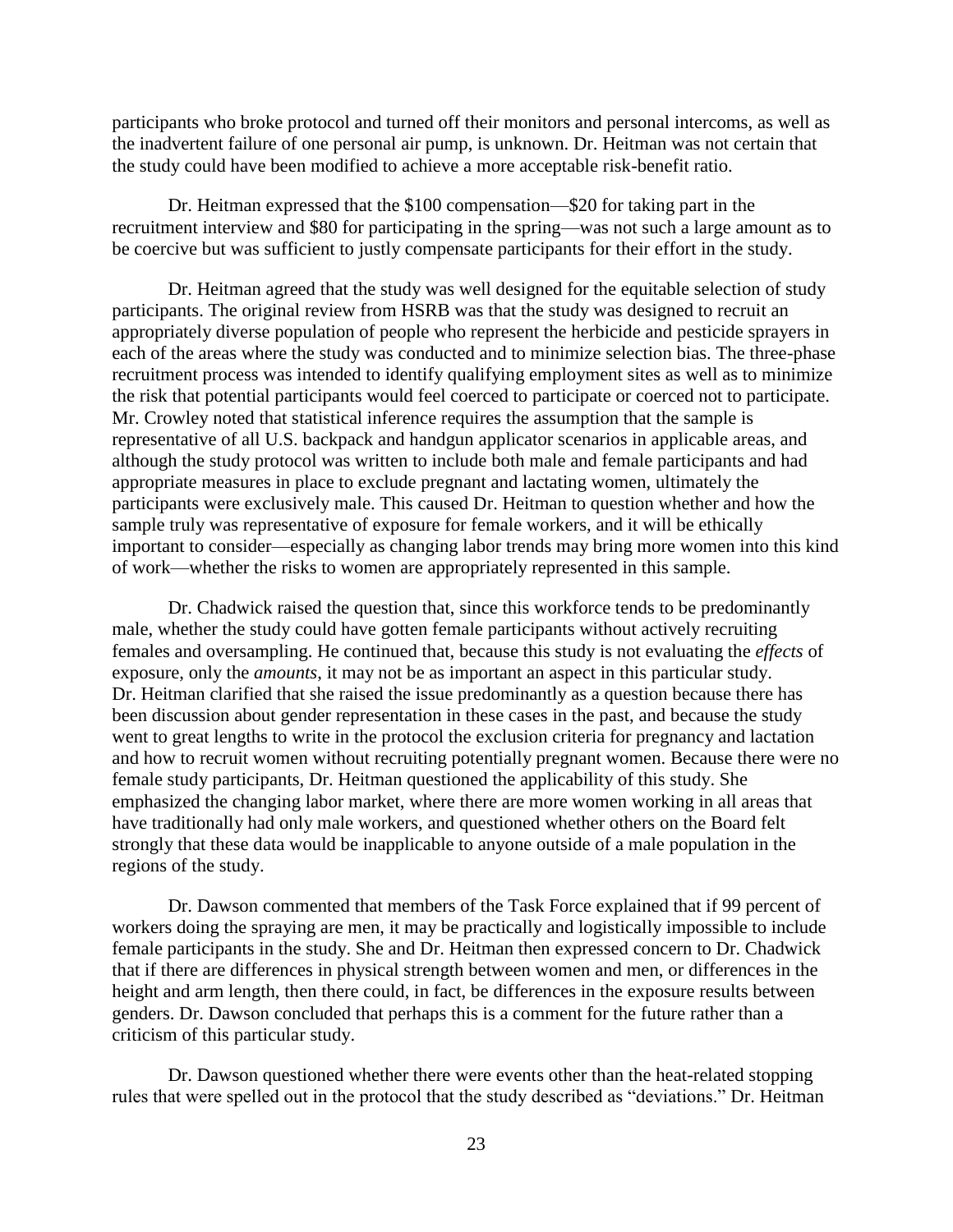mentioned the participants who turned off their personal air pumps when they were not supposed to and the man who smoked a cigarette. Unlike the heat rules, however, those instances were not part of the protocol, and Dr. Heitman agreed that they were true deviations.

Dr. Dawson asked if there were any further comments from the Board. When there were none, she asked Dr. Heitman if her response to the charge question is "yes," and Dr. Heitman agreed that the study did substantially meet the standard. Dr. Dawson turned the meeting over to Mr. Downing. Dr. Galbraith questioned whether the Board needed to officially vote on the charge before closing the meeting for the day, and Dr. Chadwick reminded the Board that there was time on the next morning's agenda that could include the vote.

Mr. Downing agreed to hold the vote the next morning, when the Board would reconvene at 9:00 a.m. Dr. Dawson requested that the statisticians on the Board consider the wording about the deviations from Charge Question 2 prior to the meeting so the Board could discuss it before the vote. Mr. Downing requested a printout of the Board members' suggestions so he could make copies for the Board and make them part of the meeting's public record on the website. The meeting adjourned for the day at 4:41 p.m.

### **April 23, 2015**

#### **Commencement of Public Meeting and Review of Administrative Procedures**

Mr. Downing reconvened the meeting at 9:05 a.m., introduced himself, and welcomed back the Board members, EPA colleagues and members of the public. He wished the attendees a happy day-after-Earth Day. Because there were new attendees, he reviewed the administrative procedures.

The Agency appreciates the Board members' time and efforts in preparing for this meeting. He and the Board members would like to thank their EPA colleagues for their work preparing for this meeting. Mr. Downing noted that in his role as DFO, he serves as a liaison between the HSRB and EPA and is responsible for ensuring that all FACA provisions regarding the operations of the HSRB are met. Also in his role as DFO, he must work with appropriate Agency officials to ensure that all appropriate ethics regulations are satisfied. HSRB members were briefed on federal conflict-of-interest laws, and each HSRB member has filed a standard government financial disclosure report. These reports have been reviewed to ensure that all ethics requirements were met.

Mr. Downing informed members that there is an interesting topic on the agenda for this day of the meeting on an insect repellent protocol. He noted that agenda times are approximate, and the group will strive to have adequate time for Agency presentations, public comments and the Board's deliberations. The meeting was being webcast over the Internet, so Mr. Downing reminded all of the Board members to be mindful of that when using the microphones. Mr. Downing indicated that there was a public docket for this meeting. Copies of all meeting materials will be available at [http://www.regulations.gov](http://www.regulations.gov/) under the docket number listed on the agenda, and supporting documents also are available on the HSRB website. Following each of the EPA presentations, time has been scheduled for the Board to direct questions of clarification to EPA staff. This time is to be used for points of clarification rather than Board discussion. A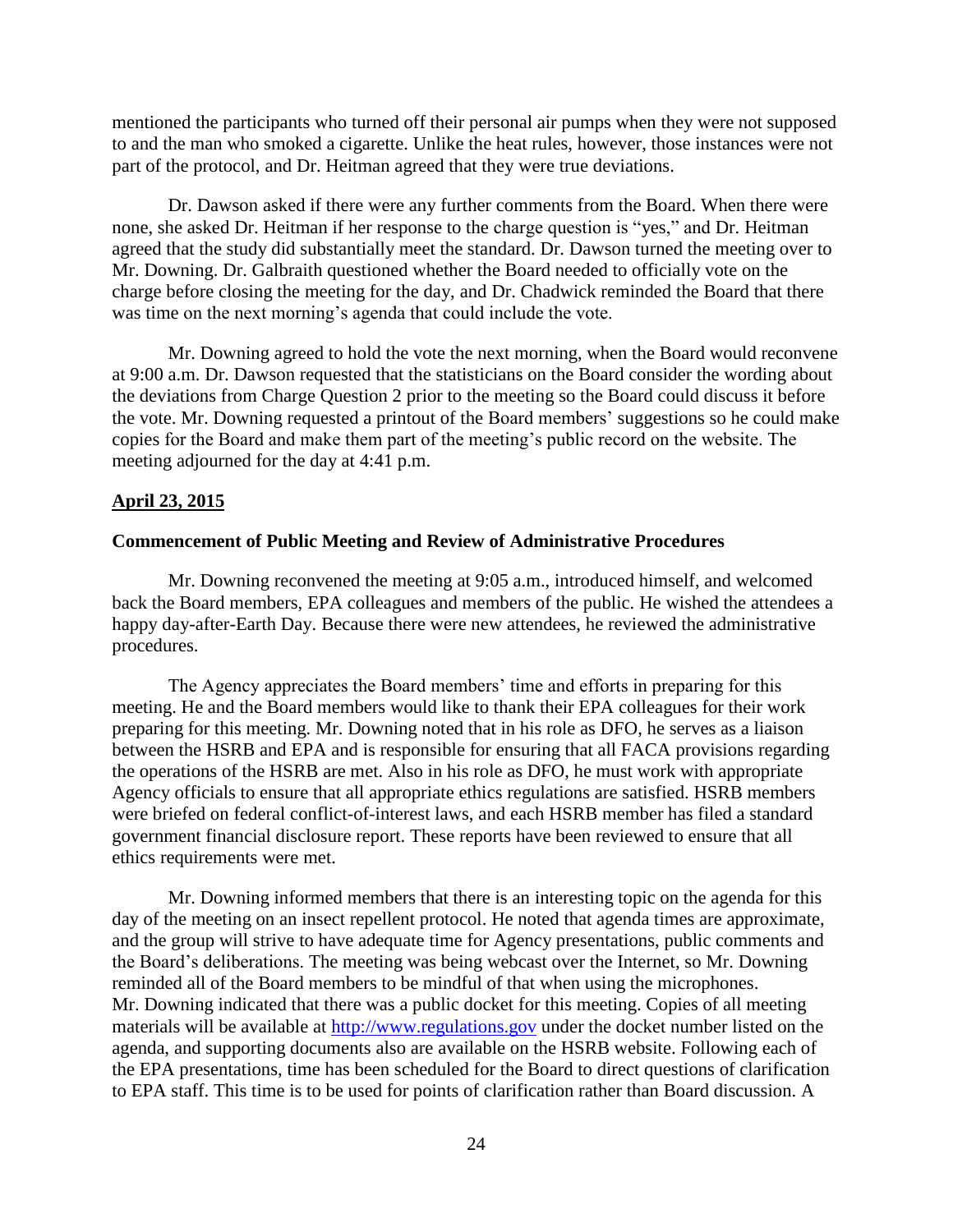public comment period will be provided, and remarks must be limited to 5 minutes. Mr. Downing informed the Chair that he had no public comments to share.

Meeting minutes, including a description of the matters discussed and conclusions reached by the Board, will be prepared and must be certified by the meeting Chair within 90 days. The approved minutes will be available at [http://www.regulations.gov](http://www.regulations.gov/) and on the HSRB website. The HSRB also will prepare a report in response to questions posed by the Agency that will include the Board's review and analysis of materials presented, as well as the Board's advice and recommendations. The final report will be available at [http://www.regulations.gov](http://www.regulations.gov/) and on the HSRB website. Mr. Downing repeated his thanks to the Board members for their participation in this meeting and turned the meeting over to the HSRB Chair, Dr. Dawson.

### **Introduction of Board Members**

Dr. Dawson wished the attendees a good morning. She requested that the members introduce themselves again. The Board members complied, providing their names, institutions and areas of expertise.

### **Follow-Up on Previous Day's Discussion**

Dr. Dawson noted that there was an agenda item from the previous day's discussion that needed to be discussed further. The Board needed to finalize its consensus on its scientific review. She first introduced Mr. Crowley, who had requested the opportunity to provide more information about gloves.

Mr. Crowley acknowledged that the review he gave had not covered the topic of gloves as thoroughly as it could have. Yesterday, there had been discussion of the chemical resistance of the gloves that were used by the applicators. The types of gloves were documented in the submission. Most were nitrile, but others were rubber. The type provided depended on the recommendations on the product label. He presented a table of the resistance to different types of products by different types of gloves from Chapter 10 of EPA's *Label Review Manual*. All of the products used were in Category A (i.e., dry and water-based formulations). Mr. Crowley noted that there was internal correspondence within the company about ensuring that the correct gloves were used. From the table, it is evident that either nitrile or rubber were appropriate for Category A chemicals. He recognized that nitrile or rubber gloves might not apply to some chemicals, but this was not the case for those used in this study.

Dr. Popendorf stated that high hand exposure most likely resulted from penetration rather than permeation. He asked whether the gloves were open cuffed or tight fitting. Mr. Crowley replied that he did not have that information. He conceded that different types of cuffs might explain differences in exposure, but noted that permeation was not a factor.

Dr. Dawson asked Dr. Popendorf to read his recommendation on the science assessment into the record. Dr. Popendorf commented that the key sentence was the last one, but he read the entire reworded recommendation to the Board:

"The Board recommended using a higher breathing rate to estimate the inhaled dose of applicators while on foot. The Board also identified a heretofore small, unrecognized weakness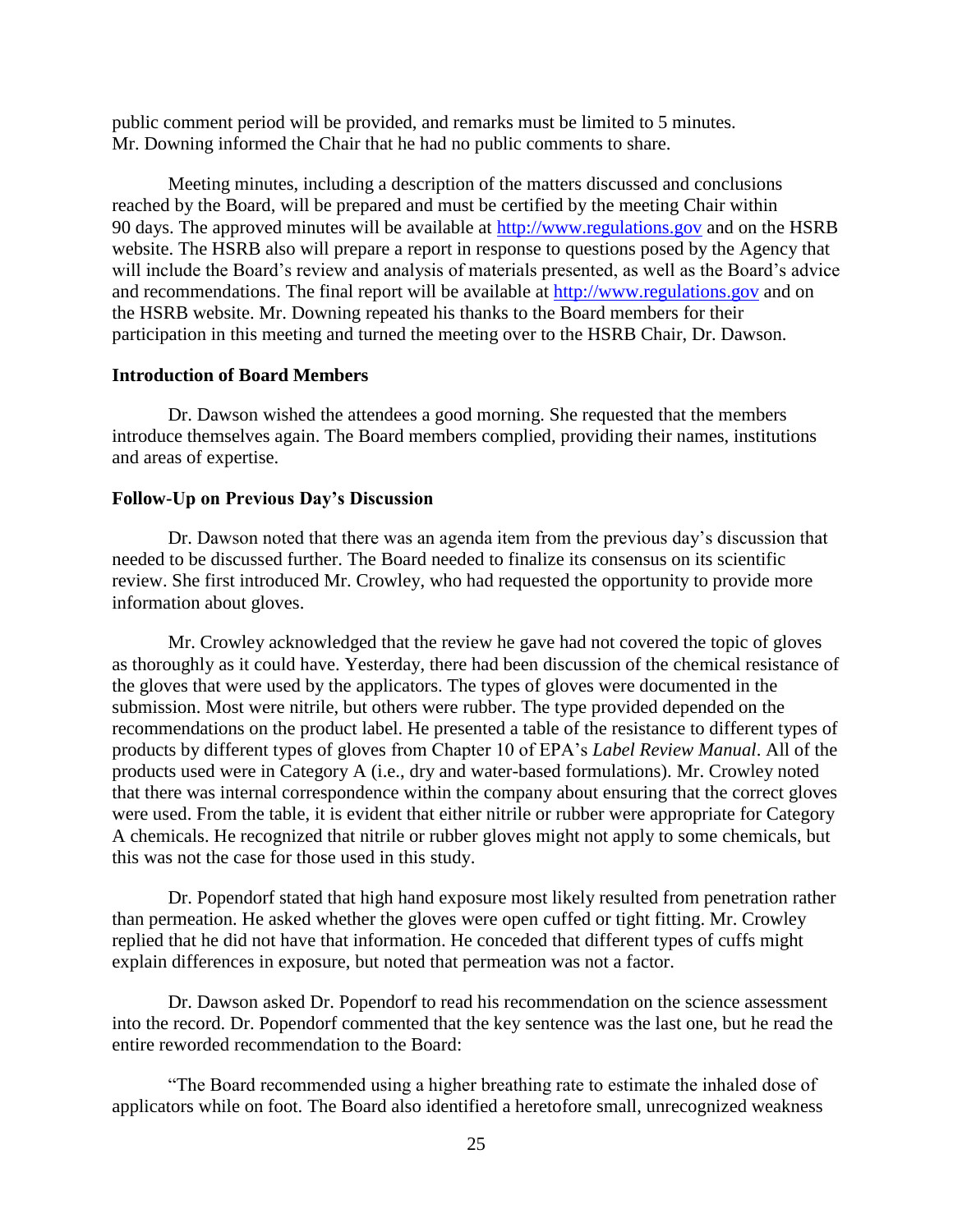in the data resulting from the variability in the number of hand washes and the resulting average time that the deposits were allowed to reside on the skin before attempting removal; however, neither of these concerns was thought to have a major impact on the study's conclusions. In addition, the Board concluded that the inability to explain the high variability in general because of the high-end exposures in particular was a limitation of the study."

Dr. Dawson asked for comments on this response. She asked for a procedural clarification as to whether the Board normally included a similar level of detail in its response to a charge question. She proposed rewording it to include the last sentence noting that the high variability was unexplained. The details of the Board's analysis could be included in the body of the report. Dr. Popendorf responded that it was an option. The Board could simply say that there were three additional limitations. He deferred to the judgment of the Chair. Dr. Dawson elaborated that she was suggesting to the Board that its response to the charge be an overall statement that additional limitations have been identified and that they are discussed in more detail in the body of the report. Dr. Dawson asked if there was any dissent from this response. There was none.

Dr. Dawson indicated that no consensus had yet been reached on the Board's ethics assessment.

#### Charge Question

Dr. Heitman read the charge question into the record again:

### *Charge to the Board—Ethics:*

Does available information support a determination that the studies were conducted in substantial compliance with subparts K and L of 40 CFR Part 26?

Dr. Heitman read the proposed response, which she did not think needed further discussion:

"The available information provided on the Agricultural Handlers Exposure Task Forces' completed study of backpack and handgun application of liquid sprays in utility rights of way, AHE400, supports a determination that the study was conducted in substantial compliance with subparts K and L of 40 CFR Part 26."

Seeing no comments on the proposed ethics recommendation, Dr. Dawson closed the discussion of the agenda item, stating that a lack of dissent indicated that a consensus had been reached.

## **Session 1: Protocol for Field Testing of Skin Applied Mosquito Repellent Products (SC Johnson)**

#### EPA Science Review

Mr. Kevin Sweeney summarized that SC Johnson submitted an insect repellent field testing protocol to determine the complete protection time (CPT) of the company's 18 skin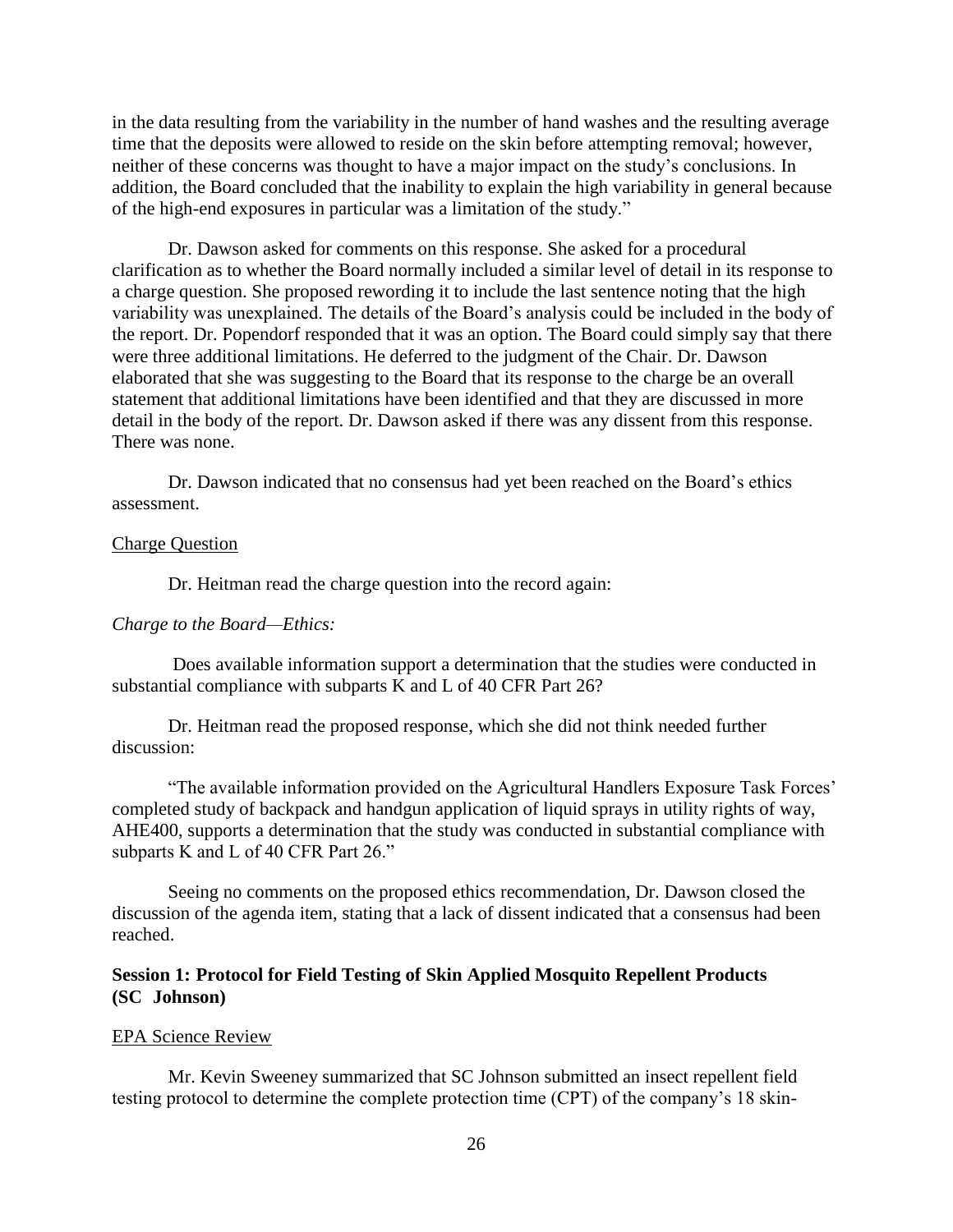applied repellent products to support the use of the EPA Repellency Awareness Graphic. Testing will be conducted in Florida and Wisconsin with 20 human subjects per product (10 at each site). The difference between this protocol and past protocols brought to the Board is that testing will be at a fixed dose, and there will not be a dosimetry phase.

Mr. Sweeney summarized that EPA's Repellency Awareness Program is designed to raise public understanding of the fact that skin-applied mosquito and tick repellants can provide health protection by raising consumer awareness, increasing EPA and consumer confidence in label claims, and improving protection against vector-borne diseases. Mr. Sweeney highlighted the protective features (i.e., species and time repelled) conveyed in the EPA Repellency Awareness Graphic. The graphic clearly informs consumers about the duration of repellent protection so that they can make informed choices about the repellent products that they purchase and use.

Mr. Sweeney reiterated the study objectives, which were to determine, using volunteer human subjects, the CPT of up 18 SC Johnson skin-applied products in the field against wild mosquitoes, ultimately to support use of the EPA Repellency Awareness Graphic on these product labels. The data from this research can be used by EPA to revise the Repellency Awareness Graphic and provide better protection of consumers from nuisance bites as well as preventing those bites that lead to arthropod-borne diseases. All test materials are EPA-registered SC Johnson skin-applied insect products that are minimally irritating to the skin and eyes. SC Johnson submitted data regarding the estimate of the margin of exposure (MoE) via the dermal route for each of the 18 products tested. The proposed exposures to the subjects in these tests are not of concern for the three active ingredients to be tested. Mr. Sweeney displayed the data tables submitted by SC Johnson, commenting that the data conform to any concern EPA may have and that the exposure of the subjects is absolutely minimal for DEET, picaridin and p-menthane-3,8-diol (PMD) products.

Rather than the typical dosimetry phase, SC Johnson has proposed that a standardized dose of 1.67 mg of product/cm<sup>2</sup>, which is equivalent to 1  $g/600 \text{ cm}^2$ , will be applied to each subject. A set dose can be related to known consumer behavior based on past tests reviewed by the HSRB in which dosimetry was employed for skin-applied insect repellent products, so EPA developed a table based on available dosimetry data from lotion, aerosols and pump sprays. Based on the analysis of these studies and dosimetry data, 0.9  $g/600$  cm<sup>2</sup> (pump spray) and 0.8  $g/$  $600 \text{ cm}^2$  (aerosol) are recommended by EPA. The dose has been used in past publications. Formulation types to be tested include pump sprays, aerosols, lotions and towelettes; data may be bridged between the towelettes and pump spray because of the similar formulations.

Studies will be conducted in two U.S. locations: temperate forests in Wisconsin and swamp and marshlands in Florida. When unable to complete testing at U.S. sites, depending on the season, SC Johnson proposes to conduct testing at established sites in Cairns, Australia. Although the Australian protocol did not address all needed parameters (e.g., mosquito species, disease vectors, environmental conditions), additional information has been and subsequently will be submitted. Mr. Sweeney described the experimental design proposed by SC Johnson, which will include equal numbers of males and females and negative controls. The data collected from the negative controls will not be used in the calculation of the median CPT. For each product treatment there will be a total of 20 randomized, treated subjects and four negative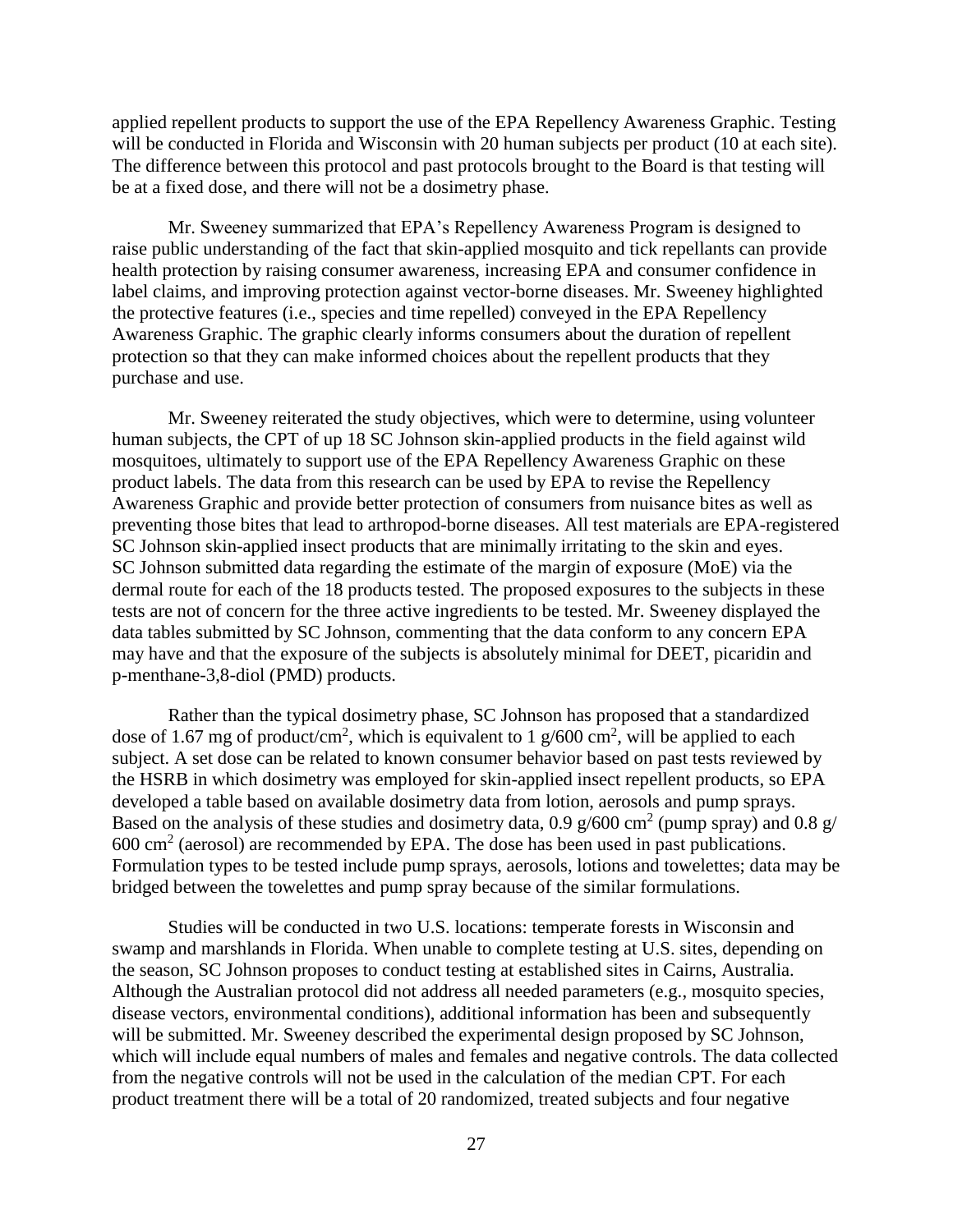control subjects. The randomly selected subjects will be blinded, and a second product treatment group may be added to some of the field tests. Bodily location of the test (i.e., arms or legs) will be based on mosquito behavior on the day of the test. Mr. Sweeney summarized the experimental concentrations of the DEET, picaridin and PMD products. The concentrations between the towelettes and the pump spray will need to be compared.

The SC Johnson protocol clearly defines the endpoints and measure, and the unit of measure for determination of the repellent effects (i.e., CPT) is consistent with past studies. CPT will be calculated as time from application of each test substance to a subject and the first confirmed landing on that subject, defined as two landings of mosquitoes on treated skin within a 5-minute exposure period or in two consecutive exposure periods. Kaplan-Meier survival analysis will be used to calculate the median CPT; this is consistent with past studies, has been accepted by EPA and the HSRB, and is recommended by the World Health Organization. The proposed sample size of 10 subjects per field site represents a reasonable compromise between decreasing confidence interval width and limiting costs based on past analyses by EPA. SC Johnson also has put forth a variety of measures to ensure reliability as described in the submitted protocol and adequately addresses compliance with scientific standards. Refinement and clarification are required for experimental design and data analysis, particularly for the inclusion of Australian field-testing sites.

Mr. Sweeney highlighted EPA comments and recommendations on the SC Johnson protocol and the company's responses to improve the protocol. Regarding inclusion of field testing sites in Australia, EPA noted that the protocol does not specify possible sites or identify the endemic mosquito species at those sites. SC Johnson provided more details on established sites in Cairns, Australia, but EPA specified that the company should provide complete scientific details. EPA stated that the field site qualification should describe in more detail how the study director will know that the selected site was free from mosquito-borne disease transmission for 1 month prior to the start of the test, and SC Johnson responded that it would consult the U.S. Geological Survey, Centers for Disease Control and Prevention (CDC), and state health department websites for updates. In response to an EPA recommendation, SC Johnson will change "mosquito biting pressure" to "mosquito landing rate" in the protocol to reflect that landing rates rather than subject bites are counted and recorded in the study. EPA asked for further elaboration and explanation of the sample size, to which SC Johnson responded that the sample size is adequate and unlikely to overestimate CPT. EPA asked SC Johnson to describe how the data will be analyzed if the number of test subjects at the end of the test is less than 10 (i.e., if subjects withdraw) or alternates are used to replace subjects that withdraw. SC Johnson responded that Kaplan-Meier survival analysis accounts for missing observations, and subjects will not be replaced if they withdraw before their CPT is determined. EPA recommended that treatment allocation be described when testing is conducted on consecutive days with different products and when more than one test substance is tested per day. SC Johnson responded that subjects will be treated with only one test substance and different subjects will be recruited if a second substance is tested on the same day. A 1-day interval between each day of participation in testing will be followed. EPA asked whether treatment exposures will occur during periods of insufficient landing pressure and if treatment data are collected during these periods, how will they be used in CPT calculation. If they are not used, EPA asked how the lack of data will be considered in the Kaplan-Meier survival analysis and calculation of median CPT. SC Johnson responded that a limit on exposure periods with insufficient pressure is set to 10 percent and gaps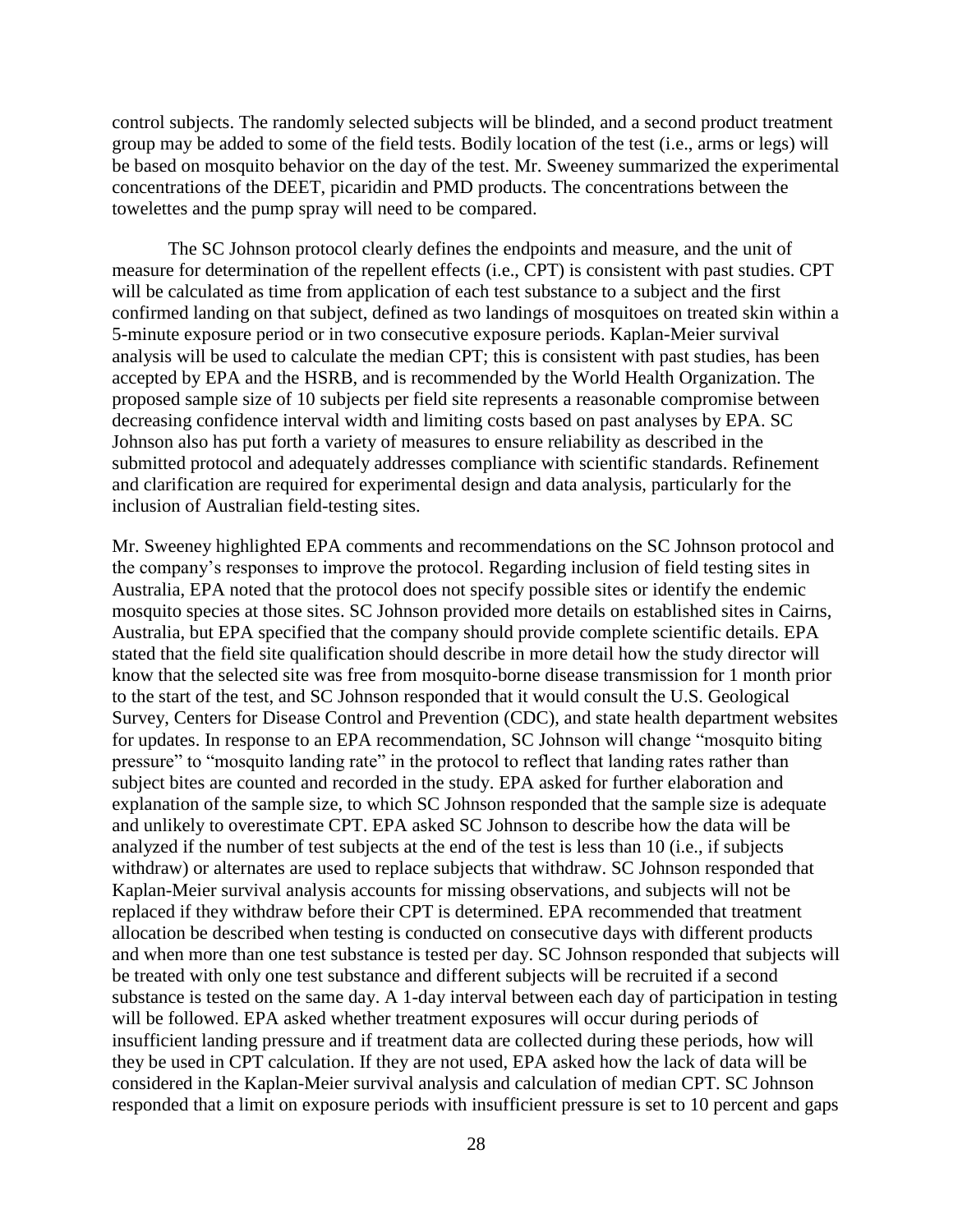will be reported. EPA countered that this response does not mention how first confirmed landings will be addressed if there is a missing exposure period between landings. EPA recommended that the conditions for delaying the start of the test for test substances with expected longer CPTs should be fully described. SC Johnson replied that for DEET and picaridin with active ingredient amounts of 12.0 to 15.99 percent, the first exposure to the test system will be delayed 2 hours; for DEET and picaridin formulas with active ingredient amounts of 16.0 percent and above, the first exposure to the test system will be delayed for 3 hours after treatment. EPA asked SC Johnson to justify the lack of a positive control substance. SC Johnson responded that there was a lack of information on how the positive control data would be used to normalize the data. Based on dosimetry results, EPA considered the following to be appropriate doses for studies conducted under this protocol: lotion, 0.9  $g/600 \text{ cm}^2$ ; pump spray, 0.4  $g/600$ cm<sup>2</sup>; and aerosol 0.8  $g/600$  cm<sup>2</sup>. SC Johnson responded that one dose regardless of formulation would reduce variability in the study. SC Johnson provided revised protocol sections to fully describe product application to the limb for pump sprays and lotions. SC Johnson also agreed to make protocol revisions to stipulate that all raw data accompany all study submissions, identify which limb was treated in the Appendix III data sheet, and provide more detail on data compilation and processing.

Ultimately, if amended to address the concerns described above, the SC Johnson protocol entitled, "Field Testing of SC Johnson Personal Mosquito Repellent Products to Support the Use of the EPA Repellency Awareness Graphic," likely will yield scientifically reliable information, satisfying the scientific criteria from the HSRB-recommended framework.

### Board Questions of Clarification—Science

Dr. Maddalena asked whether the CPT is defined by EPA or if it has been introduced in different forms in the past. Mr. Sweeney responded that it has come in different forms in the past from the Board because of the nature of the data. The recommendation discussed with the Board was that survival analysis was the best method to analyze the data. Mr. Bayazid Sarkar, EPA OPP statistician, added that the Board has reviewed the analyses, presented to the Science Advisory Board, and estimated the median CPT using time-to-event analysis. The Board has approved the survival analysis approach, which is a non-parametric method.

Dr. Maddalena noted that the ultimate goal is to label a product using consistent data. He asked how the change from "bite" to "landing" to "first confirmed landing" has been made consistent. Mr. Sweeney responded that "first confirmed landing" has been used since 2006, when the studies first were brought forward; therefore, determination of CPT has been consistent.

Dr. Fernandez asked how the time period displayed on the product label was determined. Mr. Sweeney responded that the labeling reflected the median time. Mr. Sarkar added that each time on the label for a given pest is calculated with separate data and gives a point estimate of the median time to first confirmed landing. Dr. Fernandez did not think that the label was clear and asked whether it was explained in the fine print. Mr. Sweeney and Mr. Sarkar stated that the lower bound of the confidence interval was not reported. Dr. Fernandez asked whether it was standard practice to report only the median value. Mr. Sweeney indicated that this is common practice.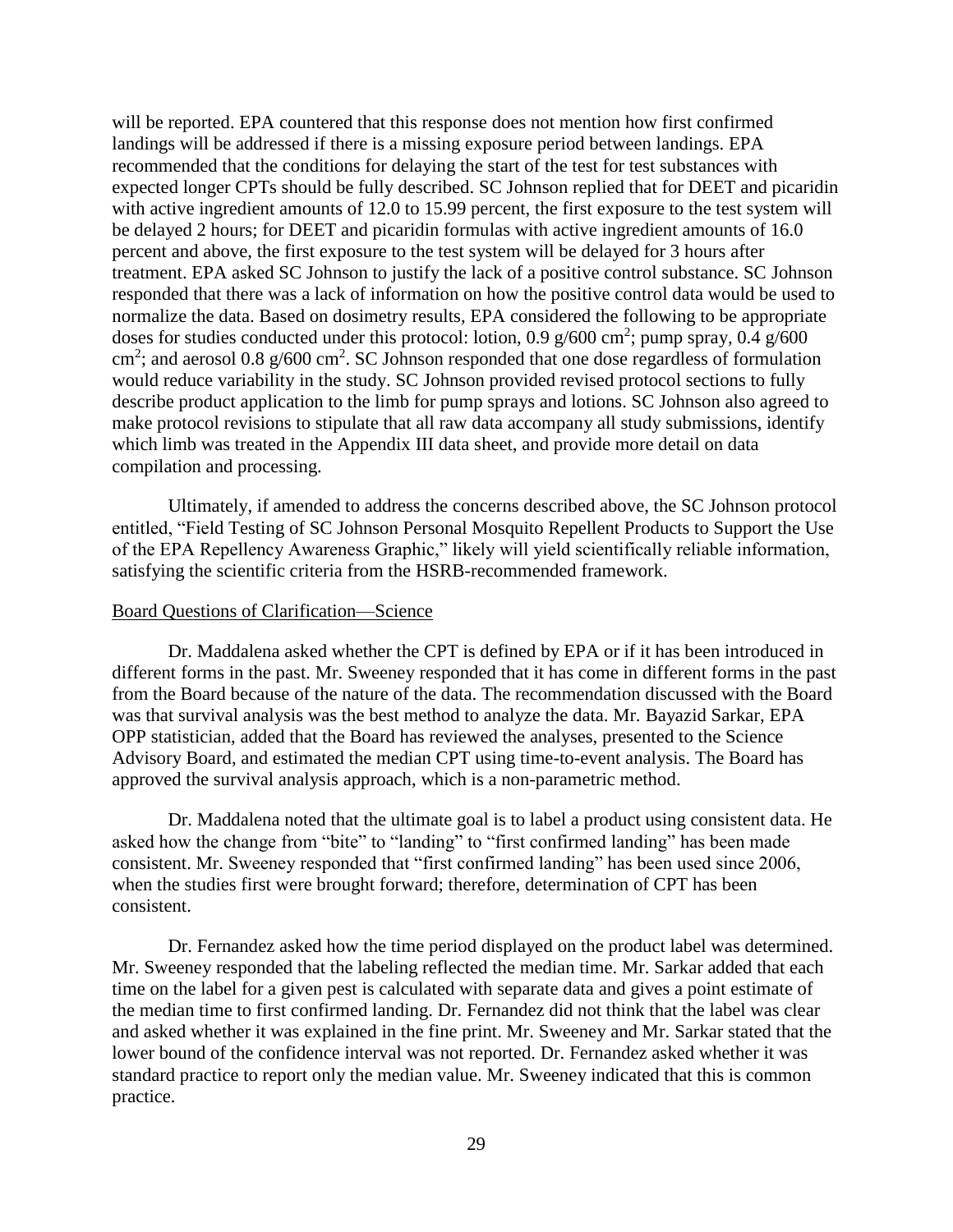Dr. Gbur asked whether many dropouts or censored observations were expected in the studies. Mr. Sweeney replied that for the higher active ingredient concentrations, some subjects will stay during the entire test period. Generally, there have not been a lot of dropouts, so they are not expected. Dr. Gbur noted that it did not sound like the researchers expected a great deal of censoring, and Mr. Sweeney agreed.

Dr. Zhu asked whether the researchers had considered constructing confidence intervals. Mr. Sarkar replied that the confidence interval is calculated for each time when the data are analyzed. Dr. Zhu asked whether the researchers had a sense of the width of the confidence interval. Mr. Sweeney responded that it is not that wide for the median values, which were tighter than the mean values. Dr. Zhu inquired about the method used to construct the confidence interval. Mr. Sarkar replied that the confidence interval of the median was constructed by using the *proc lifetest* procedure in SAS® statistical software, which calculates a survival estimate with an associated confidence interval.

Dr. Zhu asked whether the median time disclosed on the label is described anywhere. Mr. Sweeney said that it is not described on the label because it is believed that there is no value in doing so. Dr. Halanych commented that medical products are often labeled without details about statistical calculations. Dr. Dawson thought that a general discussion about the label could occur separately from the protocol discussion, and if there was time, the label issue could be discussed with EPA colleagues.

Dr. Galbraith asked why two landings within a certain period of time are required. Mr. Sweeney explained that the second landing confirms the first. Dr. Galbraith requested clarification that only the first landing is measured. Mr. Sweeney replied that every landing is reported in the data tables.

Dr. Ramos asked Mr. Sweeney to elaborate on the reason for not using a negative control. Mr. Sweeney responded that there was concern about the number of bites that test subjects might receive if there were many negative controls. Dr. Ramos asked for clarification that it was not because of an inability to make these measurements. Mr. Sweeney explained that it could be done, but the decision was made to protect the subjects, particularly with the presence of the West Nile, Chikungunya and dengue viruses in the United States. Dr. Ramos noted that there are latencies to effect and loss of effect of the product, so the potential for bites remains.

Mr. Sweeney clarified that as soon as five landings occur, the measurements are stopped, which could occur in as little as 30 seconds, and the subjects no longer are exposed. Negative controls would need to be exposed for the full 5 minutes, and it would be more difficult to protect from bites, particularly with the large mosquito population at the Florida site.

Dr. Popendorf asked how the investigators choose which of the subjects' limbs to expose and whether this introduced any bias. Mr. Sweeney said that right or left limbs are chosen randomly and whether the leg or the arm is chosen will be based on how the mosquitoes at the site are landing the day of the test. Some species attack low and some attack high and low.

Dr. Popendorf asked whether the investigators' goal is high or low pressure. Mr. Sweeney responded that the intent is to reflect the landing pressure and biology of the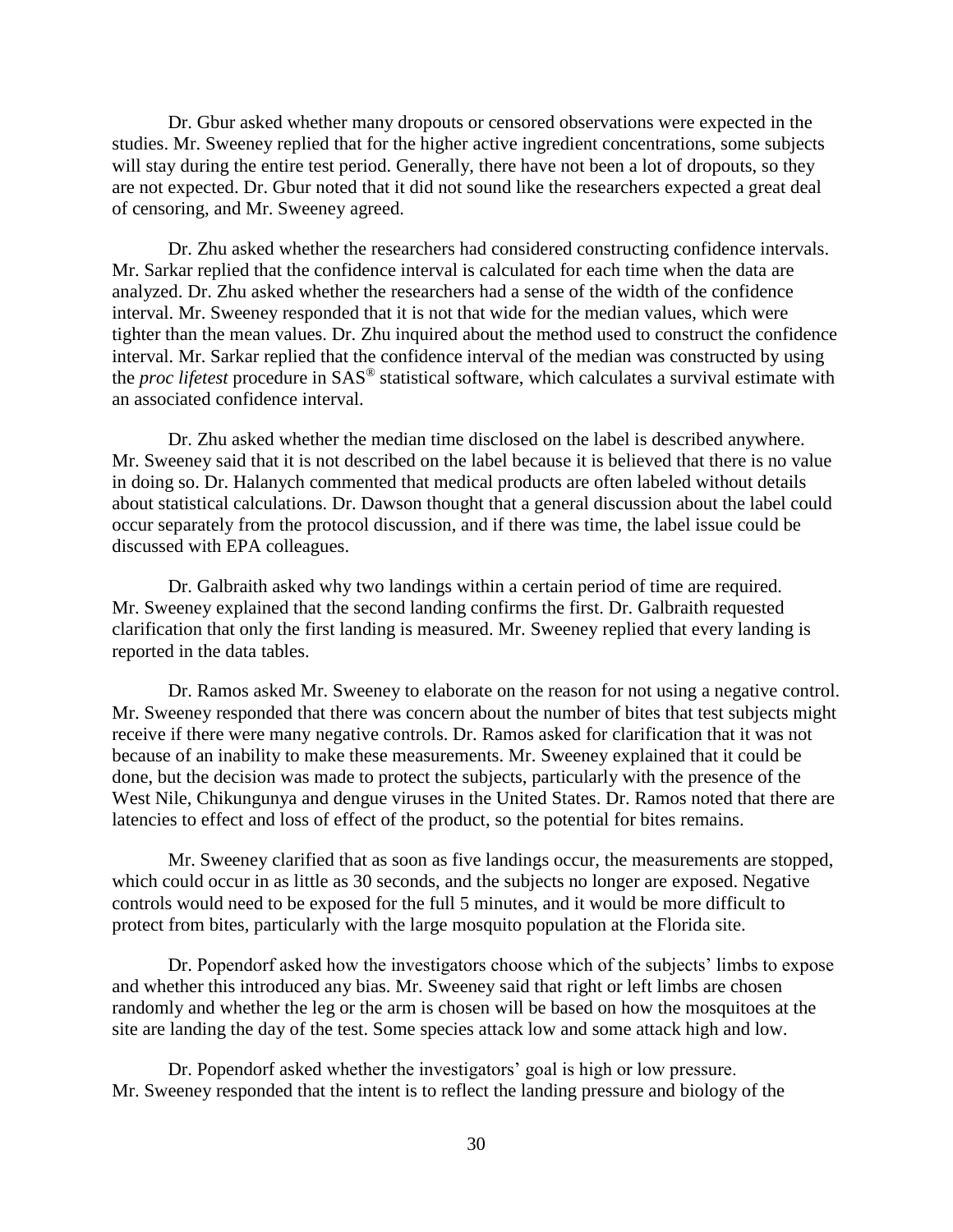species at the site to ensure that the repellant is challenged adequately. Dr. Popendorf asked for clarification that the highest pressure is chosen, and Mr. Sweeney replied that he assumed that was the case.

Ms. Julie Palm, SC Johnson, added that the goal of choosing between the arm and the leg is to take the more conservative approach, choosing the limb on which more landings are occurring. The test sites are evaluated before the study to determine the most appropriate limb for the study.

Dr. Popendorf asked why the pump spray could not be used directly without the pipette. Ms. Palm responded that the product is removed from the packaging and applied with a pipette in the case of the pump spray and a spatula in the case of the lotion. Only the aerosol is applied directly from the packaging. The pipette traditionally has been used to ensure that the exact, calculated dose of product is applied. Dr. Popendorf asked about overspray in the case of the aerosol, which cannot be pipetted. Ms. Palm explained that through practice, aerosol can be applied in amounts close to the target dose.

Dr. Popendorf asked whether dosage information is contained on the label. Ms. Palm responded that this information is not on the label.

Dr. Maddalena asked about the criteria or definition for an established site. Mr. Sweeney said this is not stated specifically in the protocol. An established site is one that has been used before at which mosquito pressure is known. Ms. Palm confirmed that an established site is one at which SC Johnson has tested previously. Dr. Maddalena commented that it is beneficial that the company has previous experiences at the test sites to understand any hazards.

Dr. Maddalena asked whether the previous studies also follow the 5-minute increments used in this study. Mr. Sweeney explained that two different study routines have been used, and in each case the exposure period has been 5 minutes, either at 30- or 15-minute intervals. The 15 minute intervals are used to avoid gaps and obtain more data points. In response to a question by Dr. Maddalena, Ms. Palm explained that the time of landing can be recorded, and all landings within a 5-minute period are recorded. Dr. Maddalena was concerned about whether the number of staff members in the field is adequate to record all activity. Ms. Palm confirmed that enough staff members are present to record the landings.

Dr. Maddalena asked whether all landings are counted or if there are cases in which a mosquito lands, immediately leaves before taking a biting posture and is not counted. Ms. Palm responded that a landing is counted when a mosquito lands and is stationary.

Dr. Gbur asked whether established sites were free from mosquito spraying by government entities. Ms. Palm responded that the sites traditionally are not locations that are sprayed, and each site is tested prior to the study to ensure that there is adequate landing pressure. Dr. Gbur was concerned about a resistant mosquito population in areas that have been sprayed. Ms. Palm explained that resistance is not a concern for the active ingredients. Mr. Sweeney added that the mode of action for the active ingredients is repellency rather than toxicity.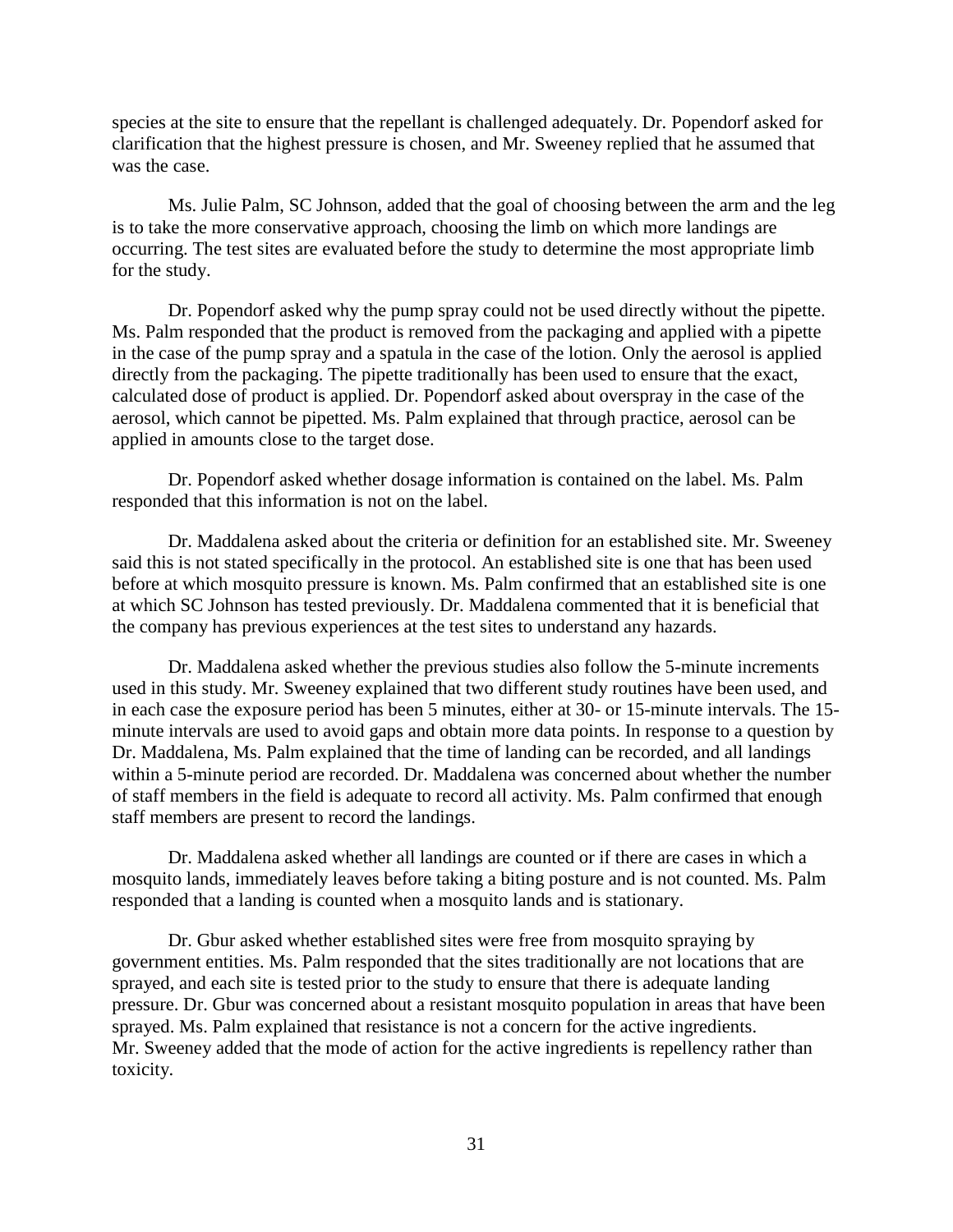Dr. Popendorf asked whether there are criteria for how precise the median needs to be. Mr. Tom Rosholt, Vice President at Morpace, Inc., and former statistician consultant for SC Johnson, replied that the statistical power of 10 subjects had not been calculated. In examining past studies, there was not a wide difference in the upper and lower bounds of the point estimate. Withdrawal from the study also was not seen. Dr. Popendorf asked for clarification that there were not criteria for the bounds. Mr. Rosholt agreed that the subject number of 10 was not based on specific criteria. He examined the analysis of past data, and the point estimate and lower bounds were not more than three times. Dr. Zhu asked what was meant by "three times." Mr. Rosholt responded that the upper and lower bounds are not more than three times the point estimate for the median. He described the upper and lower bounds for some of the studies. Dr. Zhu noted that a sample size calculation could be done to control the confidence interval. Mr. Rosholt said that the confidence interval is adequate.

Dr. Zhu asked for further details about the randomization of the protocol. Mr. Sweeney said that the randomization is described in the protocol, and SC Johnson could provide clarification. Ms. Palm explained that subjects' right or left limb are randomly selected based on their test subject number, which is randomly assigned.

Dr. Fernandez pointed out that that there is an option in the statistical analysis software, SAS, to calculate the sample size, and he wondered whether this analysis should be included in future studies. Dr. Dawson reminded the Board members to limit their questions to clarifications on the proposed study.

Dr. Chadwick noted that there are 10 subjects, two controls and four alternates at each site for each product. Ms. Palm explained that the alternates only are present in the morning in case test subjects do not show up or someone withdraws before the test is started. Dr. Chadwick asked whether there is a statistical reason that the two alternates are not treated in case a test subject left before the test is complete. Ms. Palm responded that the investigators are attempting to limit the exposure risk to as few people as possible. In terms of the statistical aspect of the question, Mr. Rosholt explained that using 12 versus 10 subjects would have a marginal effect on the confidence limit and would increase the number of people being exposed. With respect to the concern regarding use of the median rather than the lower confidence limit, the proxy to deal with uncertainty is to use the lower CPT of the two sites.

Dr. Kissel noted that, at EPA's recommendation, SC Johnson included in the MoE calculations an adjustment for differential adsorption efficiency observed. Did EPA examine whether the numbers were statistically different in making the recommendation to apply a correction factor? Mr. Sweeney replied that he was unable to comment, and staff from the Health Effects Division would need to provide this answer. He assumed that the recent registration review for DEET was considered.

In response to a question from Dr. Kissel, Mr. Sweeney explained that grams per centimeter squared  $(g/cm<sup>2</sup>)$  referred to grams of product and not grams of active ingredient.

Dr. Dawson asked how often the websites with information about mosquito disease are updated. Mr. Sweeney replied that they are updated weekly by the CDC. The CDC's data feeds into the U.S. Geological Survey website, which is maintained regularly. Bird population by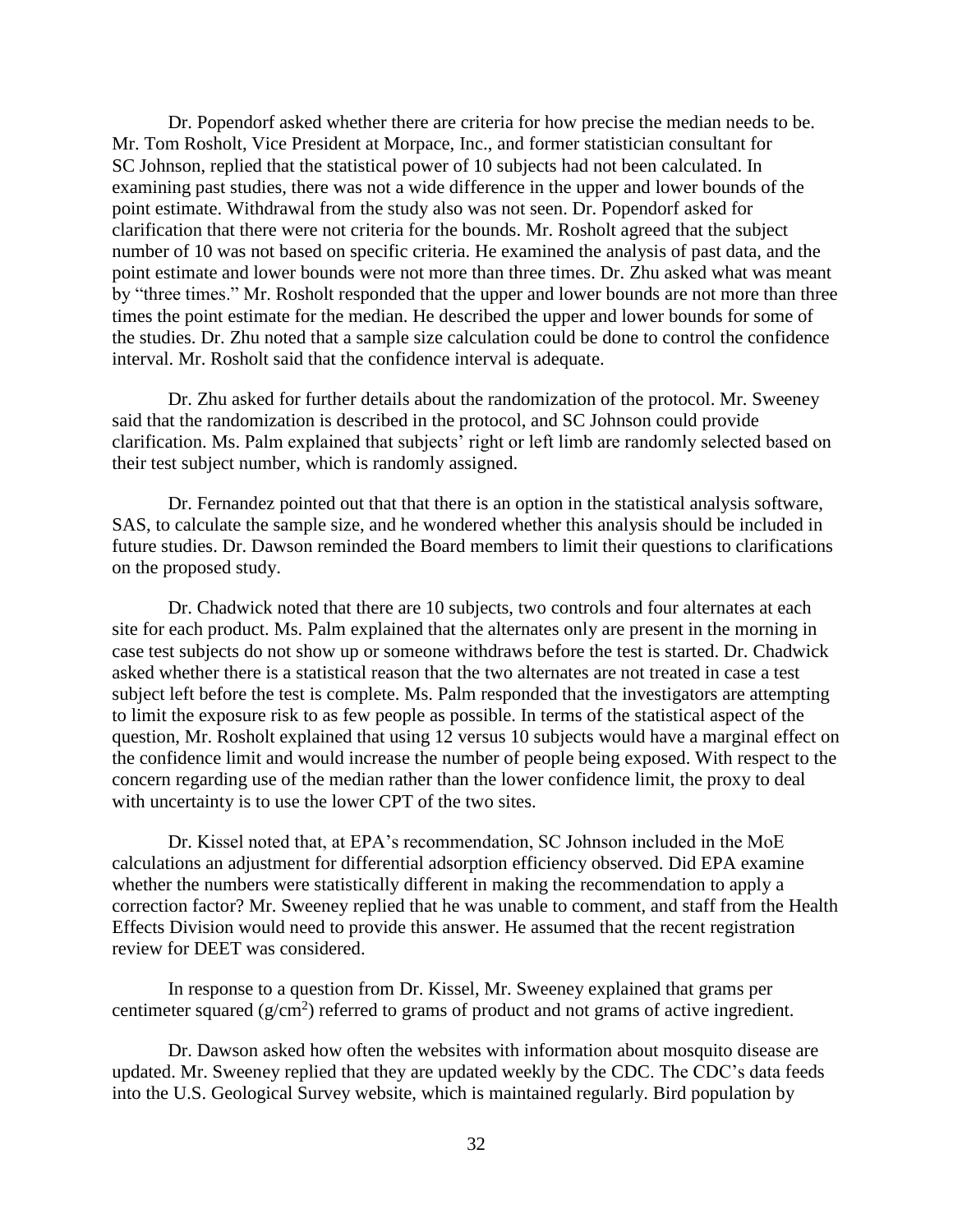county also is included in the website. Ms. Palm added that in the event that the website has not been updated recently, the investigators contact the state and mosquito abatement district to confirm any activity. The website is the first but not the only source for these data.

#### EPA Ethics Review

Ms. Sherman explained that the goal of this testing is to upgrade the efficacy data already on file and allow SC Johnson to be able to obtain the new EPA Repellency Awareness Graphic, which is similar to a sunscreen's SPF number and provides consumers with knowledge about how much protection the products provide. This provides societal value because it more clearly articulates the amount of protection, which is useful to consumers. Subjects will be recruited from a professional company that maintains a database of interested volunteers. Potential volunteers are contacted twice and given all of the necessary information about the study. The primary locations of the study will be Wisconsin and Florida, with the goal of completing the studies this summer so that the graphic can be applied to the label for next summer. If testing cannot be completed prior to the end of the U.S. summer, a site in Australia, following all Australian human testing laws, may be used.

The four main categories of risks to study participants are: (1) possible adverse reaction to test material; (2) exposure to biting mosquitoes or mosquito-vectored disease; (3) general risks of being in the field; and (4) loss of privacy or confidentiality. There are no direct benefits to the subjects; the primary direct beneficiary is the sponsor. Indirect beneficiaries will include repellent users who may be able to determine the duration of efficacy more easily via the graphic. Risks have been effectively minimized, particularly through training and exclusions of subjects sensitive to products or mosquitoes, and the risk-benefit balance is reasonable.

SAIRB reviewed and conditionally approved the protocol and informed-consent materials, and final approval is conditioned on the sponsor obtaining EPA and HSRB review and addressing EPA comments on the protocol. The consent form is complete and addresses all of the necessary elements required by regulations. Effective methods for protecting subjects' privacy have been implemented, and the proposed level of compensation (\$60 for the training session, and \$15/hour on the day of the study up to 8 hours and \$18/hour after 8 hours) is appropriate. Subjects will be free to withdraw at any time, and medical care for research-related injuries will be provided at no cost to subjects.

This is a proposal for third-party research involving intentional exposure of human subjects to a pesticide, with the intention of submitting the resulting data to EPA under pesticide laws. The primary ethical standards applicable to the conduct of this research are found in 40 CFR 26, subparts K and L and the Federal Insecticide, Fungicide, and Rodenticide Act (FIFRA) Section 12(a)(2)(P). Attachment 1 to the EPA Ethics Review contains a point-by-point evaluation of how this protocol addresses the requirements of 40 CFR 26, subparts K and L. SC Johnson has agreed to revise the protocol in response to each of EPA's comments. The EPA Ethics Review finds that the study protocol meets the applicable requirements of 40 CFR 26, subparts K and L.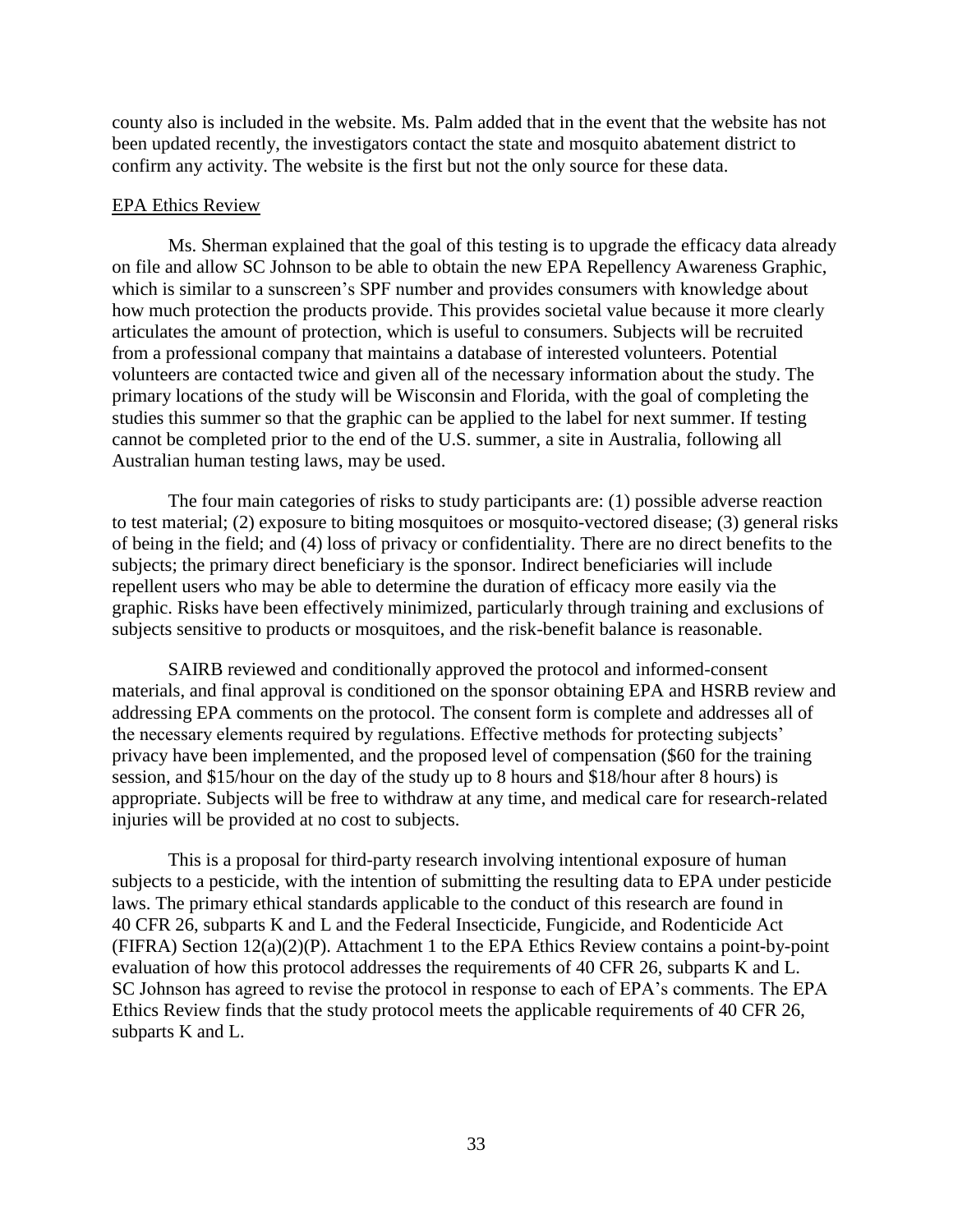#### Board Questions of Clarification—Ethics

Dr. Heitman stated that no rationale was given in the protocol for exclusion of non-English speakers. The goal of the pool of subjects was to be representative of the U.S. population. Ms. Palm responded that it was a goal of the study to get a good representation of all of the people who would use repellents. It was judged that given the amount of interaction needed between the subjects and the investigators, however, it was important to ensure that the subjects understood their instructions. Dr. Heitman noted that particularly for Florida, it was not representative to systematically exclude non-English speakers. There is no scientific reason to exclude them. Dr. Dawson suggested that this would be a good topic for the Board Discussion later. This period was intended for questions of clarification.

Dr. Heitman asked Ms. Palm whether SC Johnson employed interpreters. Ms. Palm replied affirmatively.

Dr. Halanych inquired whether there would be any effort to contact participants after the exposure to see if they had any symptoms of disease. Ms. Palm answered that participants will be given a 24-hour contact number.

Dr. Galbraith had a question about the reason for the age limit imposed on participants. Ms. Palm responded that the age limit was set at 55 because there was a risk from diseases such as West Nile virus in older adults.

Dr. Maddalena asked for an explanation of the statement that the company would contact participants if significant new findings occur and asked for an example of what a significant new finding might be. Ms. Palm explained that this was standard language in protocols particularly for medical studies. Any evidence that exposure to one of the active ingredients had put participants at greater risk than what was already explained to them would be such a finding.

Dr. Rivera pointed out that the protocol stated that the researchers would address claims of research-related injury of participants as covered under workers' compensation laws. This is not typical. It treats participants as if they were employees rather than volunteers. Ms. Palm answered that the protocol had been reviewed by SC Johnson's legal department. Dr. Rivera countered that normally subjects were not treated as employees. Ms. Sherman concurred. She had hoped that the reference to covering participants under workers' compensation laws was in an earlier version of the protocol. There were several versions that were amended by the IRB.

### Public Comments

Dr. Dawson opened the floor for public comments.

Dr. Robin Todd, *i2L*Research USA, Inc., indicated that he had done a number of repellent studies. He voiced his support for using a single, standardized dose of 1  $\rm g/600 \rm \ cm^2$ . He asserted that repellent studies need direct comparability and that they should not be subject to individual choice on how to apply products. He has run studies with this dose previously.

Dr. Ulrich Bernier, a research chemist from Gainesville, Florida, who has done repellent studies for the U.S. Department of Agriculture's Agricultural Research Service, also supported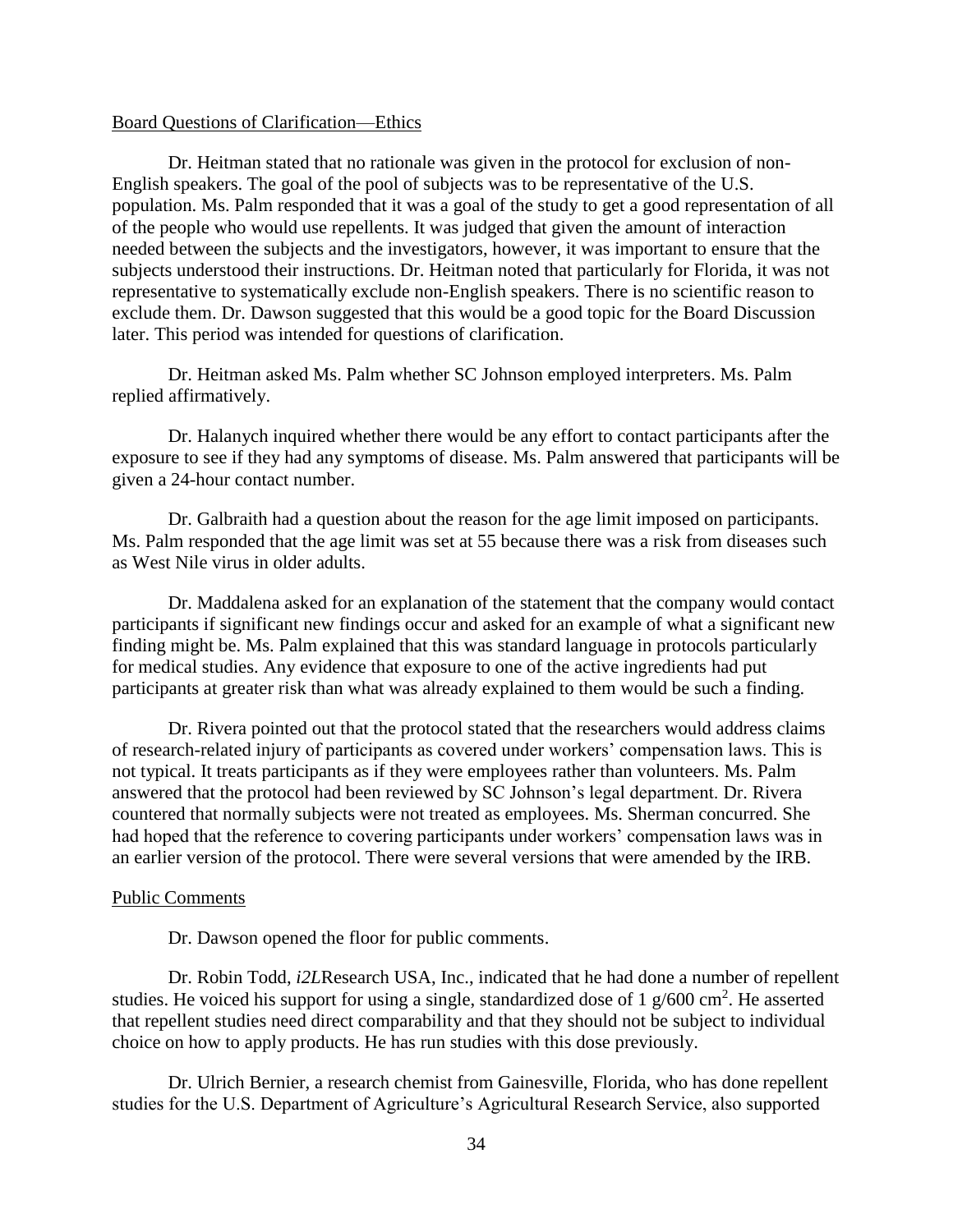SC Johnson's proposal of using  $1 \text{ g}/600 \text{ cm}^2$  because it is a standardized dosage that has been used historically.

### Board Science Assessment

Dr. Dawson asked Dr. Maddalena to address the first charge question.

#### Charge Question

Dr. Maddalena read the first charge question into the record:

### *Charge to the Board—Science:*

Is the protocol likely to generate scientifically reliable data useful for estimating the complete protection time of various EPA-registered, SC Johnson skin-applied mosquito repellents in the field against wild adult mosquito populations?

Dr. Maddalena proposed breaking the discussion into two parts: one on the protocol, which can be discussed fairly quickly; and the other on the metric/label itself, which may engender a longer discussion. For the benefit of those new to the Board, there may be some benefit from explaining more about the label. For example, Dr. Popendorf had commented that time to the first unconfirmed landing in addition to the first confirmed landing might add information. Issues of dose-response had been raised as well. Dr. Dawson agreed with the approach of discussing the protocol issues first, followed by more general issues.

The first key point is that there is somewhat of a disagreement between the Agency's approach of using a single dose and the Task Force's idea. Public comments had helped clarify the issue. Dr. Maddalena supported linking the metric to previous data as much as possible. There is a long history of measurements being made with a single dosage. He was comfortable with erring on the side of consistency and repeatability with the cost of being less representative, having already given up a considerable amount of representativeness with respect to the population and the use of the product. He noted that "application" might be a more apt term than "dose." The dose will differ depending on the concentration of the active ingredient in the product.

Another point relates to the randomization of selection of right or left limbs for the subjects. Dr. Maddalena understood that having the investigator select the limb was the most conservative approach, but he wanted to know what was gained by randomization at the expense of considering the subjects' handedness when they are being asked to protect themselves by using an aspirator. The protocol described in the detail the aspirating technique, the definition of a mosquito landing, and what constitutes a mosquito's biting posture. The mosquitos will be captured for further analysis. Clarification is needed about what is gained from randomization to right and left limbs given the tradeoff of some subjects using their non-dominant hand.

The delay period is expected to result in fairly long periods in the field. Delaying the start of exposure to mosquitos is reasonable, but Dr. Maddalena would like the delay period to be described more formally. The Agency had similar comments. SC Johnson had responded to EPA by specifying the waiting period for different products. He proposed instead that the company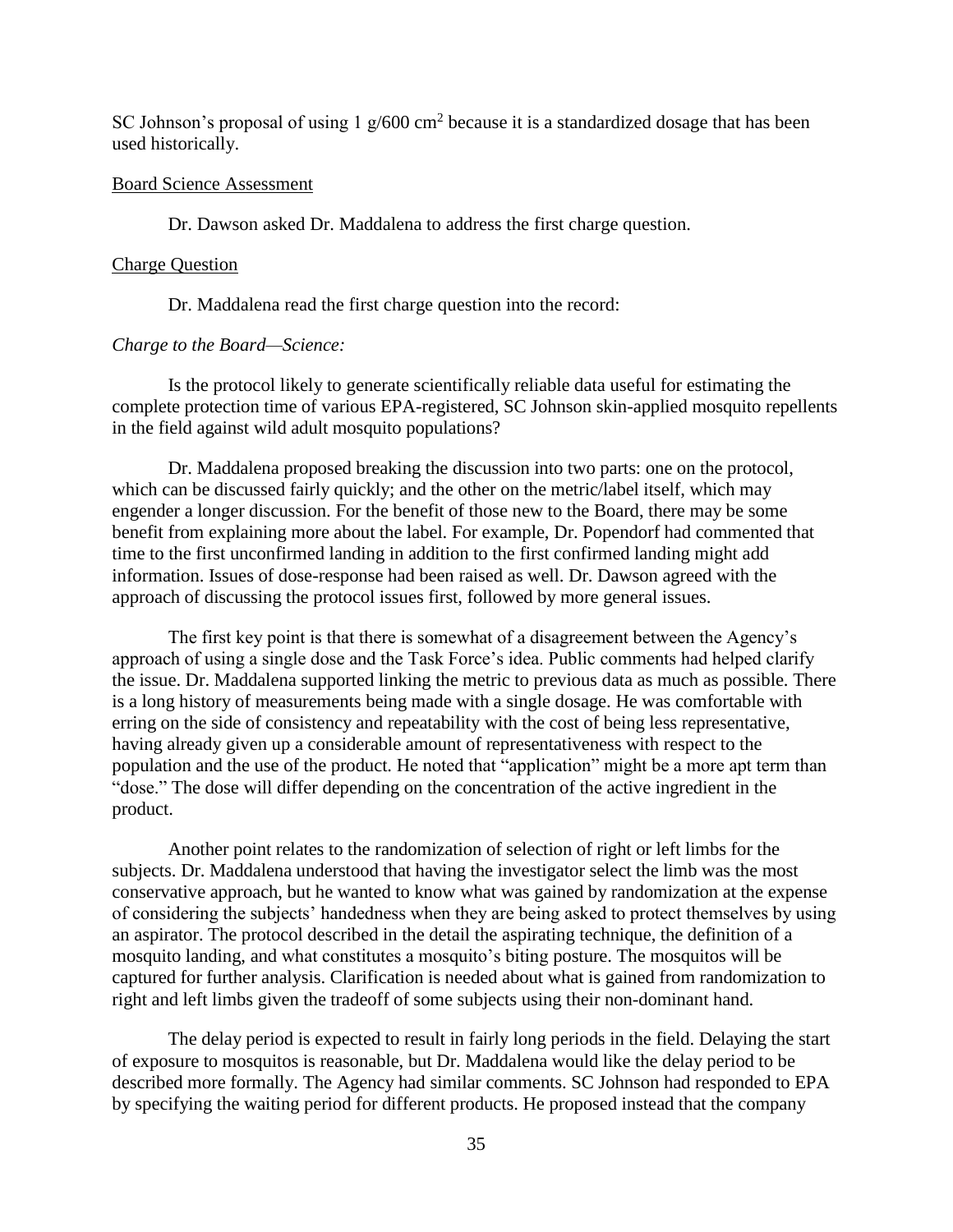specify that for a product that is expected to last 6 hours, they would wait "6 minus 'X' hours, with X being enough time to allow at least two full cycles." He would like the protocol to include the decision points that would allow consistency in the data with regard to waiting time. This is predicated on not changing the survival function. It assumes that efficacy will be a flat line until it approaches product failure or breakdown. If that is the case, he would like more details on how the waiting period is determined.

Regarding landing pressure, Dr. Maddalena speculated that landing pressure would correlate to some degree with product performance. He wanted clarification on whether there was some correlation or whether it was simply a case of having or not having enough landing pressure to do the test and if the landing pressure was sufficient to perform the test, the results would be independent of landing pressure. If there was a day with a high landing pressure or a day with low landing pressure and there was some correlation with efficacy, it would provide a lot more variability in the data.

An additional point is that subjects have the opportunity to repeat participation as long as there is at least 1 day between treatments. Dr. Maddalena asked whether there was any limitation on the number of times subjects were allowed to come back. At the extreme, it would not be desirable to have all the testing be performed on one individual. As written, there is no information in the protocol on limiting repetition.

Dr. Dawson asked Dr. Zhu for her statistical review. Dr. Zhu indicated that some of her initial comments were addressed. The discussion of randomization was very helpful. She agreed with Dr. Maddalena on the need for justification of the randomization protocol.

Alternative experimental designs could be used to make the comparison more comparable across products. This is a larger, more long-term question. There are principles of designing experiments that could be used. Randomization is good in experimental design. Blocking is another concept that is a way to control known sources of variation. Data can be collected from the same subject on multiple products.

Dr. Zhu also commented on the sample size. She continued to advocate for consideration of the way in which the sample size influences the confidence interval.

Dr. Dawson asked Dr. Zhu for clarification regarding whether she was calling for justification of randomization by limb or randomization by product. Dr. Zhu answered that whenever randomization was specified in the protocol, a rationale should be given.

Dr. Dawson asked if Dr. Zhu had a recommendation about blocking. Dr. Zhu replied that this topic could be deferred to the general discussion.

Dr. Dawson asked for comments from the Board members on Drs. Maddalena's and Zhu's reports. Dr. Popendorf asked for justification of the 1-day interval between repeat tests for subjects. He was concerned that is was not adequate and that there might be carryover.

Dr. Popendorf also commented that the landing pressure protocol likely would produce a large confidence interval for the median because of random events. The combination of the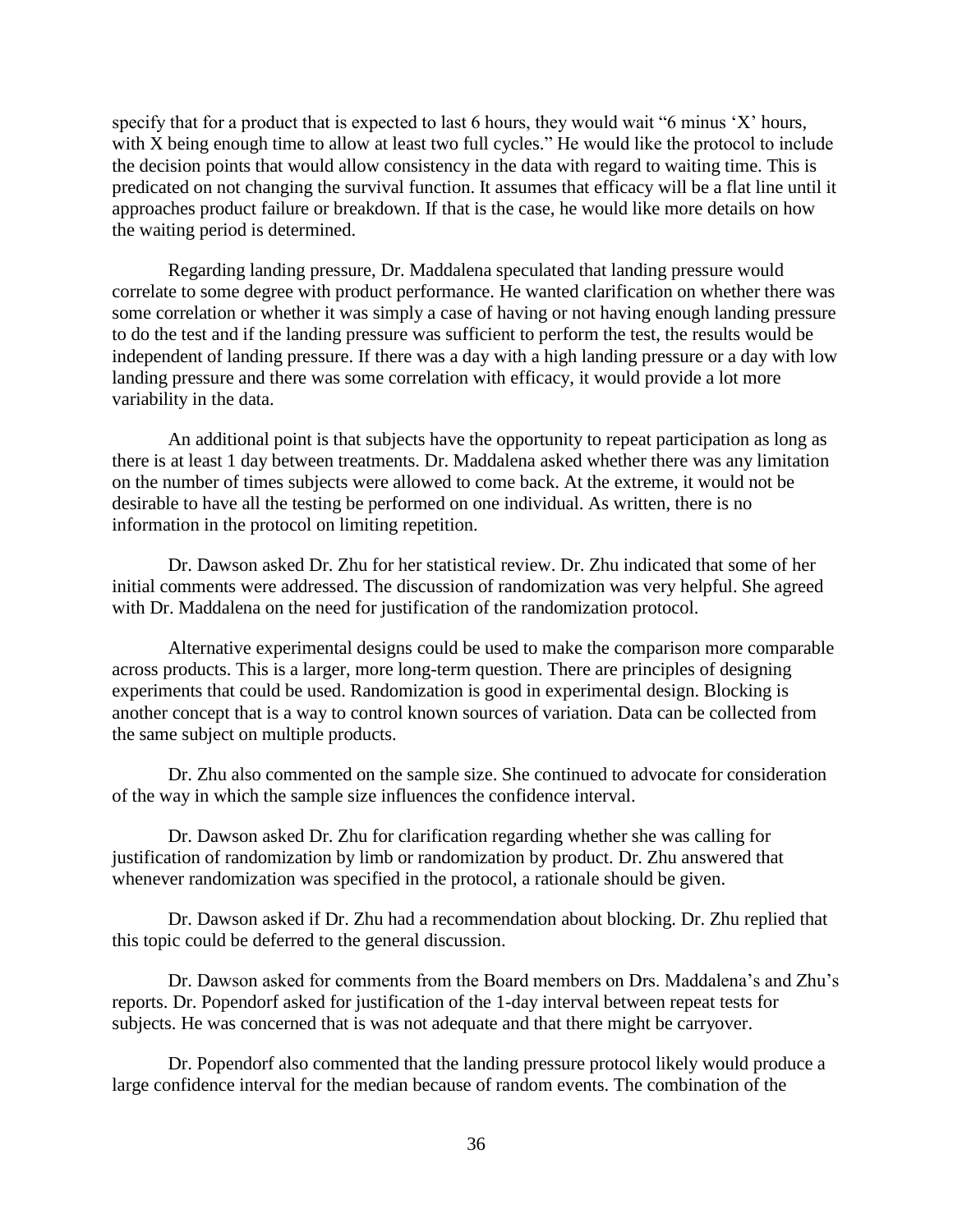landing pressure protocol and the dependency of product efficacy on concentration will introduce variability. The applicant should be aware of this potential problem.

Regarding application methods, Dr. Popendorf asserted that if acceptable amounts of product could be applied by aerosol, the same should be true with the pump applicator. There also should be a contingency plan if there is an overdose using the aerosol.

Dr. Popendorf also recommended that if five bites qualified as sufficient pressure, it might be valuable information to record the time of the fifth bite.

Dr. Gbur suggested that blocking might be used if subjects had repeated sessions. This would require further consideration.

Dr. Kissel expressed strong concern that the acute dermal toxicity estimates for the repellents were "fantasy numbers" with no basis in reality. They are based on dermal acute toxicity studies with rats in which the active ingredient is painted on. Such large amounts are applied that the dose never reaches the rat's skin. The Agency should discontinue use of this traditional protocol. Dr. Dawson added that this was a general comment that could be discussed later.

Dr. Ramos observed that the design of the experiment was based on there being a doseresponse associated with the use of repellent. If the dose-response is too steep or too flat, it cannot be determined whether the active ingredient or something else such as the scent of the repellent is repelling the mosquitos. There is a need to know the shape of the dose-response curve. If it is observed that a low concentration is much less effective than the highest concentration, it will give confidence that the data reflect an active-ingredient effect response. Otherwise, confidence in the study will be compromised. Dr. Dawson asked whether Dr. Ramos was referring to the variation in dose among products. Dr. Ramos clarified that different DEET-containing products had concentrations ranging from 5 to 98 percent. Without a pharmacological effect of concentration, it will be difficult to determine what might be contributing to the efficacy of a given active ingredient-containing product.

At Dr. Dawson's request, Dr. Maddalena read his recommendation on the charge question into the record:

"The Board concludes that the protocol titled 'Field-Based Testing of SC Johnson's Personal Mosquito Repellent Products' supports the use of the EPA repellency awareness graphic, if modified according to Agency and HSRB recommendations, and is likely to generate scientifically reliable data useful for estimating the complete protection time, as defined in the protocol, of the various EPA-registered SC Johnson skin-applied mosquito repellents in the field against adult mosquitos."

Dr. Maddalena pointed out that this statement focused just on the protocol.

Dr. Dawson asked if there was any dissent or disagreement with Dr. Maddalena's recommendation.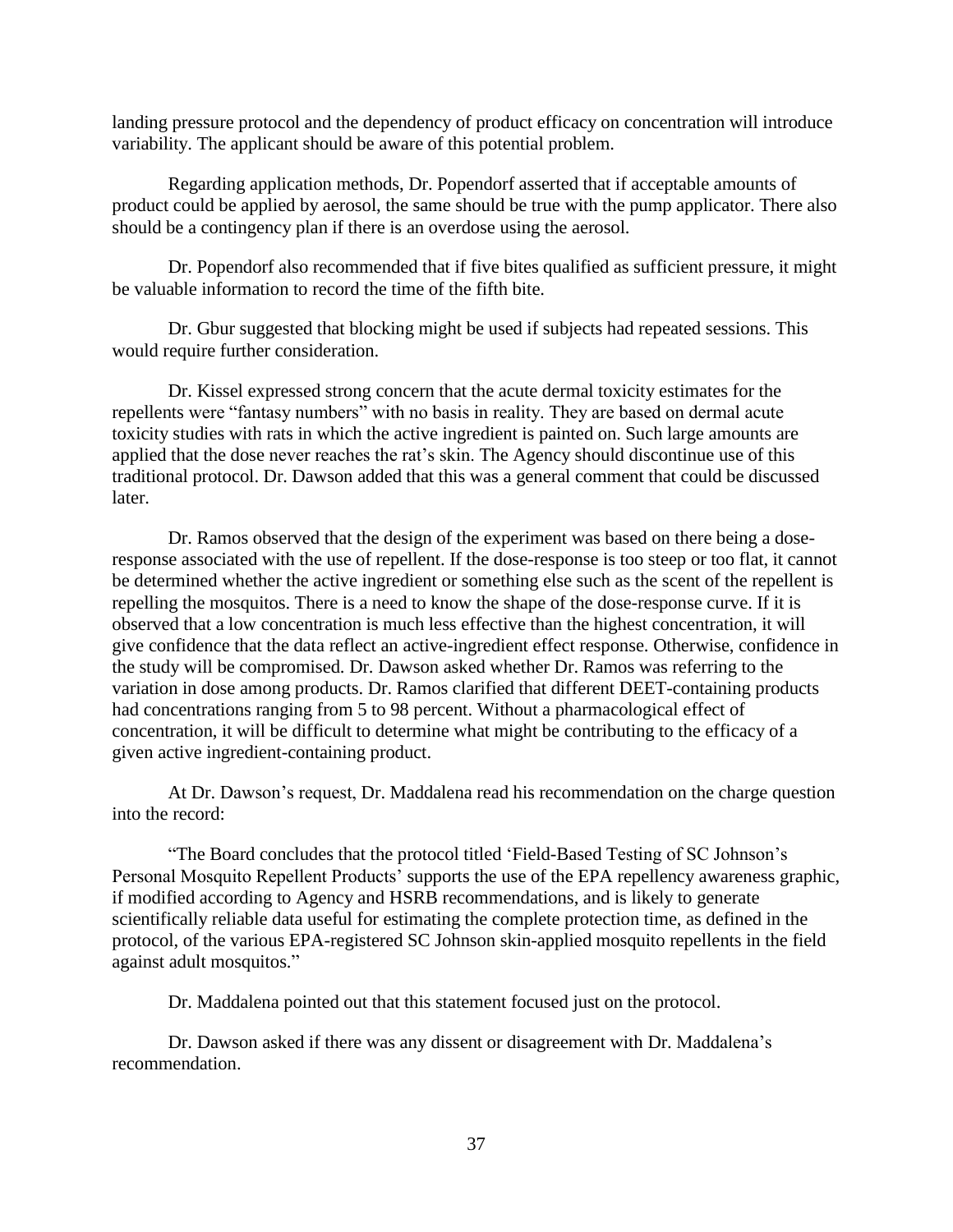Dr. Popendorf was not sure if the statement needed to be changed, but he expressed concern that the protocol might not produce reliable data for some of the products. Dr. Maddalena pointed out that the recommendation contained a caveat. Dr. Popendorf anticipated that some of the products would produce good data, but other products, such as those with low ingredient concentrations, depending on the bite pressure could have data with very wide confidence intervals. Dr. Dawson doubted that there would be changes to the protocol that might address this concern. Dr. Maddalena agreed with Dr. Popendorf's concerns. He pointed out that the data were being used to support the graphic. As such, median protection means median protection. Dr. Ramos agreed with Dr. Maddalena. It cannot be known until the data are collected what the dose-response will be. If the protocol is written in such a way as to yield these data, then the answer to the charge question should be "yes." Dr. Popendorf concurred.

There were no further comments. Dr. Dawson concluded the discussion of the first charge question. After the ethics discussion, the Board could continue with its discussion of more general scientific concerns.

### Board Ethics Assessment

#### Charge Question

Dr. Chadwick read the charge question into the record:

### *Charge to the Board—Ethics*

Is the research likely to meet the applicable requirements of 40 CFR Part 26, subparts K and L?

Dr. Chadwick indicated that the research proposal describes the risks to subjects and procedures to minimize those risks (e.g., the training session, temperature limits, first aid and 911 access, the 24-hour call number). The proposal has been reviewed and provisionally approved by SAIRB, which will provide oversight throughout the conduct of the study. It is a protocol for third-party research with the intention of submitting the resulting data to EPA. The applicable standards are 40 CFR Part 26, subparts K and L, in addition to the FIFRA provision that testing require fully informed and voluntary consent. The protocol has a consent process, and a form has been conditionally approved by the IRB. The protocol requires that subjects be at least 18 years old and excludes female subjects who are pregnant or lactating. Before the research is initiated, the protocol should be revised to reflect the comments of EPA and the HSRB.

Dr. Chadwick indicated that some specific discussion points have been identified. One concern is the representativeness of the sample in the pool. Selection of volunteers might not result in a representative sample. This is a generalizability issue. There was concern regarding the exclusion of non-English speakers, especially in Florida. Another point is whether there should be a limitation on the number of repeat tests per person. It is a risk minimization issue. There was concern about research being done outside of the United States where there might be different mosquito species and different vector-borne diseases. This is a generalizability issue. In the event that new information is discovered (e.g., a mosquito is determined to carry a vectorborne disease in the population where the subjects were tested, a product was found to be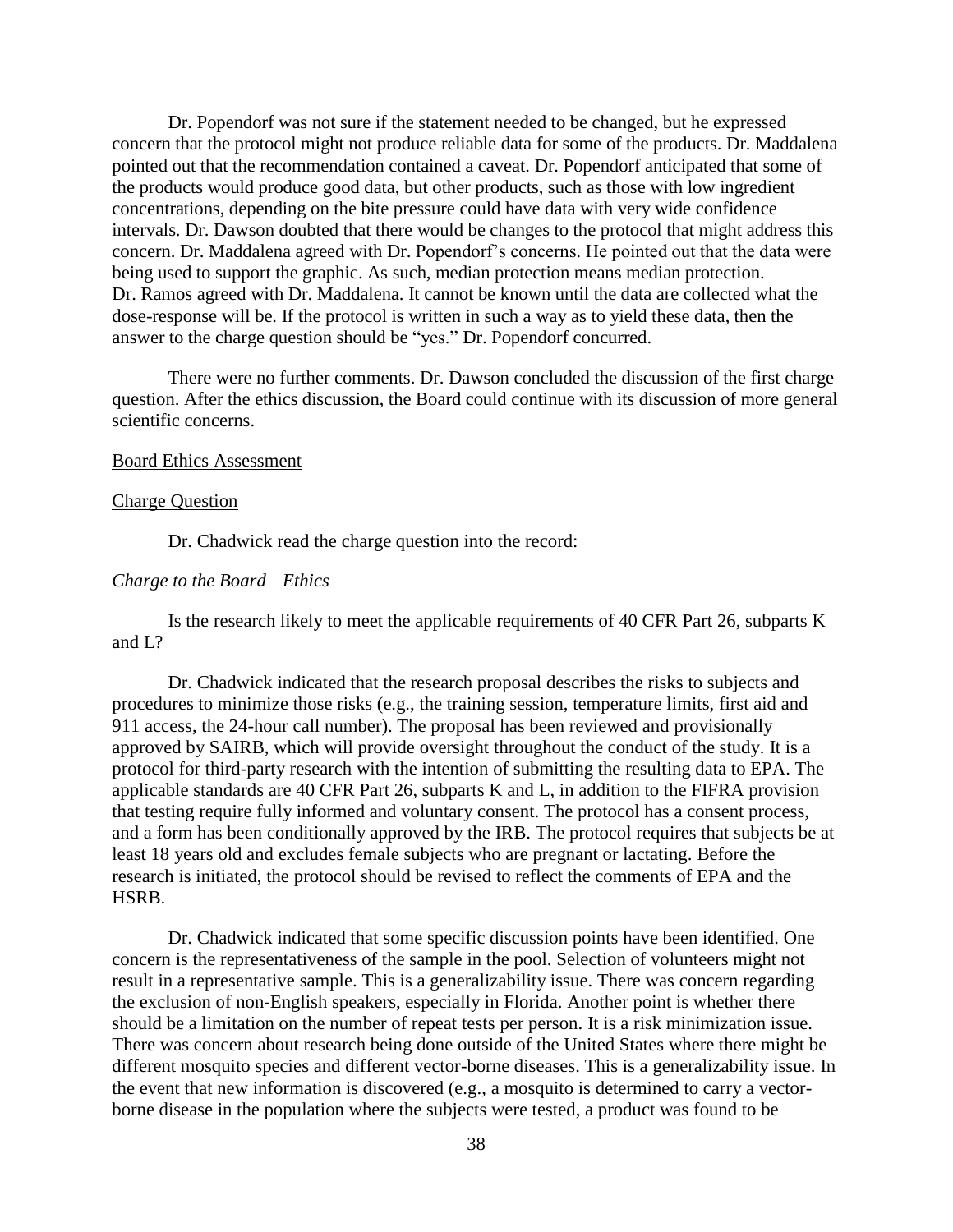contaminated), a process is needed so that subjects can be contacted. There was concern about whether the model for care and compensation for injury would be the filing of a worker's compensation claim, insurance or separate funding by the company. The consent form states that the study is being classified as confidential. It was uncertain what this referred to: data confidentiality or a restriction regarding disclosure to subjects.

Dr. Dawson asked Dr. Chadwick whether he had a recommendation that the protocol be changed to include non-English speakers. Dr. Chadwick responded that exclusions based on anything other than a scientific basis should be justified. The onus should be placed on the company to provide a rationale for excluding non-English speakers or to change the protocol. Dr. Rivera noted that the protocol ethics assessment indicates that volunteer selection is equitable. There is no indication whether the equitableness of exclusion of non-English speakers was considered. She agreed with the need to require a rationale from the company that all exclusions are equitable or to require that the company change its approach. Dr. Chadwick added that the company should provide a demographic breakdown of its pool of volunteers to the IRB. There is a presumption that there will be adequate representation of different subgroups of the U.S. population. If the company states that its volunteers are a representative sample, it should provide data to document this assertion. Dr. Dawson added that there are scientific and ethical reasons for requiring representativeness. The ethical reasons for requiring representativeness include the need for equitable access to the research benefits for all subgroups of the U.S. population. She recognized that there is no direct benefit to the participants. She noted that this protocol is not developing new interventions that might exclude certain groups from their use; the products tested are already on the market. If there is a concern that different products might work differently with different people, there is a scientific need to test them on a representative population. Dr. Rivera recognized differences between this protocol and that of a clinical trial, but she hypothesized that there might be variability in the uptake of the chemicals by subgroup. There could be benefit in having scientific knowledge regarding different populations because many agricultural workers are Spanish-speaking. Dr. Ramos commented that the presenter had stated the intention to have a sample that is representative of the population. The exclusion of Spanish speakers, therefore, conflicts with one of the stated goals of the protocol.

Dr. Halanych indicated that there is a need to weigh the benefits of dexterity from handedness against the benefits from randomization of body side left or right. It is a safety concern.

Dr. Halanych also noted that the symptoms of some diseases transmitted by mosquitos do not present until between 3 or 14 days after infection. It is important that the 24-hour hotline number is provided, but it also should be emphasized to participants that they should feel free to call the number after the study has ended if they have any concerns.

Dr. Popendorf noted that representativeness of the Florida population and that of the entire United States might be different. Dr. Dawson responded that at a minimum, a description of the two study sites demographics should be provided. There should be discussion of the representativeness of the volunteer population at both sites and how that relates to representativeness of the U.S. population.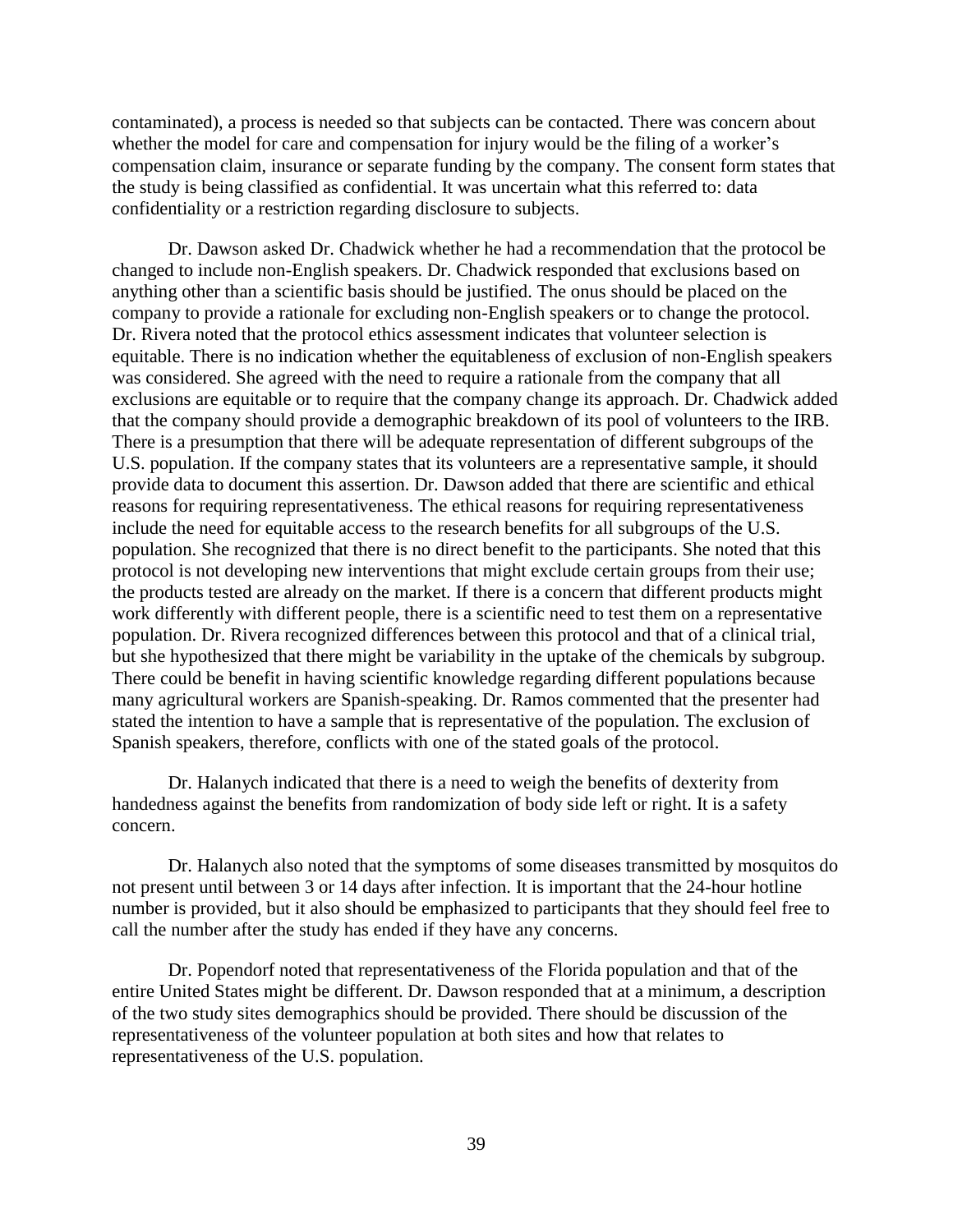Dr. Dawson asked Dr. Chadwick for his final recommendation. Dr. Chadwick indicated that he would not reiterate the discussion of the ethical issues that need to be changed in the protocol. He stated that his response to the charge question was the following: "The study will be conducted in substantial compliance with the requirements of 40 CFR 26 subparts K and L. The amended protocol when approved should meet all the appropriate ethical standards for the protection of human subjects in research and all requirements for documentation of ethical conduct of the research. This study is determined to be scientifically valid and relevant. There is no regulatory barrier for EPA's reliance on it under FIFRA."

Dr. Fernandez asked for clarification of whether the products tested will be marketed outside of the United States. He wanted to know whether there might be consequences from this research for other countries' populations such as in India. Mr. Sweeney responded that the data are used for EPA to satisfy requirements for labeling in the United States. Ms. Sherman added that some of these studies might be used in other countries for product registration, but EPA is concerned with U.S. product labels.

Dr. Dawson asked whether the Board members agreed with the recommendation. Dr. Kissel expressed his dissent. He stated that EPA's calculations of risk are indeterminate in the absence of further information. He therefore declined to approve the study. Dr. Dawson asked for clarification of whether Dr. Kissel believed a risk level can be determined based on the problems of determining dermal toxicity. Dr. Kissel replied that the risk level could be determined with more information. EPA would have to take a more rational approach, and he expressed doubt that this would occur. To meet the provisions of doing human subjects research, EPA has protocols that include doing MoE calculations, but the way in which they are done is not adequate. Dr. Dawson noted that this objection is not specific to this protocol but pertains to a larger problem. Dr. Kissel concurred that it was a generic problem that applies to this protocol. Dr. Dawson noted Dr. Kissel's dissent in regard to risk determination and asked for comments from the Board members. She indicated that Dr. Kissel's comment would be included in the final report. Dr. Chadwick asked whether this concern was something that the IRB would consider in its final risk profile. Dr. Kissel expressed doubt that the IRB would consider this issue or take into account his statements about the issue that he made in this meeting. EPA did conventional toxicology, which in Dr. Kissel's opinion was inadequate. If the IRB is comprised of conventional toxicologists, they would come to the wrong conclusion. Dr. Dawson stated that Dr. Kissel would like the state of the science to move forward. Dr. Dawson observed that IRBs would not be expected to represent the views of all scientists and might defer to the accepted wisdom in a particular area. Dr. Heitman asked whether the Board could give specific instructions on what should be examined. Dr. Dawson asked for Dr. Kissel's recommendation. Dr. Kissel responded that he would need to examine the dermal toxicity studies that were performed to make specific comments and determine if they have been interpreted incorrectly. Dr. Ramos pointed out that this protocol is not a toxicity study but rather is for products that are already on the market and have been approved for use. The Board is being asked to judge whether the protocol has been designed to enable the Agency to evaluate efficacy of repellency. He stated that Dr. Kissel's point was well taken and should be reflected in the report but goes beyond the charge question that the Board is being asked. Dr. Kissel clarified that he did not believe that the subjects were at great risk, but that belief was not based on EPA's calculations but rather on experience with the products as they have been used on the market. He stated that the criteria for the study being ethical are for EPA to have followed particular protocols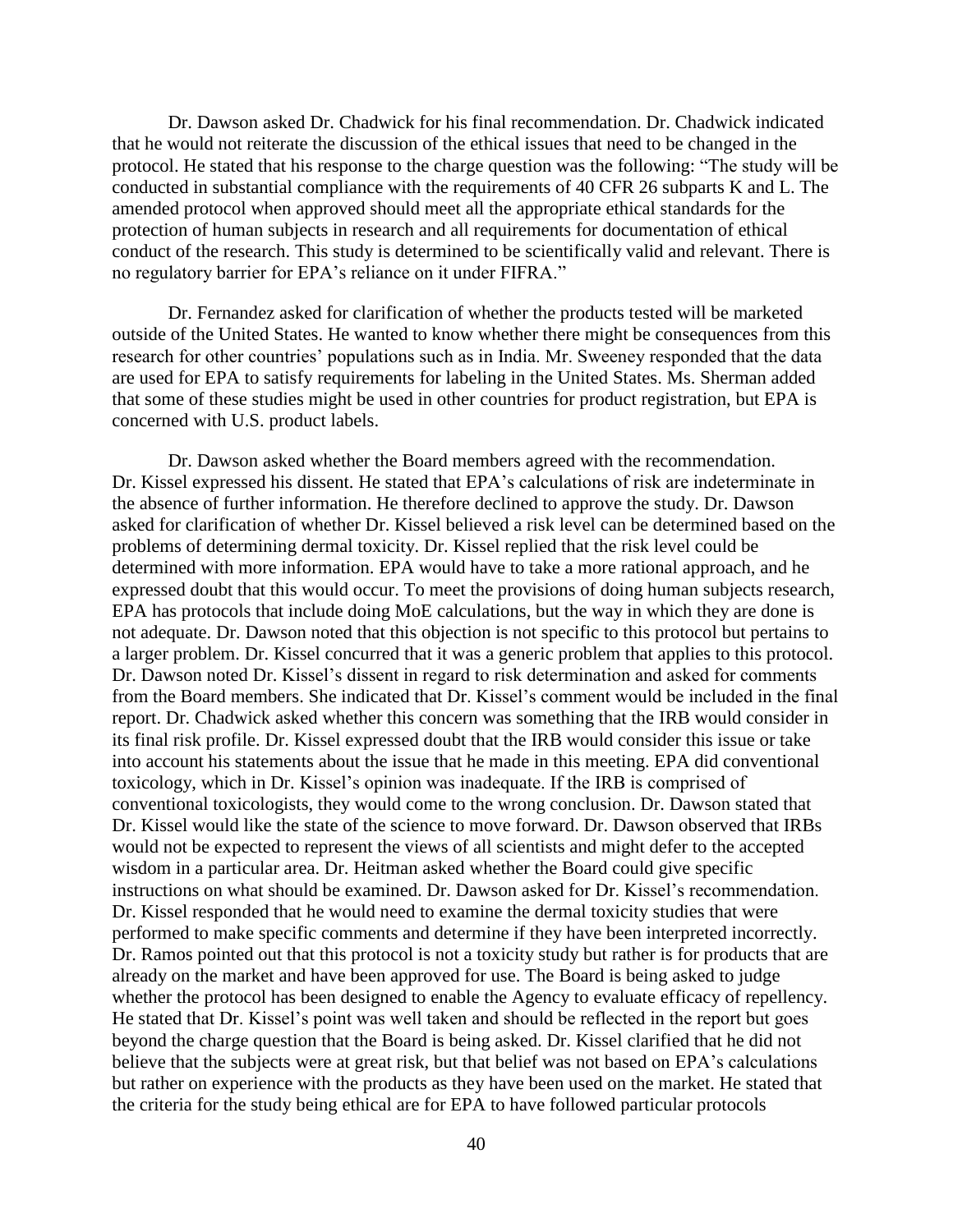correctly, but he questioned the correctness of EPA's MoE calculations. Dr. Dawson proposed to the Board that there are issues about statistics and there are general issues about the protocol, but with the exception of Dr. Kissel's abstention, the Board agrees that the study is ethical to meet the goals as defined in the protocol with the suggested modifications. All of the Board members with the exception of Dr. Kissel, who abstained with the understanding that the issue would be included in the report, agreed that the protocol was ethical if the Board's concerns were addressed.

### Board General Study Design Questions

Dr. Dawson noted that there were general study design questions that were raised in the discussion of SC Johnson's protocol that went beyond the particular study. The Board had agreed to discuss the general design questions—the statistical and reproducibility issues, rather than the dermal toxicity issues—separately from those on the protocol. She proposed to include the general design questions as an agenda item for the next HSRB meeting. Mr. Downing responded to Dr. Dawson's question that this suggestion would not represent a change to the current meeting's agenda. There were no alternative proposals from the Board. Mr. Downing indicated that he would discuss this proposal with his colleagues, but assumed that the proposal would be acceptable. Dr. Dawson turned the meeting over to Mr. Downing.

### **Adjournment**

Mr. Downing stated that the Board had met its objectives in this meeting and it had been a productive meeting. He noted that the next meeting was scheduled for July 15–16, 2015. A notice of the times of the meeting would be issued in the *Federal Register* and posted on the HSRB website. Ms. Sherman pointed out that there were no topics as of yet for the meeting, and therefore, there likely would not be a July meeting. Mr. Downing stated that if the meeting did take place, it would be virtual rather than face-to-face. Mr. Downing adjourned the meeting at 12:22 p.m.

Respectfully submitted:

Jim Downing

Designated Federal Officer Human Studies Review Board United States Environmental Protection Agency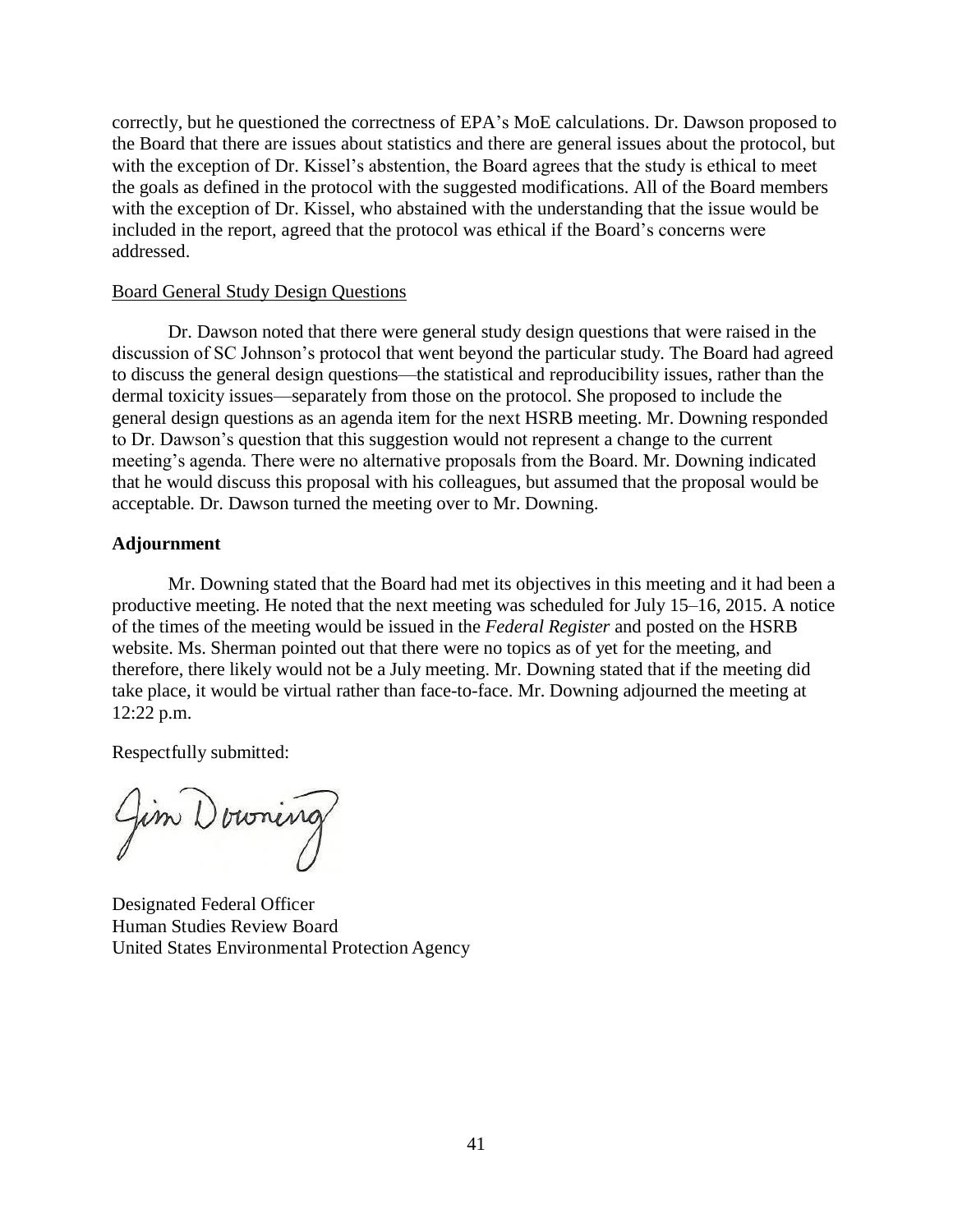Certified to be true by:

Liza Dawson, Ph.D. Chair Human Studies Review Board United States Environmental Protection Agency

**NOTE AND DISCLAIMER:** The minutes of this public meeting reflect diverse ideas and suggestions offered by Board members during the course of deliberations within the meeting. Such ideas, suggestions and deliberations do not necessarily reflect definitive consensus advice from the Board members. The reader is cautioned to not rely on the minutes to represent final, approved, consensus advice and recommendations offered to the Agency. Such advice and recommendations may be found in the final report prepared and transmitted to the EPA Science Advisor following the public meeting.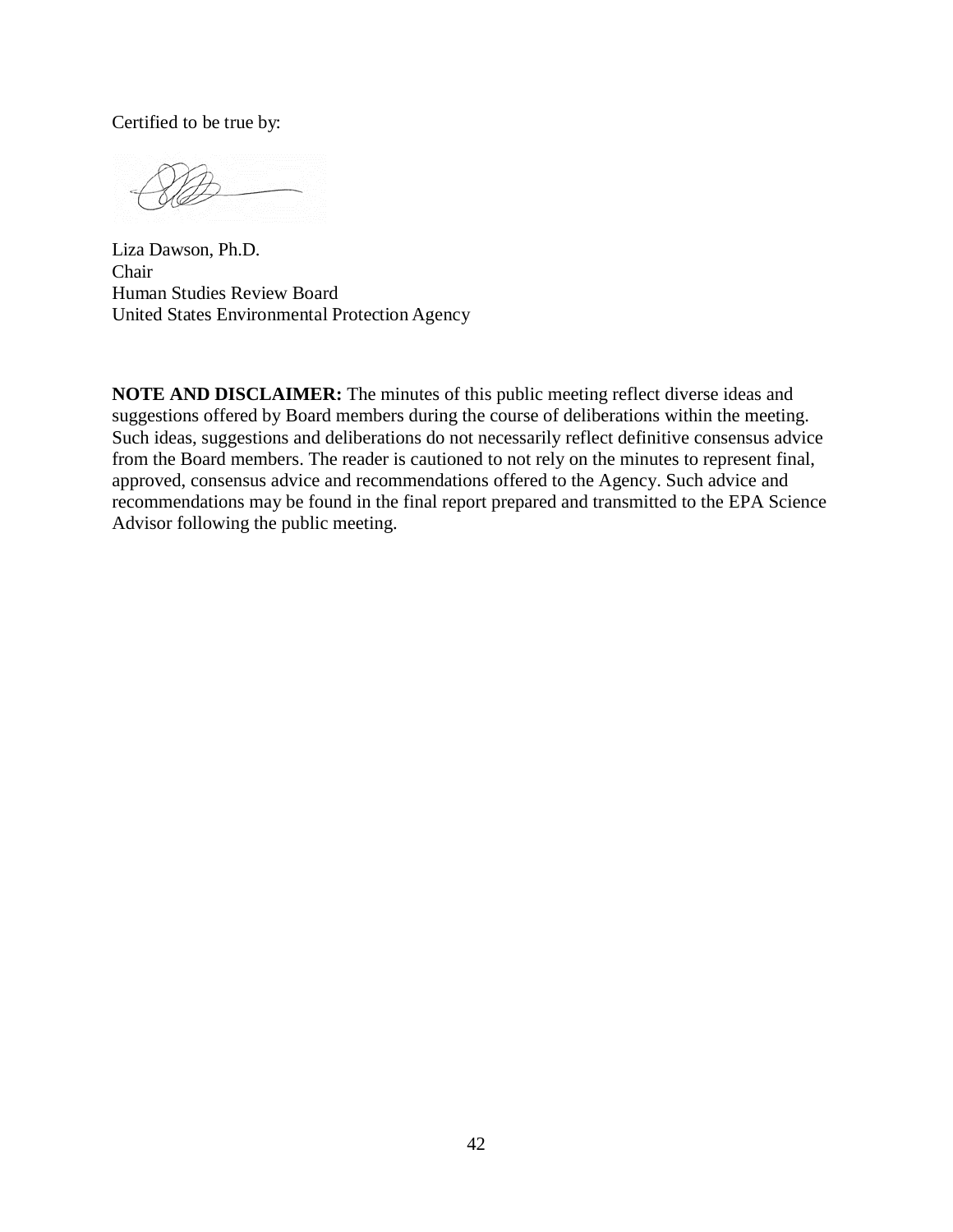## **Attachment A**

## **EPA HUMAN STUDIES REVIEW BOARD MEMBERS**

### **Chair**

Liza Dawson, Ph.D. Research Ethics Team Leader Division of AIDS National Institutes of Health (NIH) National Institute of Allergy and Infectious Diseases (NIAID) Bethesda, MD

## **Vice Chair**

Edward Gbur, Jr., Ph.D. Professor Agricultural Statistics Laboratory University of Arkansas Fayetteville, AR

## **Members**

Gary L. Chadwick, Pharm.D., M.P.H, C.I.P. Senior Consultant HRP Consulting Group, Inc. Training & Consulting in Human Research Protections Fairport, NY

George C. J. Fernandez, Ph.D. Statistical Training Specialist SAS Institute, Statistical Training and Technical Services Sparks, NV

Kyle L. Galbraith, Ph.D. Carle Foundation Hospital Human Subjects Protection Urbana, IL

Jewell H. Halanych, M.D., M.Sc. Assistant Professor Internal Medicine Residency Program Montgomery Regional Campus University of Alabama at Birmingham Birmingham, AL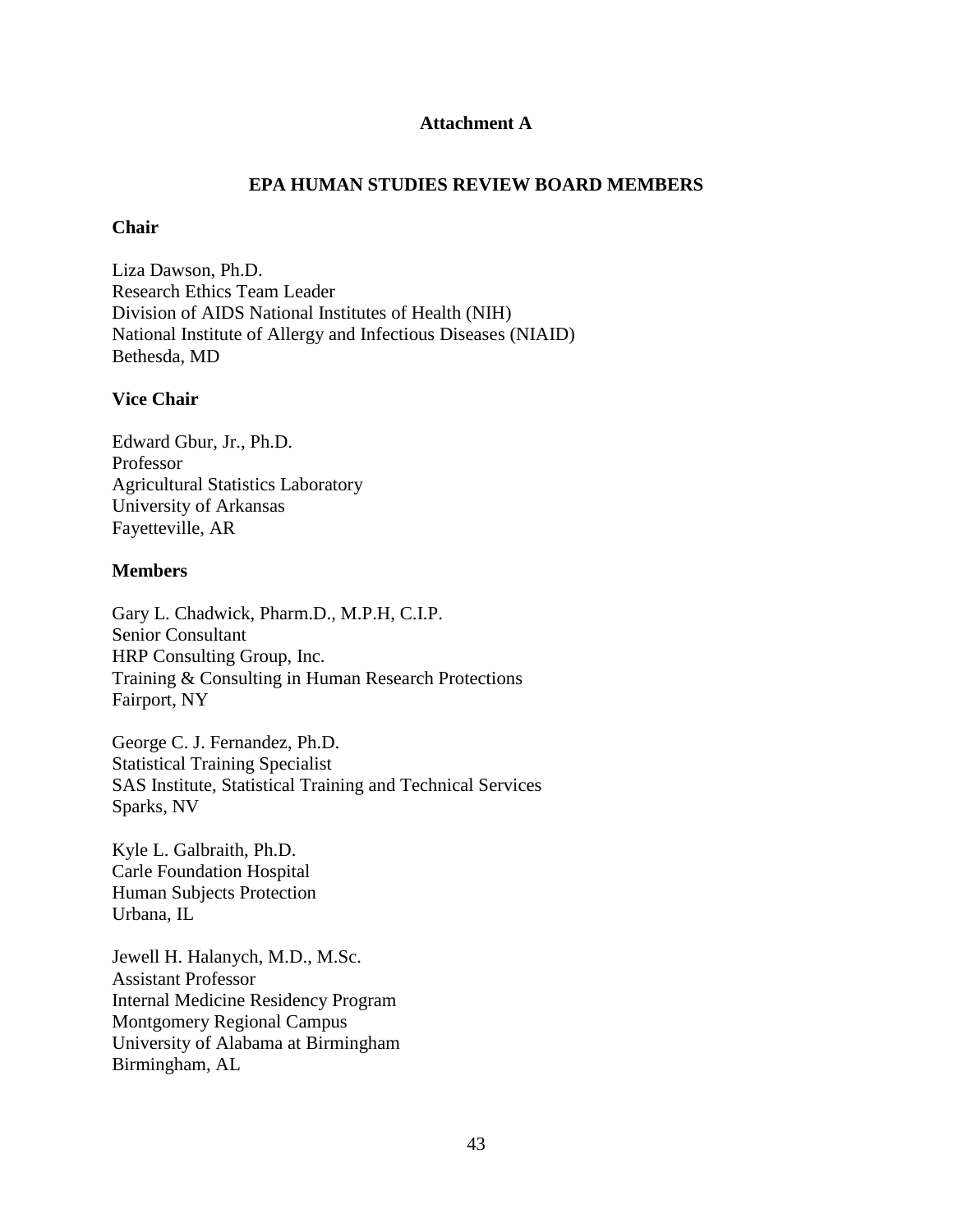Elizabeth Heitman, Ph.D. Associate Professor of Medical Ethics Center for Biomedical Bioethics and Society Vanderbilt University Medical Center Nashville, TN

John C. Kissel, Ph.D. Department of Environmental and Occupational Health Sciences School of Public Health University of Washington Seattle, WA

Randy Maddalena, Ph.D. Physical Research Scientist Indoor Environment Lawrence Berkeley National Laboratory Berkeley, CA

William J. Popendorf, Ph.D. M.P.H. Professor Emeritus Department of Biology Utah State University Logan, UT

Kenneth Ramos, M.D., Ph.D., Pharm.B. Associate Vice President Precision Health Sciences Professor of Medicine Arizona Health Sciences Center Tucson, AZ

Suzanne M. Rivera, Ph.D., M.S.W. Associate Vice President for Research Case Western Reserve University Cleveland, OH

Jun Zhu, Ph.D. Professor of Statistics and Entomology Department of Statistics University of Wisconsin-Madison Madison, WI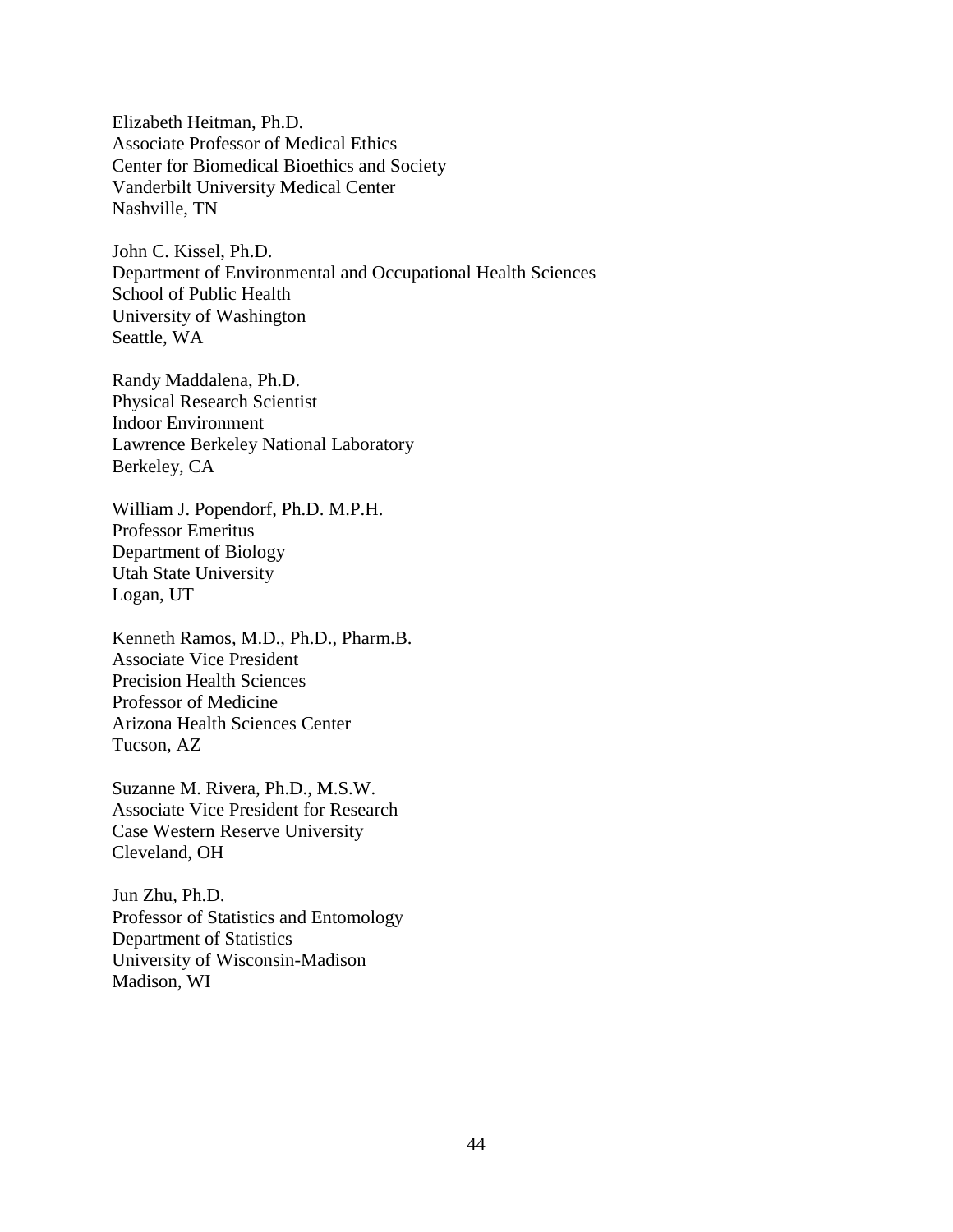## **Attachment B**

# *FEDERAL REGISTER* **NOTICE ANNOUNCING MEETING**

[*Federal Register* Volume 80, Number 43 (Thursday, March 5, 2015)] [Notices] [Pages 11986–11988] From the *Federal Register* Online via the Government Printing Office [\[www.gpo.gov\]](http://www.gpo.gov/) [FR Doc No: 2015-05068]

=====================================================================

# **ENVIRONMENTAL PROTECTION AGENCY**

# **[EPA-HQ-ORD-2015-0145-0001; FRL 9923–83–ORD]**

# **Human Studies Review Board (HSRB); Notification of a Public Webinar/Teleconference**

**AGENCY:** U.S. Environmental Protection Agency (EPA).

**ACTION:** Notice.

-----------------------------------------------------------------------

## **Summary**

The Environmental Protection Agency (EPA) Office of the Science Advisor announces a public meeting of the Human Studies Review Board to advise the Agency on the EPA ethical and scientific reviews of research with human subjects.

## **Dates**

This public meeting will be held on April 22-23, 2015, from approximately 1:30 p.m. on Wednesday, April 22 to approximately 4:45 p.m. eastern standard time and on Thursday, April 23, 2015 from 8:30 a.m. to approximately 11:30 a.m. Comments may be submitted on or before noon (eastern standard time) on Wednesday, April 15, 2015.

## **Addresses**

The meeting will be held at the Environmental Protection Agency, Conference Center, Lobby Level, One Potomac Yard (South Bldg.), 2777 S. Crystal Dr., Arlington, VA 22202.

*Comments:* Submit your written comments, identified by Docket ID No. EPA-HQ-ORD-2015- 0145, by one of the following methods: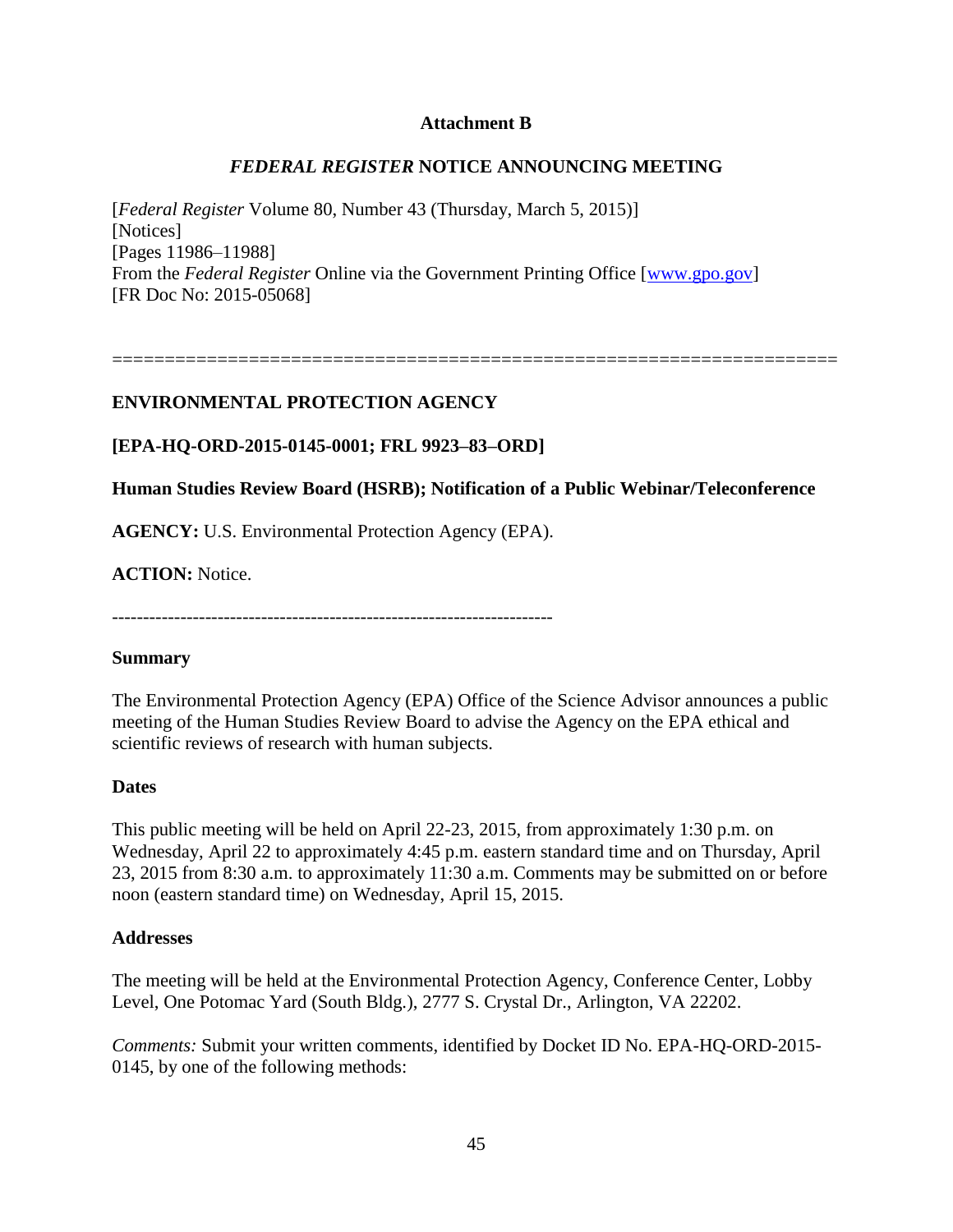*Internet: [http://www.regulations.gov:](http://www.regulations.gov/)* Follow the online instructions for submitting comments.

*Email: [ORD.Docket@epa.gov.](mailto:ORD.Docket@epa.gov)*

*Mail:* The EPA Docket Center EPA/DC, ORD Docket, Mail code: 28221T, 1200 Pennsylvania Avenue, N.W., Washington, DC 20460.

*Hand Delivery:* The EPA/DC Public Reading Room is located in the EPA Headquarters Library, Room Number 3334 in the EPA WJC West, at 1301 Constitution Avenue, N.W., Washington, DC 20460. The hours of operation are 8:30 a.m. to 4:30 p.m. eastern standard time, Monday through Friday, excluding federal holidays. Please call (202) 566-1744 or email the ORD Docket at *[ord.docket@epa.gov](mailto:ord.docket@epa.gov)* for instructions. Updates to Public Reading Room access are available on the Web site *[http://www.epa.gov/epahome/dockets.htm.](http://www.epa.gov/epahome/dockets.htm)*

*Instructions:* Direct your comments to Docket ID No. EPA-HQ-ORD-2015-0145. The Agency's policy is that all comments received will be included in the public docket without change and may be made available online at *[http://www.regulations.gov,](http://www.regulations.gov/)* including any personal information provided, unless the comment includes information claimed to be Confidential Business Information or other information the disclosure of which is restricted by statute. Do not submit information that you consider to be CBI or otherwise protected through *http://www.regulations.gov* or email. The *[http://www.regulations.gov](http://www.regulations.gov/)* Web site is an "anonymous access" system, which means EPA will not know your identity or contact information unless you provide it in the body of your comment. If you send an email comment directly to the EPA without going through *http://www.regulations.gov*, your email address will be automatically captured and included as part of the comment that is placed in the public docket and made available on the Internet. If you submit an electronic comment, the EPA recommends that you include your name and other contact information in the body of your comment and with any electronic storage media you submit. If the EPA cannot read your comment due to technical difficulties and cannot contact you for clarification, the EPA may not be able to consider your comment. Electronic files should avoid the use of special characters, any form of encryption, and be free of any defects or viruses.

# **For Further Information Contact**

Any member of the public who wishes to receive further information should contact Jim Downing at telephone number (202) 564-2468; fax: (202) 564-2070; email address: *[downing.jim@epa.gov](mailto:downing.jim@epa.gov)*; mailing address Environmental Protection Agency, Office of the Science Advisor, Mail code 8105R, 1200 Pennsylvania Avenue, N.W., Washington, DC 20460. General information concerning the EPA HSRB can be found on the EPA Web site at *[http://www.epa.gov/hsrb.](http://www.epa.gov/hsrb)*

# **Supplementary Information**

*Meeting access:* Ample seating is available at the meeting on a first-come basis. To request accommodation of a disability, please contact the persons listed under FOR FURTHER INFORMATION CONTACT at least ten business days prior to the meeting using the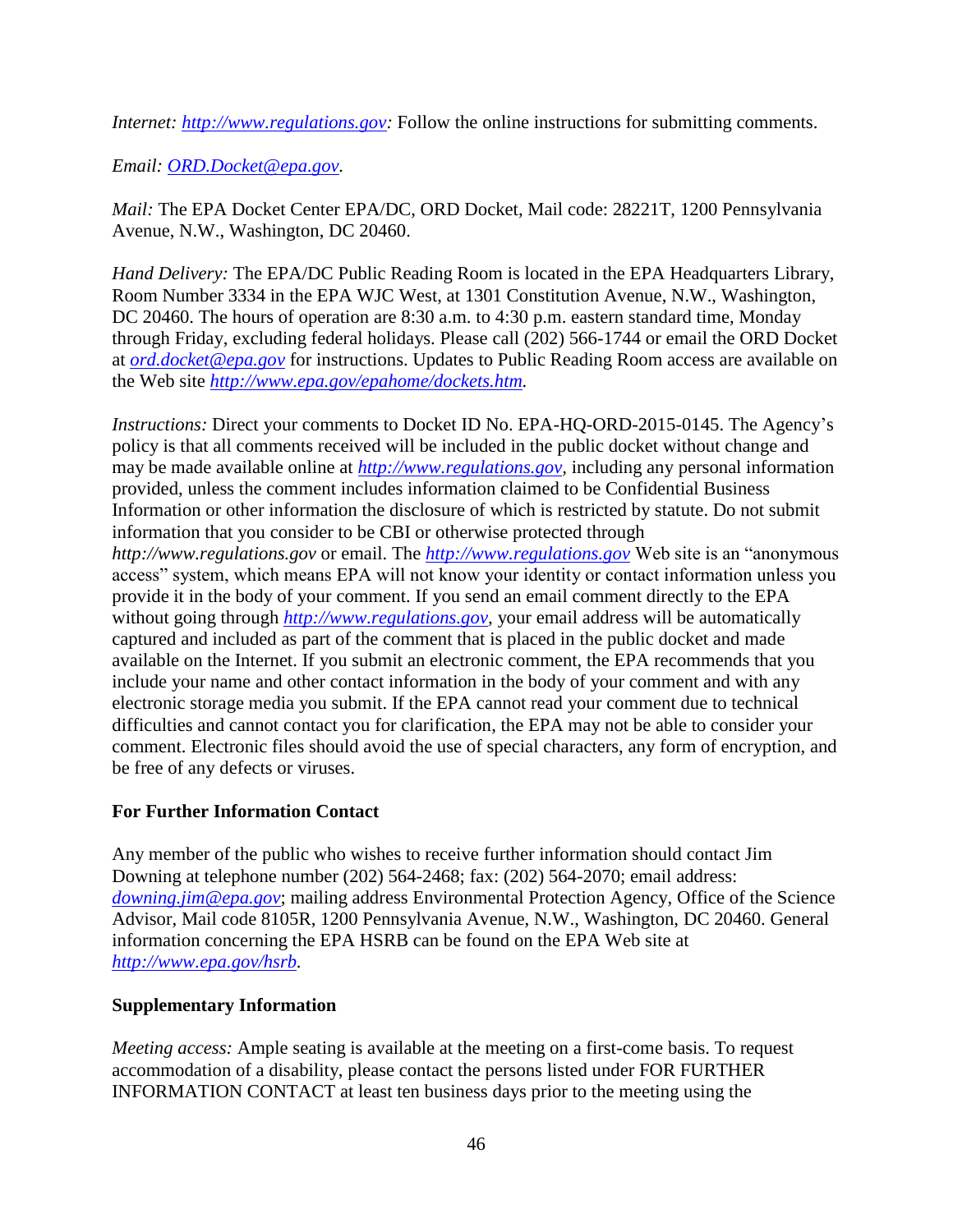information under FOR FURTHER INFORMATION CONTACT, so that appropriate arrangements can be made.

*Procedures for providing public input:* Interested members of the public may submit relevant written or oral comments for the HSRB to consider during the advisory process. Additional information concerning submission of relevant written or oral comments is provided in section I, "Public Meeting" under subsection D. "How May I Participate in this Meeting?" of this notice.

*Webcast:* This meeting may be webcast. Please refer to the HSRB Web site, *<http://www.epa.gov/hsrb/>* for information on how to access the webcast. Please note that the webcast is a supplementary public process provided only for convenience. If difficulties arise resulting in webcasting outages, the meeting will continue as planned.

# **Public Meeting**

# **A. Does this action apply to me?**

This action is directed to the public in general. This notice may, however, be of particular interest to persons who conduct or assess human studies, especially studies on substances regulated by the EPA, or to persons who are, or may be required to conduct testing of chemical substances under the Federal Food, Drug, and Cosmetic Act or the Federal Insecticide, Fungicide, and Rodenticide Act. This notice might also be of special interest to participants of studies involving human subjects, or representatives of study participants or experts on community engagement. Since many entities may also be interested, the Agency has not attempted to describe all the specific entities that may be affected by this action. If you have any questions regarding the applicability of this action to a particular entity, consult Jim Downing listed under FOR FURTHER INFORMATION CONTACT.

# **B. How can I access electronic copies of this document and other related information?**

In addition to using regulations.gov, you may access this Federal Register document electronically through the EPA Internet under the "Federal Register" listings at *[http://www.epa.gov/fedrgstr/.](http://www.epa.gov/fedrgstr/)*

*Docket:* All documents in the docket are listed in the *[http://www.regulations.gov](http://www.regulations.gov/)* index. Although listed in the index, some information is not publicly available, *e.g.,* CBI or other information whose disclosure is restricted by statute. Certain other material, such as copyrighted material, will be publicly available only in hard copy. Publicly available docket materials are available either electronically in *[http://www.regulations.gov](http://www.regulations.gov/)* or in hard copy at the ORD Docket, EPA/DC, Public Reading Room. The EPA/DC Public Reading Room is located in the EPA Headquarters Library, Room Number 3334 in the EPA WJC West, at 1301 Constitution Avenue, N.W., Washington, DC 20460. The hours of operation are 8:30 a.m. to 4:30 p.m. eastern standard time, Monday through Friday, excluding federal holidays. Please call (202) 566-1744 or email the ORD Docket at *[ord.docket@epa.gov](mailto:ord.docket@epa.gov)* for instructions. Updates to Public Reading Room access are available on the Web site (*<http://www.epa.gov/epahome/dockets.htm>*). The Agency's position paper(s), charge/questions to the HSRB, and the meeting agenda will be available by the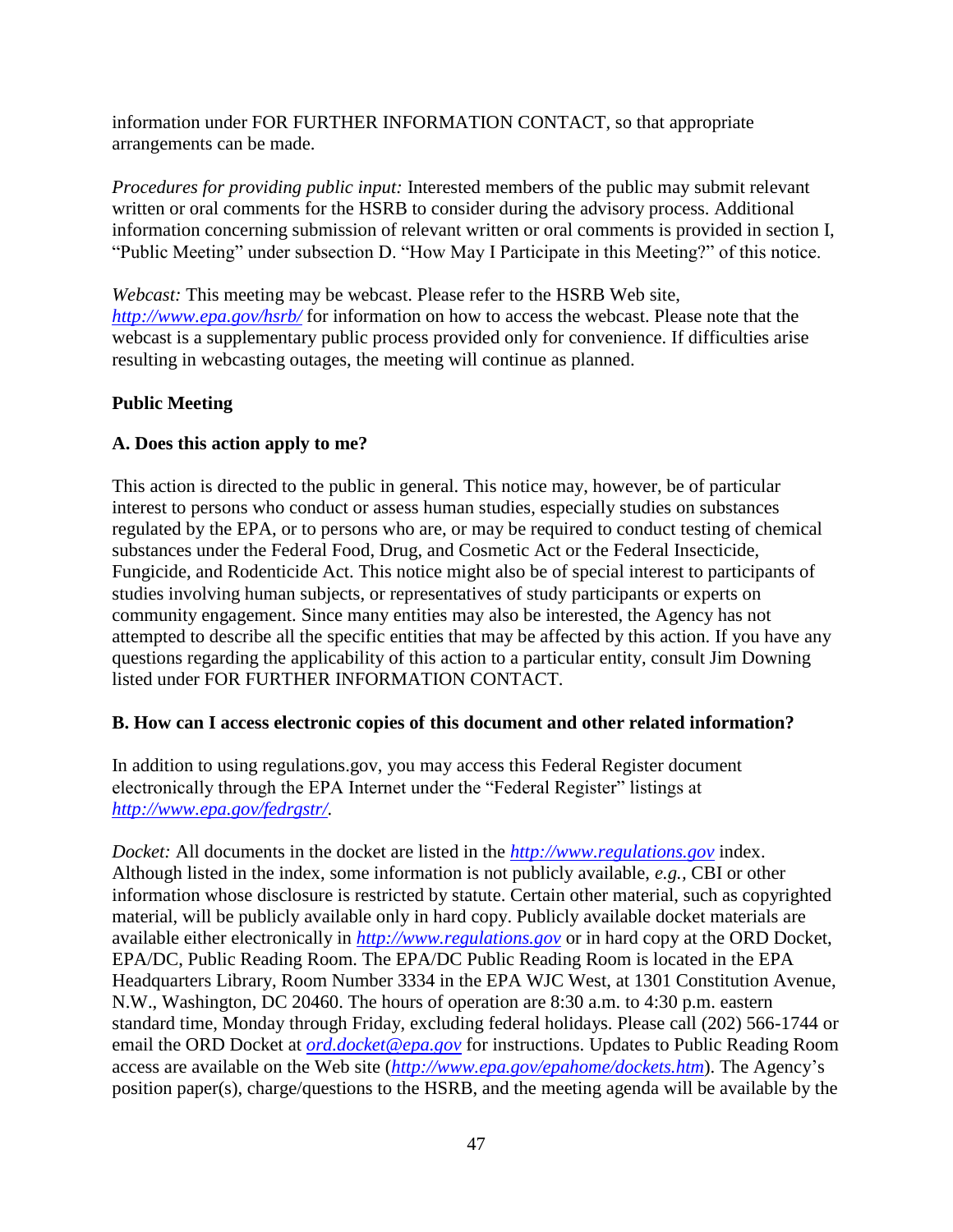last week of March 2015. In addition, the Agency may provide additional background documents as the materials become available. You may obtain electronic copies of these documents, and certain other related documents that might be available electronically, at *[http://www.regulations.gov](http://www.regulations.gov/)* and the EPA HSRB Web site at *[http://www.epa.gov/hsrb/.](http://www.epa.gov/hsrb/)* For questions on document availability, or if you do not have access to the Internet, consult Jim Downing listed under FOR FURTHER INFORMATION.

# **C. What should I consider as I prepare my comments for the EPA?**

You may find the following suggestions helpful for preparing your comments:

1. Explain your views as clearly as possible.

2. Describe any assumptions that you used.

3. Provide copies of any technical information and/or data that you used to support your views.

4. Provide specific examples to illustrate your concerns and suggest alternatives.

5. To ensure proper receipt by the EPA, be sure to identify the Docket ID number assigned to this action in the subject line on the first page of your response. You may also provide the name, date, and *Federal Register* citation.

# **D. How may I participate in this meeting?**

You may participate in this meeting by following the instructions in this section. To ensure proper receipt by the EPA, it is imperative that you identify Docket ID number EPA-HQ-ORD-2015-0145 in the subject line on the first page of your request.

1. *Oral comments.* Requests to present oral comments will be accepted up to Wednesday, April 15, 2015. To the extent that time permits, interested persons who have not pre-registered may be permitted by the Chair of the HSRB to present oral comments at the meeting. Each individual or group wishing to make brief oral comments to the HSRB is strongly advised to submit their request (preferably via email) to Jim Downing, under FOR FURTHER INFORMATION CONTACT no later than noon, eastern standard time, Wednesday, April 15, 2015, in order to be included on the meeting agenda and to provide sufficient time for the HSRB Chair and HSRB Designated Federal Official to review the meeting agenda to provide an appropriate public comment period. The request should identify the name of the individual making the presentation and the organization (if any) the individual will represent. Oral comments before the HSRB are generally limited to five minutes per individual or organization. Please note that this includes all individuals appearing either as part of, or on behalf of, an organization. While it is our intent to hear a full range of oral comments on the science and ethics issues under discussion, it is not our intent to permit organizations to expand the time limitations by having numerous individuals sign up separately to speak on their behalf. If additional time is available, further public comments may be possible.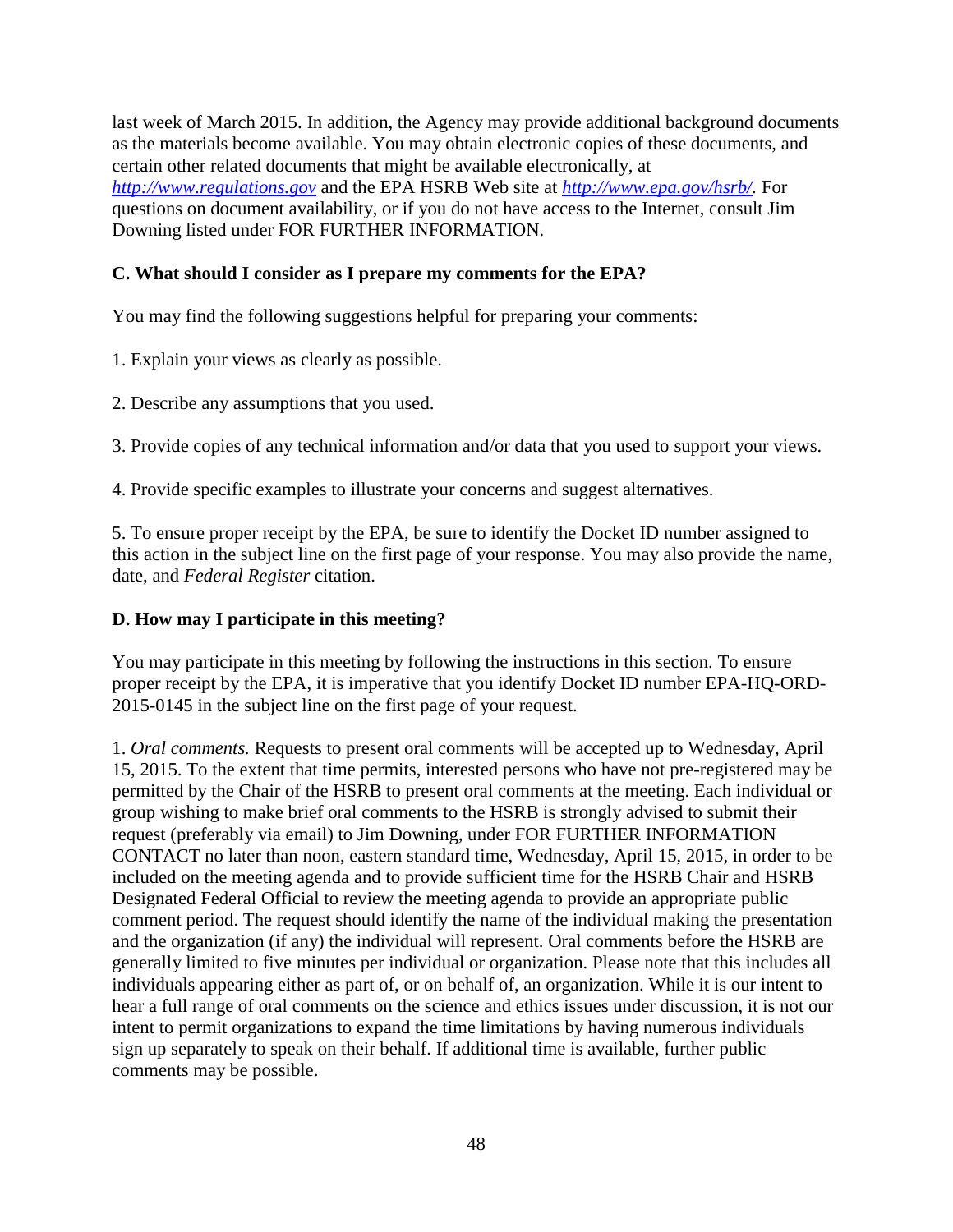2. *Written comments.* Submit your written comments prior to the meeting. For the Board to have the best opportunity to review and consider your comments as it deliberates on its report, you should submit your comments at least five business days prior to the beginning of this meeting. If you submit comments after this date, those comments will be provided to the Board members, but you should recognize that the HSRB members may not have adequate time to consider those comments prior to making a decision. Thus, if you plan to submit written comments, the agency strongly encourages you to submit such comments no later than noon, eastern standard time, Wednesday, April 15, 2015. You should submit your comments using the instructions in section I., under subsection C., "What Should I Consider as I Prepare My Comments for the EPA?" In addition, the agency also requests that persons submitting comments directly to the docket also provide a copy of their comments to Jim Downing listed under FOR FURTHER INFORMATION CONTACT. There is no limit on the length of written comments for consideration by the HSRB.

# **E. Background**

The HSRB is a Federal advisory committee operating in accordance with the Federal Advisory Committee Act 5 U.S.C. App. 2, sec. 9. The HSRB provides advice, information, and recommendations to the EPA on issues related to scientific and ethical aspects of human subjects research. The major objectives of the HSRB are to provide advice and recommendations on: (1) Research proposals and protocols; (2) reports of completed research with human subjects; and (3) how to strengthen EPA's programs for protection of human subjects of research. The HSRB reports to the EPA Administrator through the Agency's Science Advisor.

1. *Topics for discussion.* At its meeting on April 22-23, 2015, EPA's Human Studies Review Board (HSRB) will consider ethical and scientific issues surrounding the following topics:

a. A Completed Study and Monograph Report for Backpack and Handgun Application of Liquid Spray in Utility Rights of Way (Agricultural Handlers Exposure Task Force)

b. A New Protocol for Field Testing of Skin Applied Mosquito Repellent Products (SC Johnson)

2. *Meeting minutes and reports.* Minutes of the meeting, summarizing the matters discussed and recommendations, if any, made by the advisory committee regarding such matters, will be released within 90 calendar days of the meeting. Such minutes will be available at *<http://www.epa.gov/osa/hsrb/>* and *[http://www.regulations.gov.](http://www.regulations.gov/)* In addition, information regarding the Board's final meeting report, will be found at *<http://www.epa.gov/osa/hsrb/>* or from the person listed under FOR FURTHER INFORMATION CONTACT.

Dated: February 20, 2015. Thomas A. Burke, *Science Advisor.* [FR Doc. 2015-05068 Filed 3-4-15; 8:45 am] BILLING CODE 6560-50-P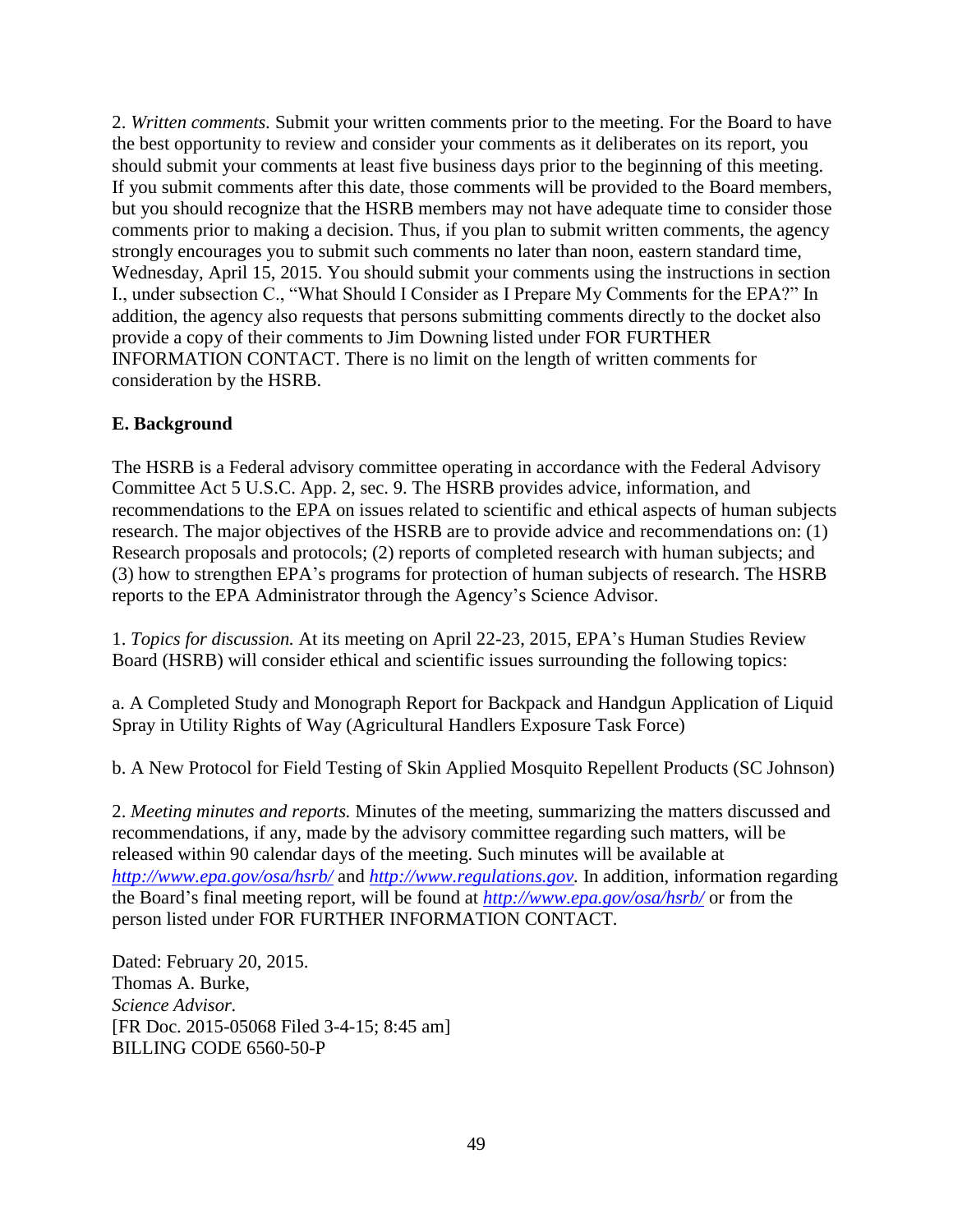## **Attachment C**

## **U.S. ENVIRONMENTAL PROTECTION AGENCY HUMAN STUDIES REVIEW BOARD APRIL 2015 PUBLIC MEETING AGENDA**

## **Environmental Protection Agency Conference Center** Lobby Level - One Potomac Yard (South Bldg.) 2777 S. Crystal Drive, Arlington, VA 22202

**Wednesday, April 22, 2015**

# **HSRB WEBSITE <http://www.epa.gov/osa/hsrb/> Docket Telephone: (202) 566 1752 Docket Number: EPA–HQ–ORD–2015–0145 Webcast of the HSRB Meeting**

The Webcast of the meeting is at the following website: <https://epa.connectsolutions.com/hsrb>

|                   | 1:00 p.m.* Convene Public Meeting – Jim Downing, Designated Federal Officer,                                                                                                       |
|-------------------|------------------------------------------------------------------------------------------------------------------------------------------------------------------------------------|
|                   | EPA Human Studies Review Board, Office of the Science Advisor                                                                                                                      |
|                   | <b>Introduction of Board Members - Liza Dawson, Ph.D., HSRB Chair</b>                                                                                                              |
|                   | Welcome - Thomas A. Burke, Ph.D., M.P.H., Science Advisor, EPA                                                                                                                     |
| <b>Session 1:</b> | <b>Completed Study and Monograph Report for Backpack and Handgun</b><br>Application of Liquid Spray in Utility Rights of Way (Agricultural Handlers<br><b>Exposure Task Force)</b> |
| $1:20$ p.m.       | <b>EPA Science Review - Mr. Mathew Crowley (Health Effects Division,</b><br>OPP, EPA)                                                                                              |
| 2:05p.m.          | <b>Board Questions of Clarification</b> – Liza Dawson, Ph.D. (HSRB Chair), EPA,<br>and Principal Investigator/Sponsor                                                              |
| $2:30$ p.m.       | <b>EPA Ethics Review - Ms. Kelly Sherman (OPP, EPA)</b>                                                                                                                            |
| $2:45$ p.m.       | Board Questions of Clarification - Liza Dawson, Ph.D. (HSRB Chair),                                                                                                                |
|                   | EPA, Principal Investigator/Sponsor                                                                                                                                                |
| $3:00$ p.m.       | <b>Break</b>                                                                                                                                                                       |
| $3:15$ p.m.       | <b>Public Comments</b>                                                                                                                                                             |
| $3:25$ p.m.       | <b>Board Discussion</b>                                                                                                                                                            |

Charge to the Board – Science:

1. Was the research reported in the Agricultural Handler Exposure Task Force (AHETF) completed monograph reports and associated field study report for AHE400 faithful to the design and objectives of the protocol, SOPs, and governing documents?

<sup>\*</sup>Agenda times are approximate and subject to change depending upon the discussion.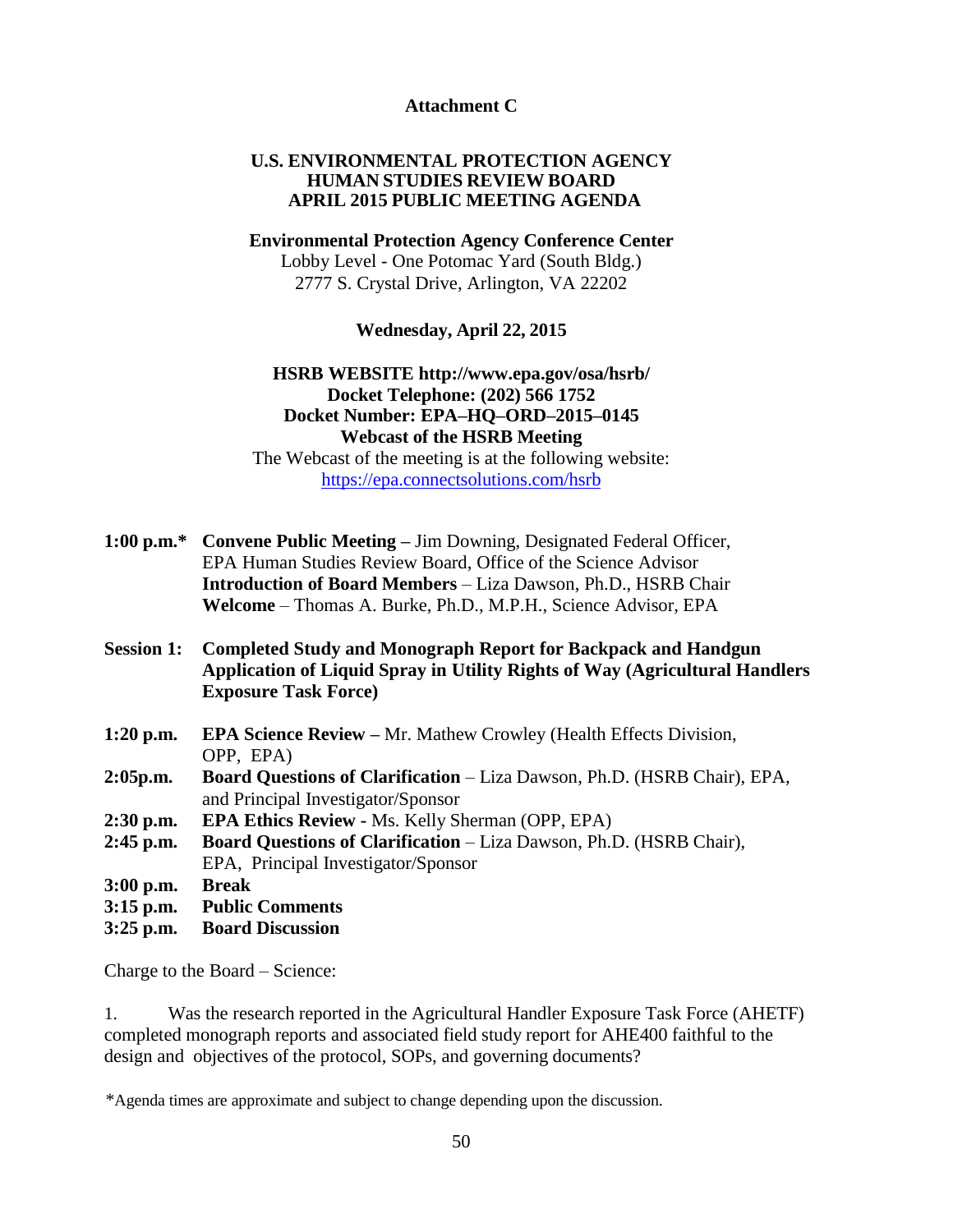2. Has the Agency adequately characterized, from a scientific perspective, the limitations on these data that should be considered when using the data in estimating exposure of those who apply liquid pesticide sprays to utilities' rights of way using backpack or handgun spray equipment?

**Discussant:** William Popendorf, Ph.D. (George Fernandez, Ph.D., statistics)

Charge to the Board – Ethics:

3. Does available information support a determination that the studies were conducted in substantial compliance with subparts K and L of 40 CFR Part 26?

**Discussant:** Elizabeth Heitman, Ph.D.

**4:50 p.m. Adjourn**

<sup>\*</sup>Agenda times are approximate and subject to change depending upon the discussion.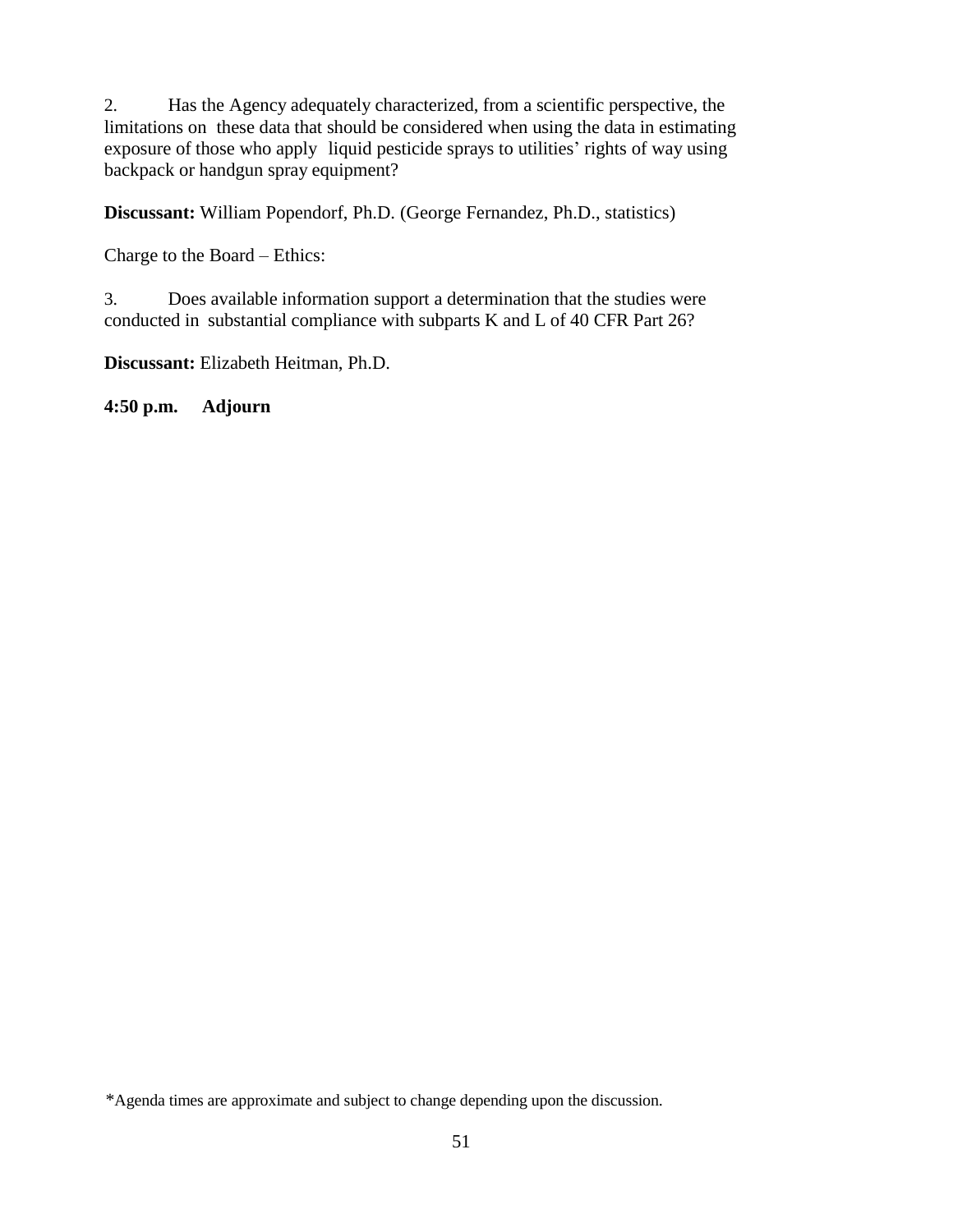# **U.S. ENVIRONMENTAL PROTECTION AGENCY HUMAN STUDIES REVIEW BOARD APRIL 2015 PUBLIC MEETING AGENDA**

**Environmental Protection Agency Conference Center** Lobby Level - One Potomac Yard (South Bldg.) 2777 S. Crystal Drive, Arlington, VA 22202

## **Thursday, April 23, 2015**

### **HSRB WEBS[ITE](http://www.epa.gov/osa/hsrb/)**

# **<http://www.epa.gov/osa/hsrb/> Docket Telephone: (202) 566 1752 Docket Number: EPA–HQ–ORD–2015–0145 Webcast of the HSRB Meeting**

The Webcast of the meeting is at the following website: <https://epa.connectsolutions.com/hsrb>

| 9:00 a.m.* Convene Public Meeting – Jim Downing, Designated Federal Officer, EPA  |
|-----------------------------------------------------------------------------------|
| Human Studies Review Board, Office of the Science Advisor                         |
| <b>Introduction of Board Members – Liza Dawson, Ph.D., HSRB Chair</b>             |
| <b>Follow-up on Previous Day's Discussion – Ms. Kelly Sherman, OPP, Office of</b> |
| Chemical Safety and Pollution Prevention, EPA                                     |

- **Session 1: Protocol for Field Testing of skin applied mosquito repellent products (SC Johnson)**
- **9:10 a.m. EPA Science Review –** Mr. Kevin Sweeney, (Registration Division, OPP, EPA)
- **9:30 a.m. Board Questions of Clarification** Liza Dawson, Ph.D. (HSRB Chair), EPA, and Principal Investigator/Sponsor
- **10:00 a.m. EPA Ethics Review –** Ms. Kelly Sherman (OPP, EPA)
- **10:20 a.m. Board Questions of Clarification** Liza Dawson, Ph.D. (HSRB Chair), EPA, and Principal Investigator/Sponsor
- **10:45 a.m. Public Comments**
- **10:55 a.m. Break**
- **11:05 a.m. Board Discussion**

If the SCJ study proposal is revised as suggested in EPA's science and ethics reviews and if the research is performed as described:

Charge to the Board – Science:

 Is this research is likely to generate scientifically reliable data, useful for assessing the efficacy of these insect repellent pesticide products?

**Discussant:** Randy Maddalena, Ph.D. (Jun Zhu, Ph.D., statistics)

\*Agenda times are approximate and subject to change depending upon the discussion.